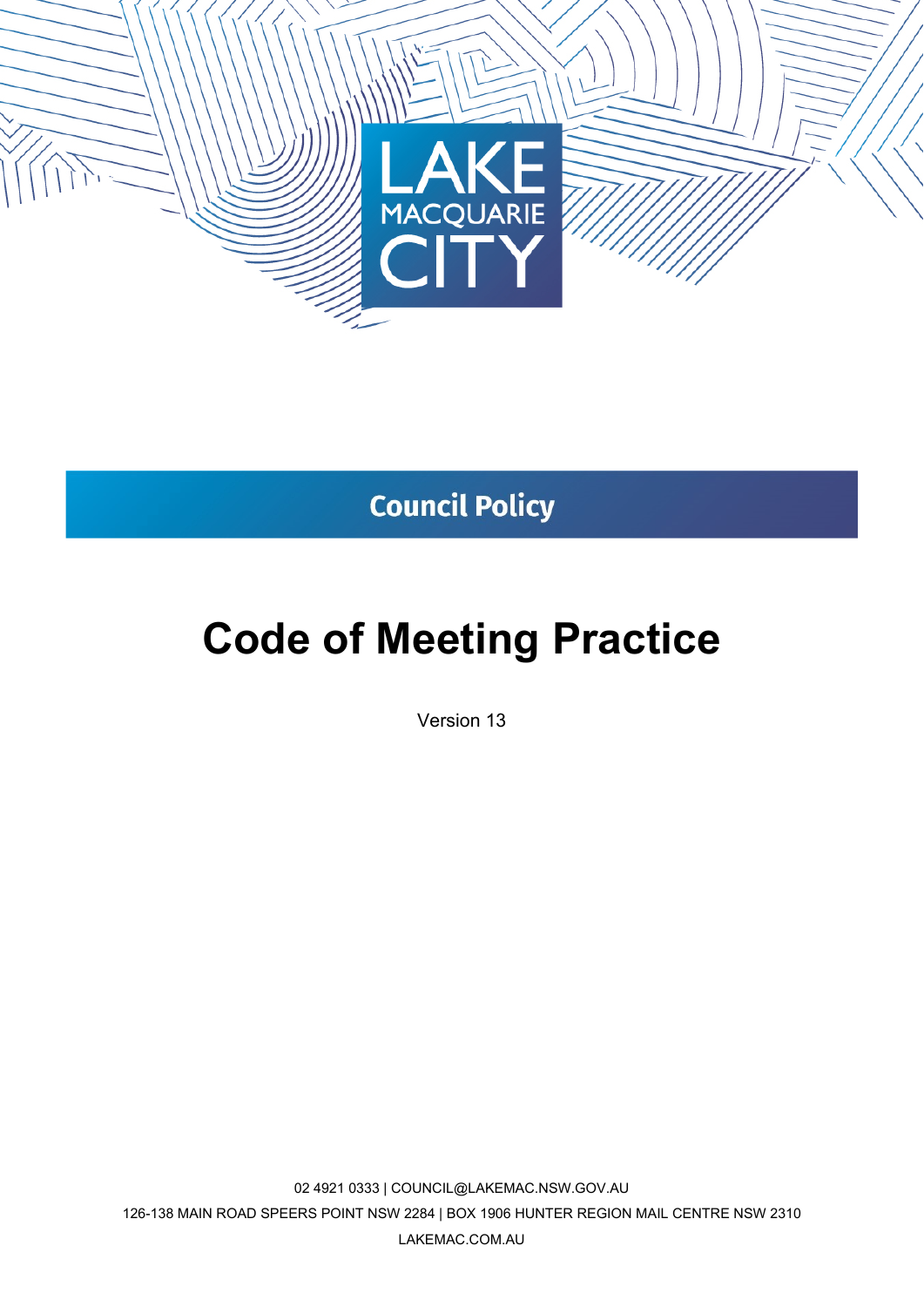# **Contents**

| 1              |                                                                                           |  |
|----------------|-------------------------------------------------------------------------------------------|--|
|                |                                                                                           |  |
|                |                                                                                           |  |
|                |                                                                                           |  |
|                |                                                                                           |  |
|                |                                                                                           |  |
|                |                                                                                           |  |
|                |                                                                                           |  |
|                |                                                                                           |  |
|                |                                                                                           |  |
|                |                                                                                           |  |
|                |                                                                                           |  |
| $\mathbf 2$    |                                                                                           |  |
|                |                                                                                           |  |
| 3              |                                                                                           |  |
|                |                                                                                           |  |
|                |                                                                                           |  |
|                |                                                                                           |  |
|                |                                                                                           |  |
|                | Attendance of the Chief Executive Officer (general manager) and other staff at meetings15 |  |
| 4              |                                                                                           |  |
|                |                                                                                           |  |
|                |                                                                                           |  |
|                |                                                                                           |  |
|                |                                                                                           |  |
|                |                                                                                           |  |
|                |                                                                                           |  |
|                |                                                                                           |  |
|                |                                                                                           |  |
| 6              |                                                                                           |  |
|                |                                                                                           |  |
|                |                                                                                           |  |
|                |                                                                                           |  |
|                |                                                                                           |  |
|                |                                                                                           |  |
| $\overline{7}$ |                                                                                           |  |
|                |                                                                                           |  |
|                |                                                                                           |  |

This is a controlled document. Before using this document, check it is the latest version by checking it on Council's intranet. Unless otherwise shown, printed or downloaded versions of this document are uncontrolled.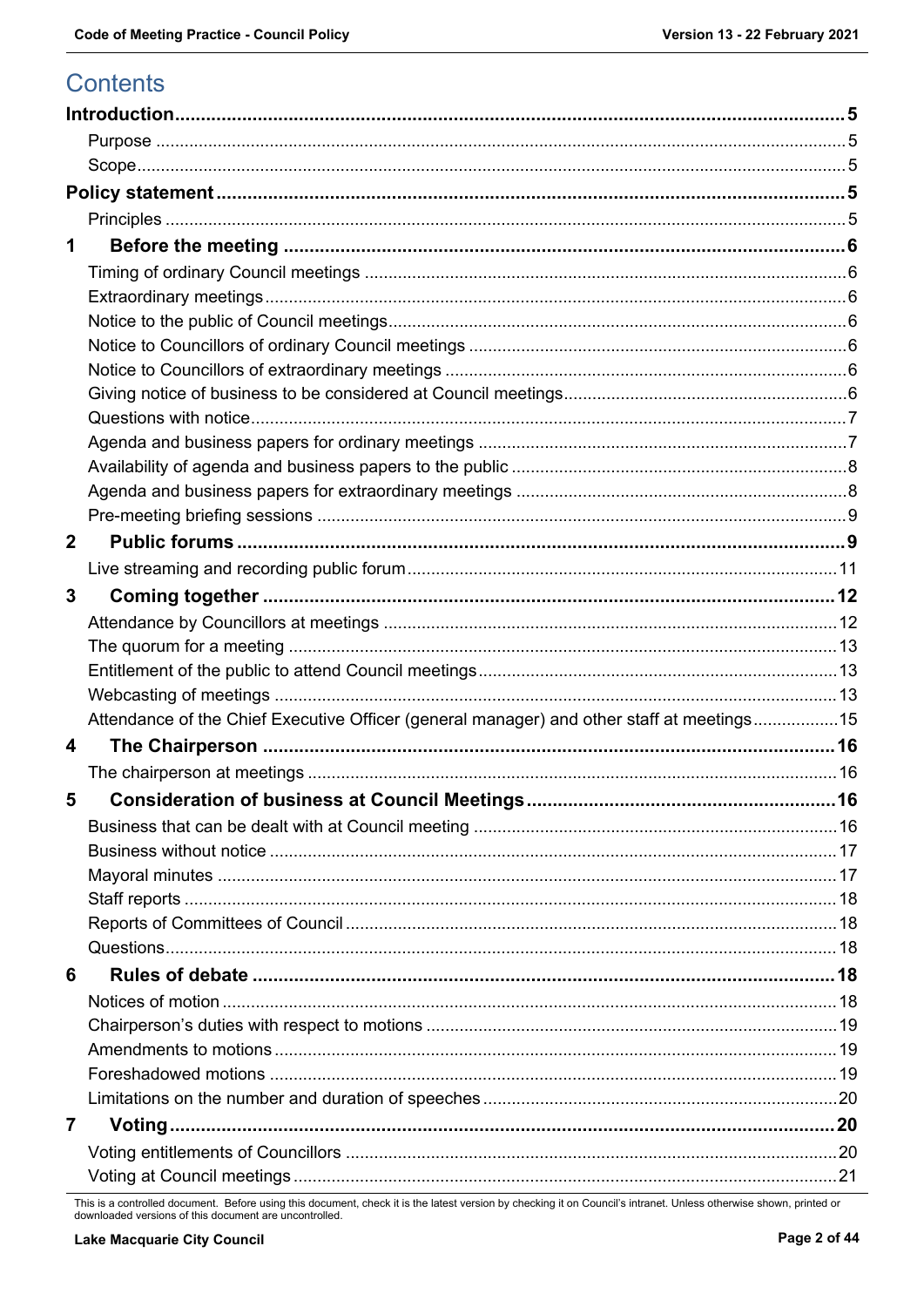| 8  |                                                                                          |  |
|----|------------------------------------------------------------------------------------------|--|
| 9  |                                                                                          |  |
| 10 |                                                                                          |  |
|    |                                                                                          |  |
|    |                                                                                          |  |
|    |                                                                                          |  |
|    |                                                                                          |  |
|    |                                                                                          |  |
|    |                                                                                          |  |
|    |                                                                                          |  |
| 11 |                                                                                          |  |
|    |                                                                                          |  |
|    |                                                                                          |  |
|    |                                                                                          |  |
|    |                                                                                          |  |
|    |                                                                                          |  |
|    |                                                                                          |  |
|    |                                                                                          |  |
| 12 |                                                                                          |  |
| 13 |                                                                                          |  |
|    |                                                                                          |  |
|    |                                                                                          |  |
|    |                                                                                          |  |
|    |                                                                                          |  |
| 14 |                                                                                          |  |
| 15 |                                                                                          |  |
|    |                                                                                          |  |
|    |                                                                                          |  |
|    | Access to correspondence and reports laid on the table at, or submitted to, a meeting 30 |  |
|    |                                                                                          |  |
| 16 |                                                                                          |  |
| 17 |                                                                                          |  |
|    |                                                                                          |  |
|    |                                                                                          |  |
|    |                                                                                          |  |
|    |                                                                                          |  |
|    |                                                                                          |  |
|    |                                                                                          |  |
|    |                                                                                          |  |
|    |                                                                                          |  |
|    |                                                                                          |  |
|    |                                                                                          |  |
|    |                                                                                          |  |

This is a controlled document. Before using this document, check it is the latest version by checking it on Council's intranet. Unless otherwise shown, printed or downloaded versions of this document are uncontrolled.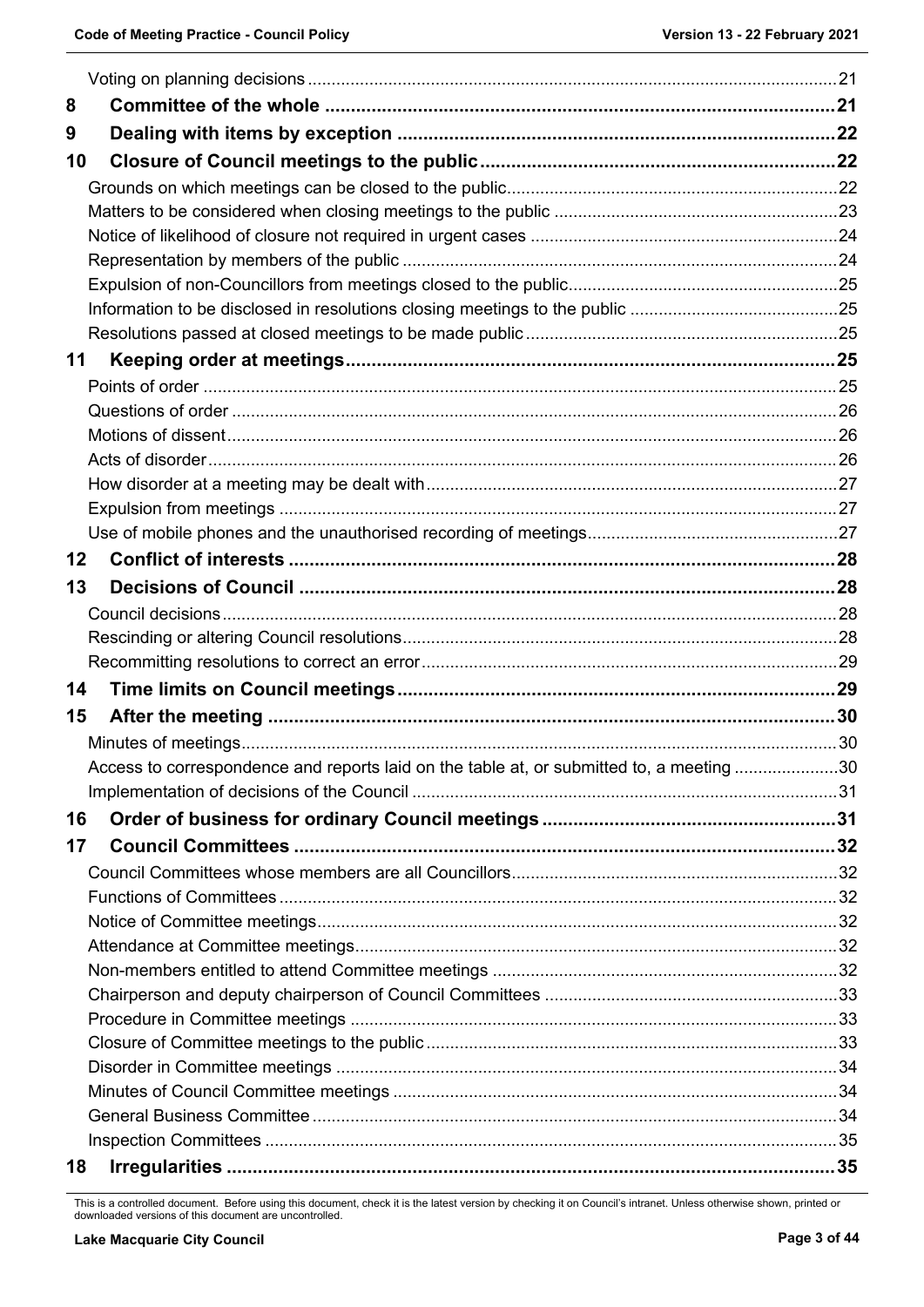| Appendix B - Practice for items raised in General Business Committee40 |  |
|------------------------------------------------------------------------|--|
|                                                                        |  |
|                                                                        |  |

This is a controlled document. Before using this document, check it is the latest version by checking it on Council's intranet. Unless otherwise shown, printed or downloaded versions of this document are uncontrolled.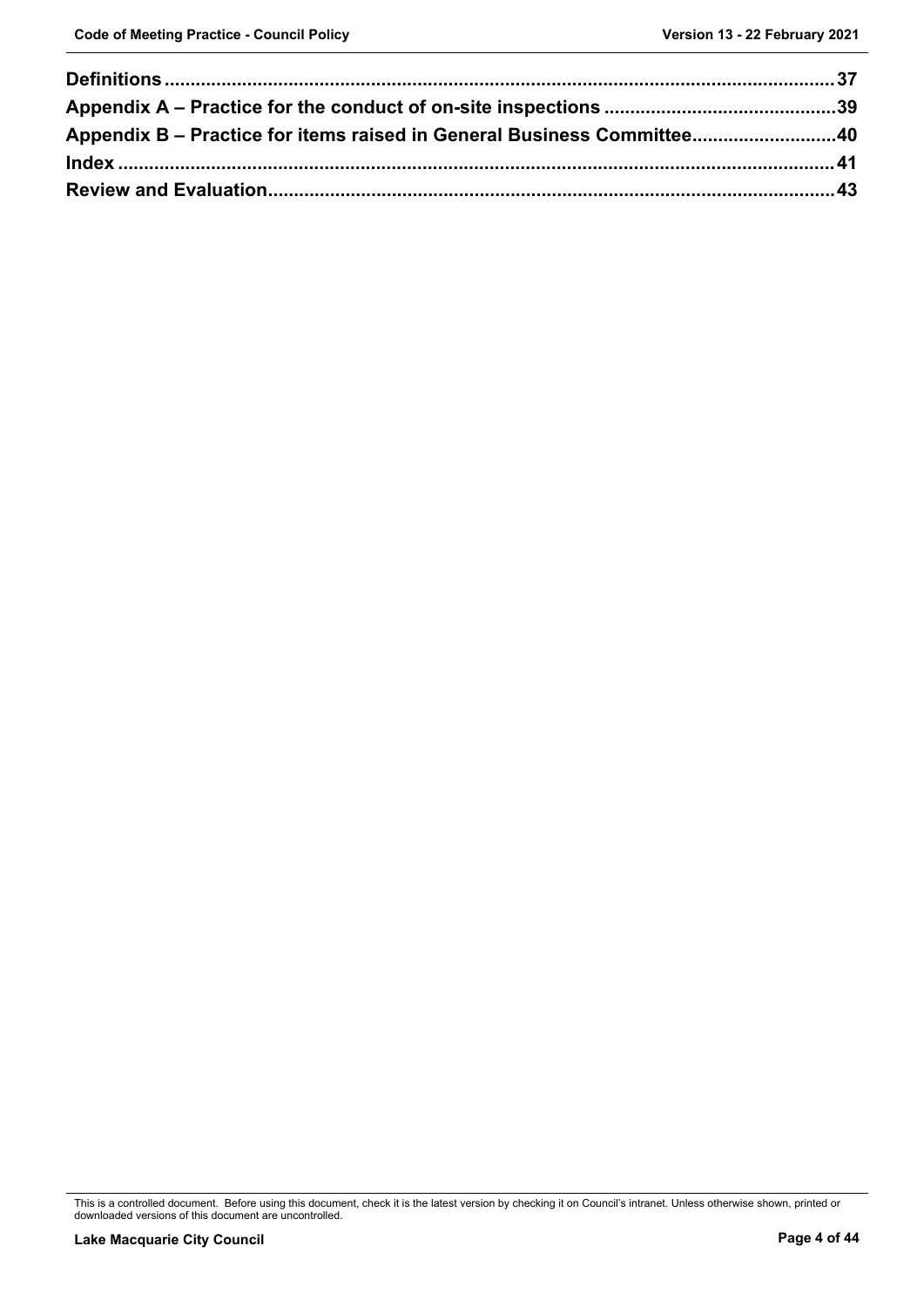## <span id="page-4-0"></span>**Introduction**

## <span id="page-4-1"></span>**Purpose**

Section 360 of the *Local Government Act 1993* requires Council to adopt a Code of Meeting Practice. The adopted code must incorporate the mandatory provisions of the model code prescribed by the *Local Government (General) Regulation 2005*. The adopted code may also incorporate the non-mandatory provisions of the model code and other provisions.

The objectives of this Code of Meeting Practice as an effective aid for good governance are to:

- ensure that meetings of Council and its Committees are conducted in an orderly, consistent and efficient manner
- ensure that meetings of Council and its Committees are conducted according to the principles of procedural fairness and due process
- assist with the conduct of discussion and debate during Council and Committee meetings
- ensure that all Councillors understand their rights and obligations during Council and Committee meetings
- ensure that Councillors have an equal opportunity to participate fully in meetings and that meetings provide a positive environment that is without malice and avoids insulting, improper or defamatory statements.

#### <span id="page-4-2"></span>**Scope**

This code applies to all meetings of Council and committees of Council of which all the members are Councillors.

## <span id="page-4-3"></span>**Policy statement**

All meetings of Council and its Committees of which all the members are Councillors must be conducted in accordance with this code.

## <span id="page-4-4"></span>**Principles**

Council and Committee meetings should be:

|             | <i>Transparent:</i> Decisions are made in a way that is open and accountable.                                                        |
|-------------|--------------------------------------------------------------------------------------------------------------------------------------|
| Informed:   | Decisions are made based on relevant, quality information.                                                                           |
| Inclusive:  | Decisions respect the diverse needs and interests of the local community.                                                            |
| Principled: | Decisions are informed by the principles prescribed under Chapter 3 of the Act.                                                      |
| Trusted:    | The community has confidence that Councillors and staff act ethically and make<br>decisions in the interests of the whole community. |
| Respectful: | Councillors, staff and meeting attendees treat each other with respect.                                                              |
| Effective:  | Meetings are well organised, effectively run and skilfully chaired.                                                                  |
| Orderly:    | Councillors, staff and meeting attendees behave in a way that contributes to the<br>orderly conduct of the meeting.                  |

This is a controlled document. Before using this document, check it is the latest version by checking it on Council's intranet. Unless otherwise shown, printed or downloaded versions of this document are uncontrolled.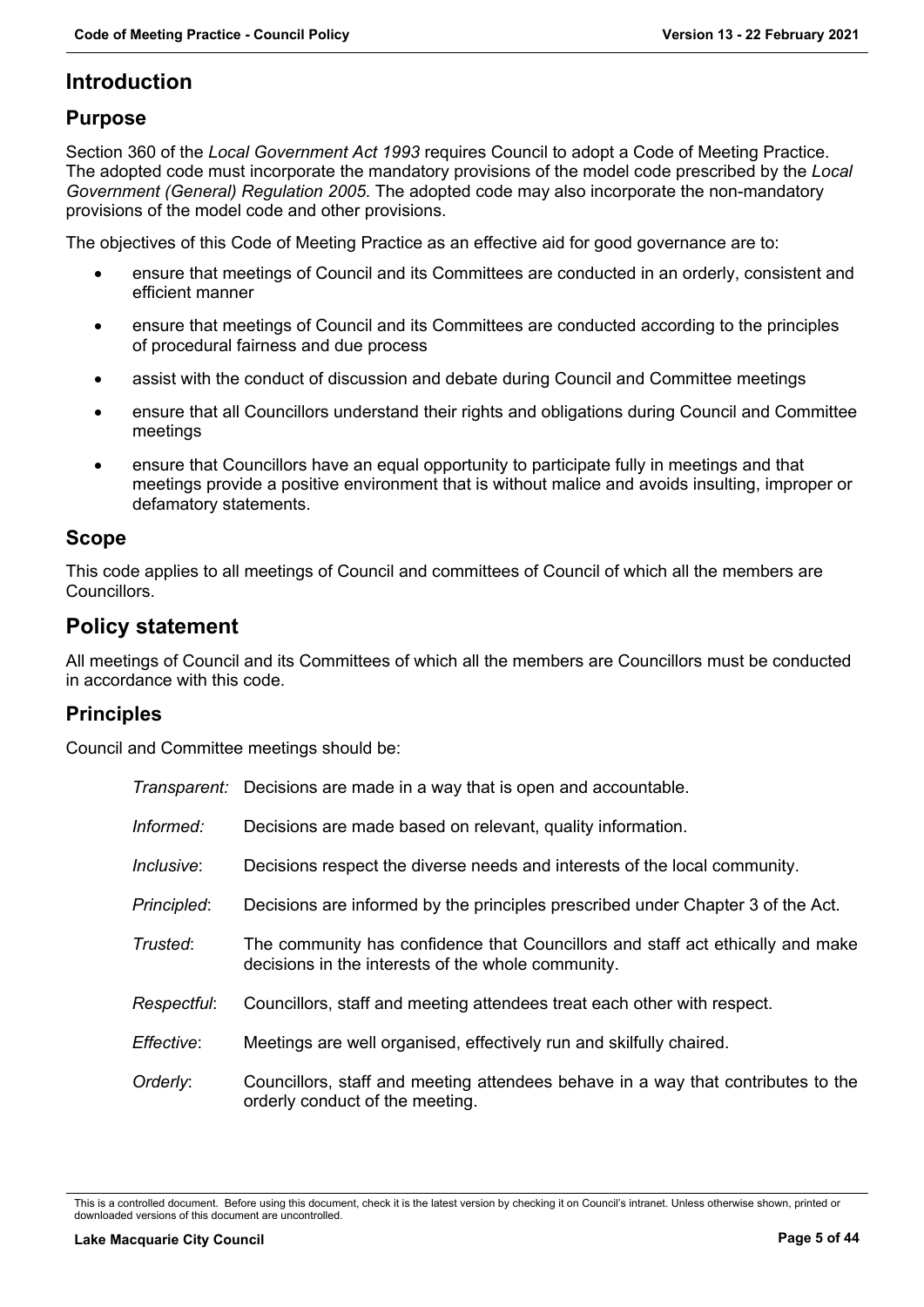## <span id="page-5-0"></span>**1 Before the meeting**

## <span id="page-5-1"></span>**Timing of ordinary Council meetings**

1.1 The Council shall, by resolution, set the frequency, time, date and place of its ordinary meetings.

#### **Note: Under section 365 of the Act, Councils are required to meet at least 10 times each year, each time in a different month.**

## <span id="page-5-2"></span>**Extraordinary meetings**

1.2 If the Mayor receives a request in writing, signed by at least two Councillors, the Mayor must call an extraordinary meeting of the Council to be held as soon as practicable, but in any event, no more than 14 days after receipt of the request. The Mayor can be one of the two Councillors requesting the meeting.

#### **Note: Clause 1.2 reflects section 366 of the Act.**

## <span id="page-5-3"></span>**Notice to the public of Council meetings**

1.3 The Council must give notice to the public of the time, date and place of each of its meetings, including extraordinary meetings and of each meeting of Committees of the Council.

#### **Note: Clause 1.3 reflects section 9(1) of the Act.**

- 1.4 For the purposes of clause 1.3, notice of a meeting of the Council and of a Committee of Council is to be published before the meeting takes place. The notice must be published on the Councils' website, and in such other manner, that the Council is satisfied is likely to bring notice of the meeting to the attention of as many people as possible.
- 1.5 For the purposes of clause 1.3, notice of more than one meeting may be given in the same notice.

#### <span id="page-5-4"></span>**Notice to Councillors of ordinary Council meetings**

1.6 The Chief Executive Officer (general manager) must send to each Councillor, at least three days before each meeting of the Council, a notice specifying the time, date and place at which the meeting is to be held, and the business proposed to be considered at the meeting.

#### **Note: Clause 1.6 reflects section 367(1) of the Act.**

1.7 The notice and the agenda for, and the business papers relating to, the meeting may be given to Councillors in electronic form, but only if all Councillors have facilities to access the notice, agenda and business papers in that form.

#### **Note: Clause 1.7 reflects section 367(3) of the Act.**

#### <span id="page-5-5"></span>**Notice to Councillors of extraordinary meetings**

1.8 Notice of less than three days may be given to Councillors of an extraordinary meeting of the Council in cases of emergency.

#### **Note: Clause 1.8 reflects section 367(2) of the Act.**

#### <span id="page-5-6"></span>**Giving notice of business to be considered at Council meetings**

1.9 A Councillor may give notice of any business they wish to be considered by the Council at its next ordinary meeting by way of a notice of motion. To be included on the agenda of the

This is a controlled document. Before using this document, check it is the latest version by checking it on Council's intranet. Unless otherwise shown, printed or downloaded versions of this document are uncontrolled.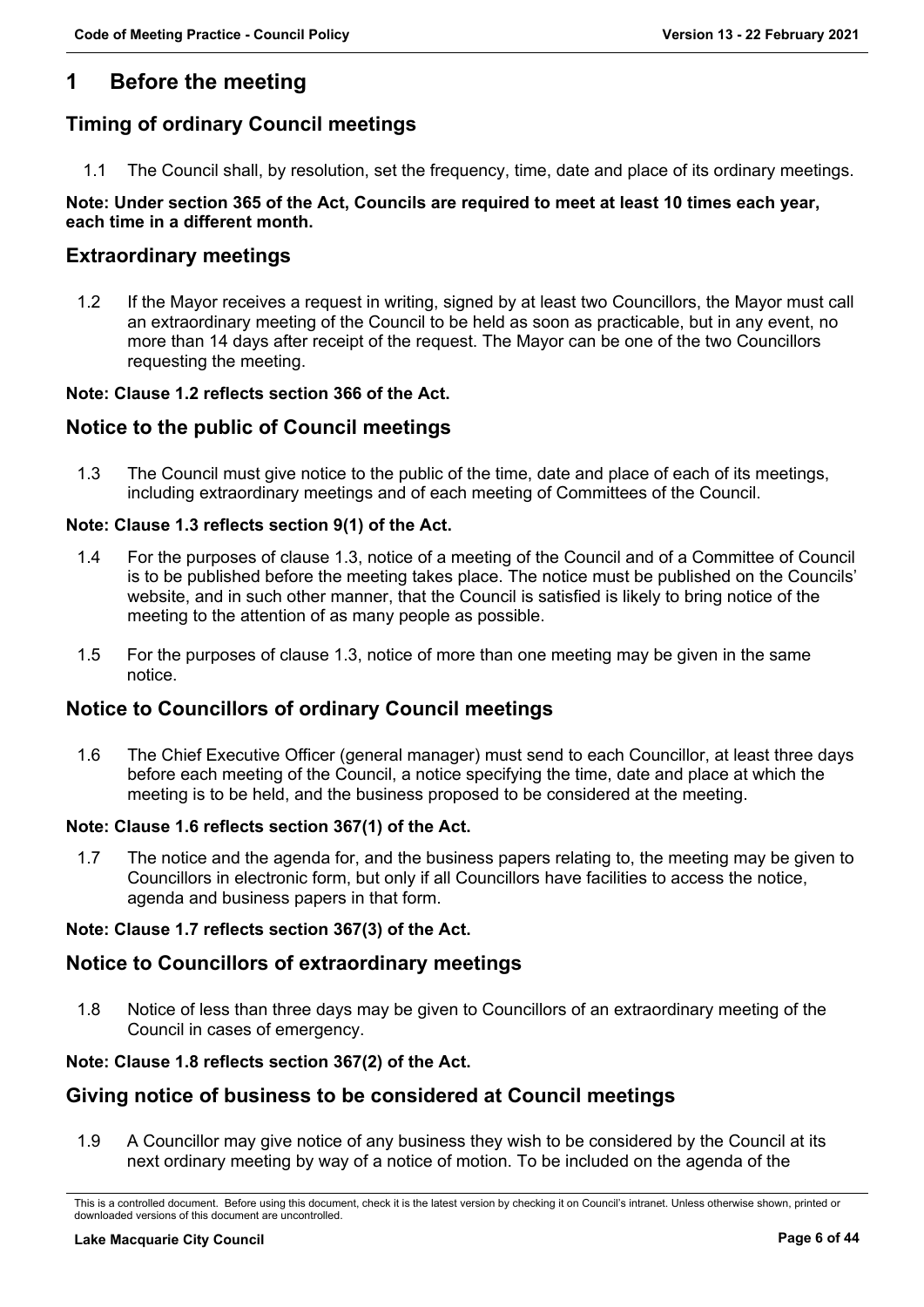meeting, the notice of motion must be in writing and must be submitted five business days before the meeting is to be held.

**Practice Note:** Notice must be given by 12.00pm on Monday in the week prior to the ordinary meeting.

**Practice Note:** A notice of motion must be submitted to call up a development application for determination by Council, citing specific matters of concern. Where a development application has been called up, and a Councillor wishes to return the delegation to staff to determine the application, a rescission motion must be submitted in accordance with clause 13.10.

1.10 A Councillor may, in writing to the Chief Executive Officer (general manager), request the withdrawal of a notice of motion submitted by them prior to its inclusion in the agenda and business paper for the meeting at which it is to be considered.

#### <span id="page-6-0"></span>**Questions with notice**

- 1.11 A Councillor may, by way of a notice submitted under clause 1.9, ask a question for response by the Chief Executive Officer (general manager) about the performance or operations of the Council.
- 1.12 A Councillor is not permitted to ask a question with notice under clause 1.11 that comprises a complaint against the Chief Executive Officer (general manager) or a member of staff of the Council, or a question that implies wrongdoing by the Chief Executive Officer (general manager) or a member of staff of the Council.
- 1.13 The Chief Executive Officer (general manager) or their nominee may respond to a question with notice submitted under clause 1.11 by way of a report included in the business papers for the relevant meeting of the Council or orally at the meeting.

#### <span id="page-6-1"></span>**Agenda and business papers for ordinary meetings**

- 1.14 The Chief Executive Officer (general manager) must cause the agenda for a meeting of the Council or a Committee of the Council to be prepared as soon as practicable before the meeting.
- 1.15 The Chief Executive Officer (general manager) must ensure that the agenda for an ordinary meeting of the Council states:
	- (a) all matters to be dealt with arising out of the proceedings of previous meetings of the Council,
	- (b) if the Mayor is the chairperson any matter or topic that the chairperson proposes, at the time when the agenda is prepared, to put to the meeting,
	- (c) all matters, including matters that are the subject of staff reports and reports of Committees, to be considered at the meeting, and
	- (d) any business of which due notice has been given under clause 1.9.
- 1.16 Nothing in clause 1.15 limits the powers of the Mayor to put a Mayoral minute to a meeting under clause 5.8.
- 1.17 The Chief Executive Officer (general manager) must not include in the agenda for a meeting of the Council any business of which due notice has been given if, in the opinion of the Chief Executive Officer (general manager), the business is, or the implementation of the business would be, unlawful. The Chief Executive Officer (general manager) must report, without giving details of the item of business, any such exclusion to the next meeting of the Council.
- 1.18 Where the agenda includes the receipt of information or discussion of other matters that, in the opinion of the Chief Executive Officer (general manager), is likely to take place when the meeting is closed to the public, the Chief Executive Officer (general manager) must ensure that the agenda of the meeting:

This is a controlled document. Before using this document, check it is the latest version by checking it on Council's intranet. Unless otherwise shown, printed or downloaded versions of this document are uncontrolled.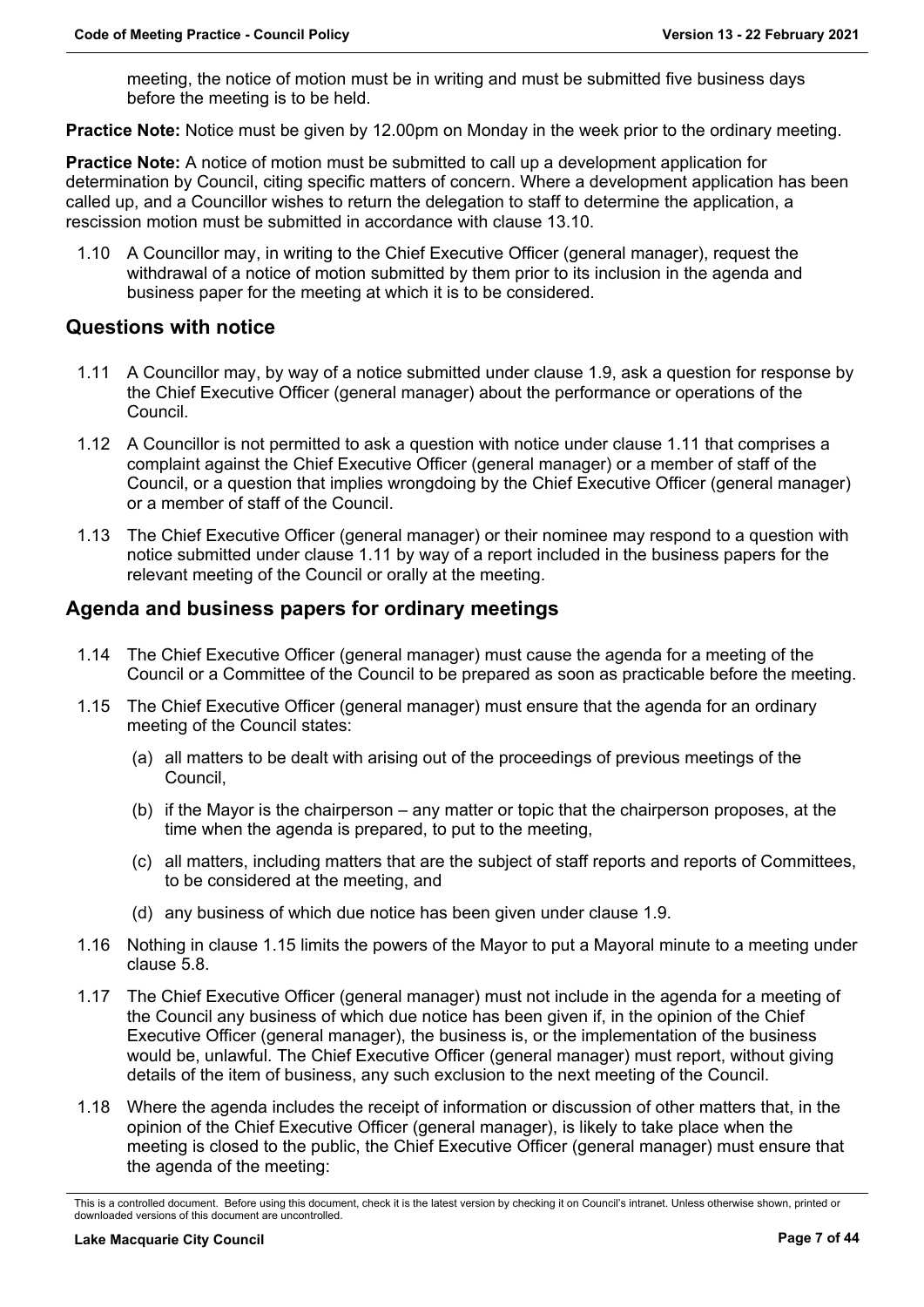- (a) identifies the relevant item of business and indicates that it is of such a nature (without disclosing details of the information to be considered when the meeting is closed to the public), and
- (b) states the grounds under section 10A(2) of the Act relevant to the item of business.

#### **Note: Clause 1.18 reflects section 9(2A)(a) of the Act.**

1.19 The Chief Executive Officer (general manager) must ensure that the details of any item of business which, in the opinion of the Chief Executive Officer (general manager), is likely to be considered when the meeting is closed to the public, are included in a business paper provided to Councillors for the meeting concerned. Such details must not be included in the business papers made available to the public, and must not be disclosed by a Councillor or by any other person to another person who is not authorised to have that information.

## <span id="page-7-0"></span>**Availability of agenda and business papers to the public**

1.20 Copies of the agenda and the associated business papers, such as correspondence and reports for meetings of the Council and Committees of Council, are to be published on the Council's website, and must be made available to the public for inspection, or for taking away by any person free of charge at the offices of the Council, at the relevant meeting and at such other venues determined by the Council.

#### **Note: Clause 1.20 reflects section 9(2) and (4) of the Act.**

1.21 Clause 1.20 does not apply to the business papers for items of business that the Chief Executive Officer (general manager) has identified under clause 1.18 as being likely to be considered when the meeting is closed to the public.

#### **Note: Clause 1.21 reflects section 9(2A)(b) of the Act.**

1.22 For the purposes of clause 1.20, copies of agendas and business papers must be published on the Council's website and made available to the public at a time that is as close as possible to the time they are available to Councillors.

#### **Note: Clause 1.22 reflects section 9(3) of the Act.**

1.23 A copy of an agenda, or of an associated business paper made available under clause 1.20, may in addition be given or made available in electronic form.

#### **Note: Clause 1.23 reflects section 9(5) of the Act.**

#### <span id="page-7-1"></span>**Agenda and business papers for extraordinary meetings**

- 1.24 The Chief Executive Officer (general manager) must ensure that the agenda for an extraordinary meeting of the Council deals only with the matters stated in the notice of the meeting.
- 1.25 Despite clause 1.24, business may be considered at an extraordinary meeting of the Council, even though due notice of the business has not been given, if:
	- (a) a motion is passed to have the business considered at the meeting, and
	- (b) the business to be considered is ruled by the chairperson to be of great urgency on the grounds that it requires a decision by the Council before the next scheduled ordinary meeting of the Council.
- 1.26 A motion moved under clause 1.25(a) can be moved without notice but only after the business notified in the agenda for the extraordinary meeting has been dealt with.
- 1.27 Despite clauses 7.19-7.27, only the mover of a motion moved under clause 1.25(a) can speak to the motion before it is put.

This is a controlled document. Before using this document, check it is the latest version by checking it on Council's intranet. Unless otherwise shown, printed or downloaded versions of this document are uncontrolled.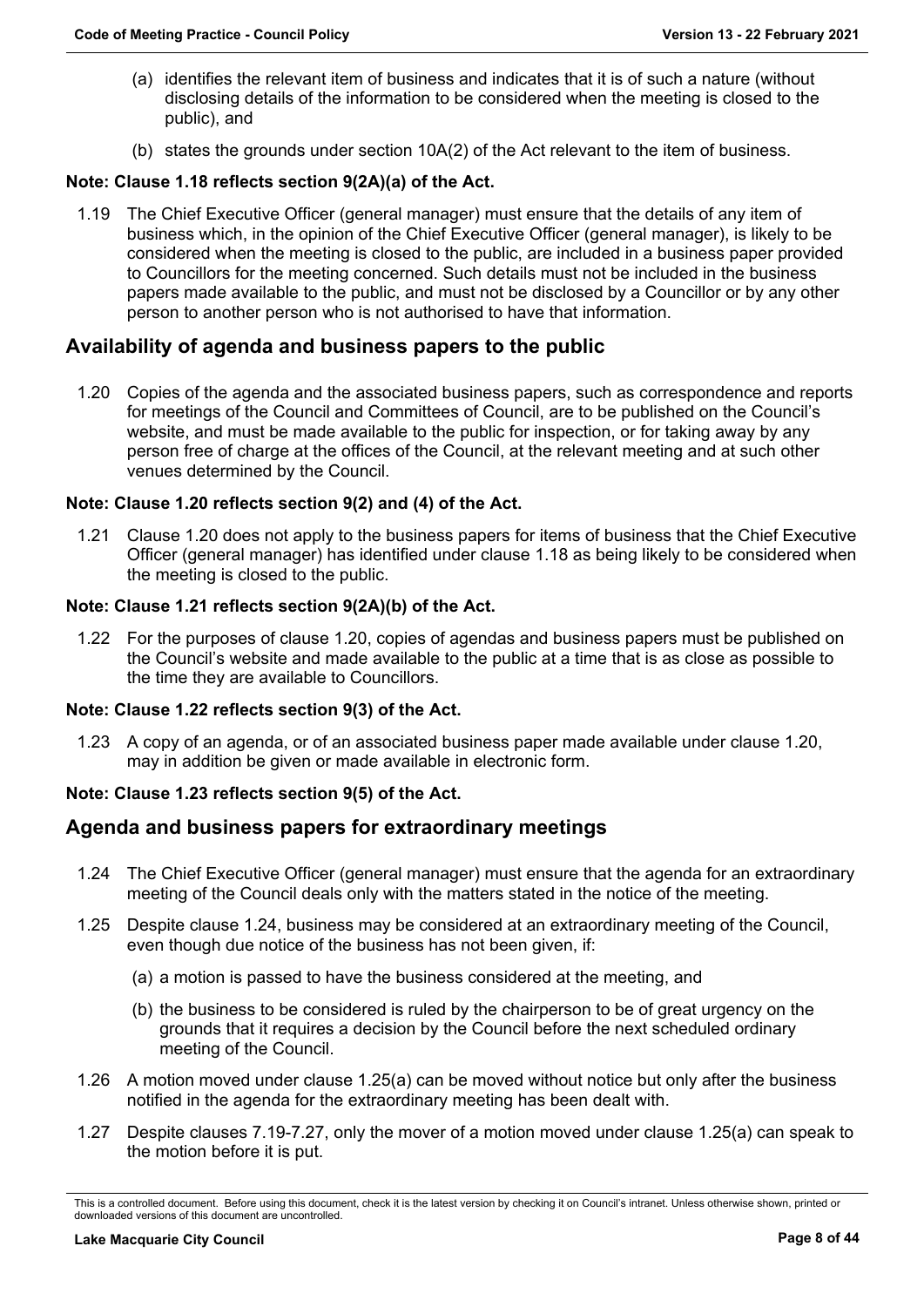1.28 A motion of dissent cannot be moved against a ruling of the chairperson under clause 1.25(b) on whether a matter is of great urgency.

## <span id="page-8-0"></span>**Pre-meeting briefing sessions**

- 1.29 Prior to each ordinary meeting of the Council, the Chief Executive Officer (general manager) may arrange a pre-meeting briefing session to brief Councillors on the items of business to be considered at the meeting. Pre-meeting briefing sessions may also be held for extraordinary meetings of the Council and meetings of Committees of the Council.
- 1.30 Pre-meeting briefing sessions are to be held in the absence of the public.
- 1.31 The Chief Executive Officer (general manager) or a member of staff nominated by the Chief Executive Officer (general manager) is to preside at pre-meeting briefing sessions.
- 1.32 Councillors must not use pre-meeting briefing sessions to debate or make preliminary decisions on items of business they are being briefed on, and any debate and decision-making must be left to the formal Council or Committee meeting at which the item of business is to be considered.
- 1.33 Councillors (including the Mayor) must disclose and manage any conflicts of interest they may have in relation to any item of business that is the subject of a briefing at a pre-meeting briefing session, in the same way that they are required to do at a Council or Committee meeting. The Council is to maintain a written record of all conflict of interest declarations made at pre-meeting briefing sessions and how the conflict of interest was managed by the Councillor who made the declaration.

#### <span id="page-8-1"></span>**2 Public forums**

- 2.1 The Council may hold a public forum prior to each standing Committee and ordinary meeting of Council for the purpose of hearing oral submissions from members of the public on items of business to be considered at the meeting.
- 2.2 Public forums are to be chaired by the Mayor or their nominee.
- 2.3 To speak at public forum, a person must first make an application to the Council in the approved form. Applications to speak at the public forum on matters on the agenda must be received by midday on the day on which the applicant wishes to address Council at a public forum and must identify the item of business on the agenda of the Council meeting or standing Committee meeting the person wishes to speak on and whether they wish to speak "for" or "against' the item.
- 2.4 A person may apply to speak on no more than one item of business on the agenda of the Council meeting or standing Committee meeting.
- 2.5 On matters not on the agenda for a Council or Committee meeting, applications must be received three days prior to the day on which the applicant wishes to address Council. A person may apply to speak on no more than one item per meeting.
- 2.6 Nominated candidates at federal, state or local government elections and serving Councillors are not permitted to speak at the public forum.
- 2.7 Legal representatives acting on behalf of others are not to be permitted to speak at a public forum unless they identify their status as a legal representative when applying to speak at the public forum.
- 2.8 The Chief Executive Officer (general manager) or their delegate may refuse an application to speak at a public forum.
- 2.9 No more than two speakers in total, being one speaker "for" or "against" is to be permitted to speak to each matter of business on the agenda for the Council meeting or standing Committee meeting with a maximum of four speakers in total allowed at each forum.

This is a controlled document. Before using this document, check it is the latest version by checking it on Council's intranet. Unless otherwise shown, printed or downloaded versions of this document are uncontrolled.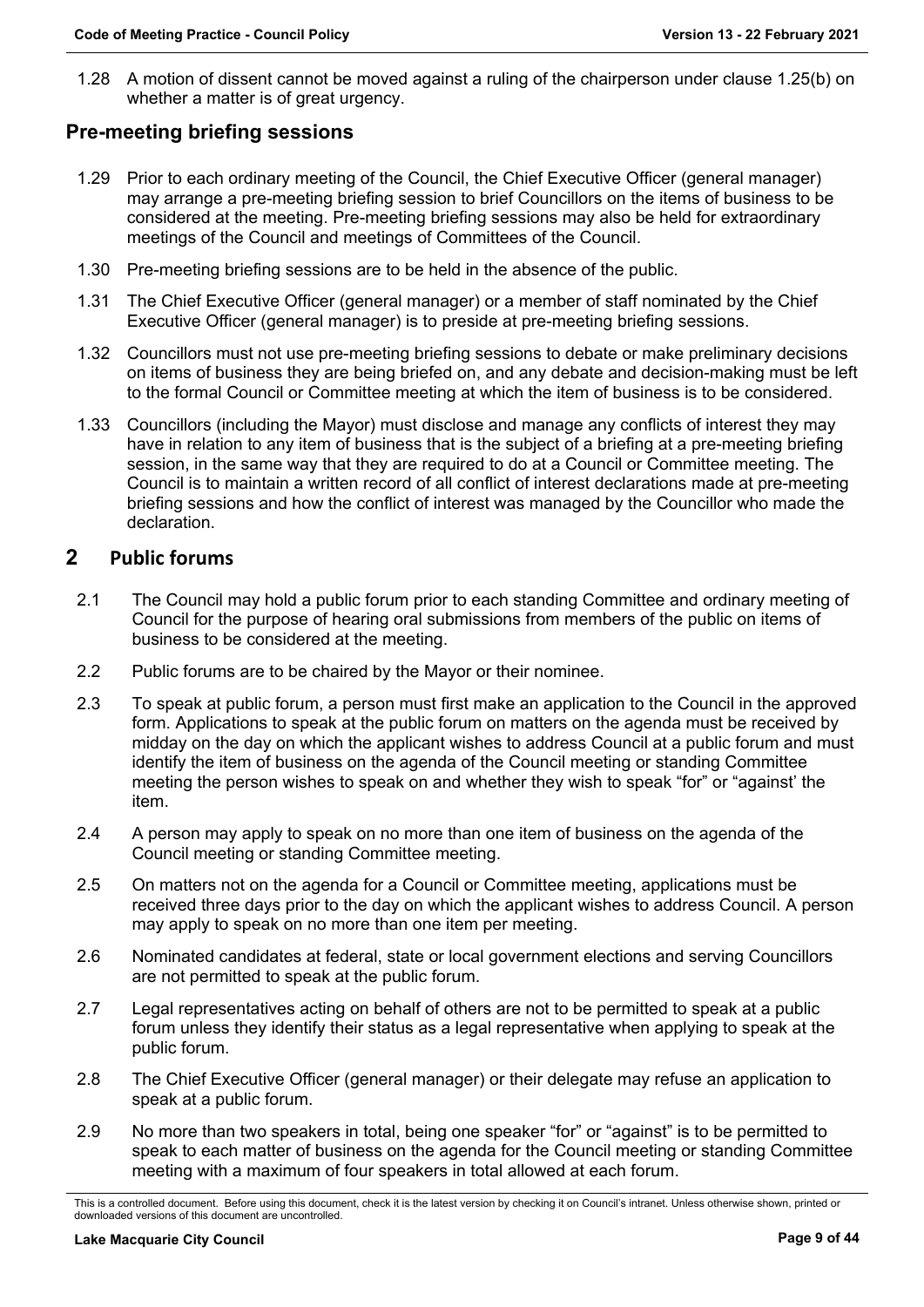2.10 The Chief Executive Officer (general manager) or their delegate will only approve one speaker for and one speaker against any matter in total. No other speakers will be approved unless the matter has changed significantly enough to warrant a further address.

An applicant may gain approval for a second public forum address if it is deemed that the matter has changed significantly enough to warrant a further address. Council's officers will advise on the significance of any changes.

- 2.11 If more than the permitted numbers of speakers apply to speak "for" or "against" any item of business, the Chief Executive Officer (general manager) or their delegate may request the speakers to nominate from among themselves the persons who are to address the Council on the items of business. If the speakers are not able to agree on whom to nominate to address the Council, the Chief Executive Officer (general manager) or their delegate is to determine who will address the Council at the public forum.
- 2.12 Requests to address a public forum related to items listed on the Council's agenda, have priority over topics not listed on the agenda.
- 2.13 If more than the permitted total number of speakers apply to speak at a public forum, the Chief Executive Officer (general manager) or their delegate may, in consultation with the Mayor or the Mayor's nominated chairperson, increase the number of speakers permitted to speak, up to a maximum of six speakers in total, where they are satisfied that it is necessary to do so to allow Council to hear opposing views on matters included on an agenda.
- 2.14 Prior to the forum, approved speakers are to register with Council any written, visual or audio material to be presented in support of their address to the Council at the public forum.
- 2.15 The Chief Executive Officer (general manager) or their delegate is to determine the order of speakers at the public forum.

#### **Practice Note**: Order of speakers

Speakers will be listed as per the order of reports in the business paper (where applicable), with a speaker against a recommendation to speak before a speaker for a recommendation.

Speakers on a matter not included in the agenda will be listed after those on matters included in the agenda.

- 2.16 Each speaker will be allowed four minutes to address the Council with a warning given at three minutes and a final bell at four minutes. This time is to be strictly enforced by the chairperson.
- 2.17 Speakers at the public forum must not digress from the item on the agenda of the Council or standing Committee meeting they have applied to address the Council on. If a speaker digresses to irrelevant matters the chairperson is to direct the speaker not to so digress. If a speaker fails to observe a direction from the chairperson, the speaker will not be further heard.
- 2.18 A Councillor (including the chairperson) may, through the chairperson, ask questions of the speaker following their address at a public forum. Questions put to the speaker must be direct, succinct and without argument. Speaker slots are limited to a total of 10 minutes per speaker.
- 2.19 Speakers are under no obligation to answer a question put under clause 2.16.
- 2.20 Speakers at public forums cannot ask questions of the Council, Councillors or Council staff.
- 2.21 Where an address made at a public forum raises matters that require further consideration by Council staff, a Councillor may recommend that the Council defer consideration of the matter pending the preparation of a further report on the matters.
- 2.22 When addressing the Council, speakers at public forums must comply with this code and all other relevant Council codes, policies and procedures. Speakers must refrain from engaging in disorderly conduct, publicly alleging breaches of the Council's code of conduct or making other potential defamatory statements.

This is a controlled document. Before using this document, check it is the latest version by checking it on Council's intranet. Unless otherwise shown, printed or downloaded versions of this document are uncontrolled.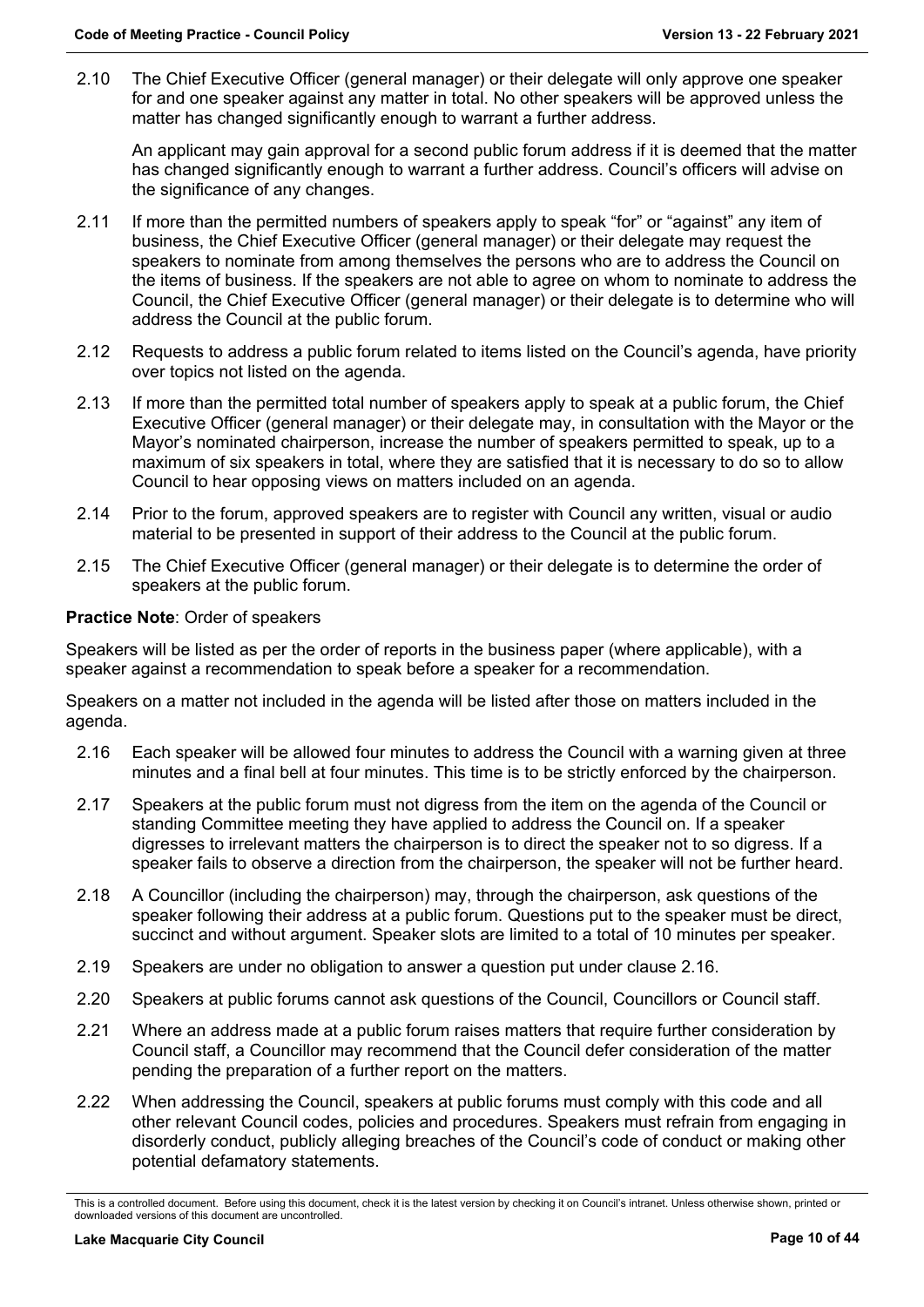- 2.23 If the chairperson considers that a speaker at a public forum has engaged in conduct of the type referred to in clause 2.22, the chairperson may request the person refrain from the inappropriate behaviour and to withdraw and unreservedly apologise for any inappropriate comments. Where the speaker fails to comply with the chairperson's request, the chairperson may immediately require the person to stop speaking.
- 2.24 Clause 2.23 does not limit the ability of the chairperson to deal with the disorderly conduct of speakers at public forums in accordance with the provisions of part 12 of this code.
- 2.25 Where the speaker engages in conduct of the type referred to in clause 2.22, the Chief Executive Officer (general manager) or their delegate may refuse further applications from that person to speak at the public forum for such a period as the Chief Executive Officer (general manager) or their delegate considers appropriate.
- 2.26 Councillors including the Mayor must disclose and manage any conflicts of interest they may have in relation to any item of business that is the subject of an address at a public forum in the same way that they are required to do at a Council or Committee meeting. The Council is to maintain a written record of all conflict of interest declarations made at public forums and how the conflict of interest was managed by the Councillor who made the declaration.

## <span id="page-10-0"></span>**Live streaming and recording public forum**

- 2.27 Public forums will be live streamed on the Council's website when practicable. Live streaming will include audio-visual content of the public forum, including individual speakers.
- 2.28 Audio recordings are also to be made of a public forum for the dominant purpose of assisting with the preparation of the minutes for Council or Committee meetings.
- 2.29 Applicants to speak at a public forum will be asked to consent to their image, speech and/or personal information being live streamed on Council's website and recorded. Applications will not be accepted from individuals who do not provide such consent. Council staff will provide advice in writing to individuals who are approved to address a public forum that their speech will be live-streamed on Council's website and a recording will be made.
- 2.30 The live stream and recording shall begin at the commencement of the chairperson's attendance at the public forum and conclude when the chairperson declares the public forum closed.
- 2.31 The public gallery may be included in the live stream and recording. Advice will be provided to the members of the public attending public forum that the public forum will be live streamed on Council's website and recorded. By attending a public forum, attendees will be taken as having consented to their image, speech or personal information being live streamed and recorded.
- 2.32 Council staff are responsible for the live stream and audio recording under clauses 2.27 and 2.28. No other person may make a live stream or recording without prior authorisation of Council.
- 2.33 Due to the nature of technical equipment, Council does not guarantee audio recordings will be continuous or fault-free.
- 2.34 A live stream or audio recording cannot be re-used or reproduced in any way without the permission of Council.
- 2.35 Statements, presentations and actions by individuals during public forum are not protected by privilege and may be subject to legal proceedings and potential liability. Council does not accept liability for any statements, presentations or actions by individuals during public forum that may be contrary to law or are defamatory or inappropriate.
- 2.36 Opinions expressed and statements made during a public forum are those of the individuals making them, and not those of Council. Unless set out in a resolution, Council does not endorse

This is a controlled document. Before using this document, check it is the latest version by checking it on Council's intranet. Unless otherwise shown, printed or downloaded versions of this document are uncontrolled.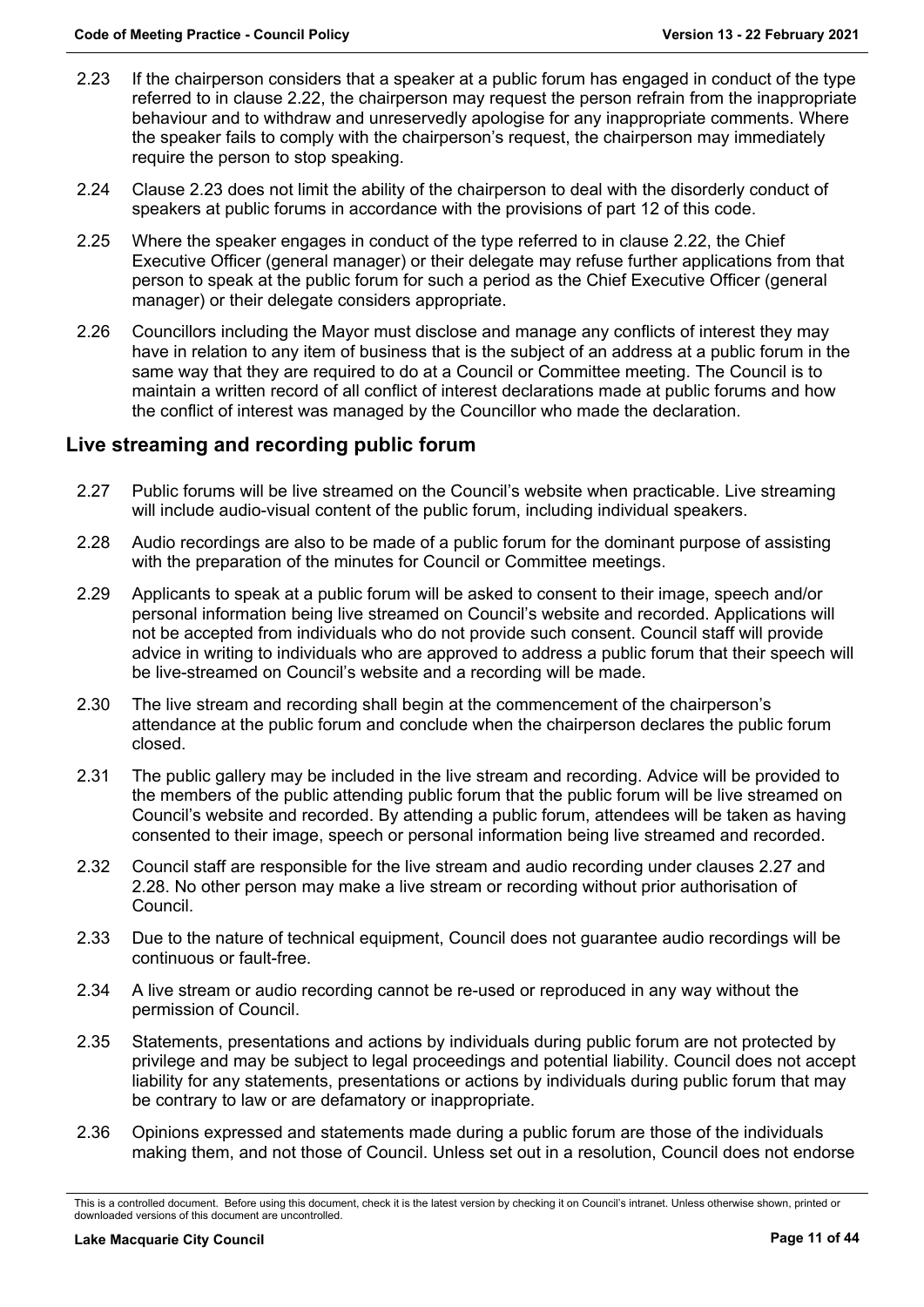or support the views, opinions or information that may be expressed by individuals at a public forum and which may be contained in a live stream or recording of a public forum.

- 2.37 The Chief Executive Officer (general manager) may alter a live stream to remove any content that they consider is not suitable for public broadcast or that may expose the Council to a potential legal liability. In doing so, the Chief Executive Officer (general manager) may seek legal advice or consult with the Mayor and other Councillors.
- 2.38 Audio files are 'temporary' records of Council. Once the minutes are confirmed, the audio files are no longer needed. Audio recordings will be stored securely for at least three months after the minutes from the meeting to which they relate are confirmed by Council, except where retention for a longer period is otherwise required.
- 2.39 A Councillor may apply to the Chief Executive Officer (general manager) to listen to an audio recording in the presence of a Council employee, approved by the Chief Executive Officer (general manager) during business hours of the Council. A request must be made in writing, give details of the item concerned (if relevant) and the reason for the request for administrative and audit purposes. The Chief Executive Officer (general manager) will grant access until such time as the minutes of the meeting to which the audio recording relates are confirmed. If the request is approved by the Chief Executive Officer (general manager), the recording shall then be prepared and available for the Councillor within 48 hours. Councillors must return any copy of the recording to the Chief Executive Officer (general manager) once Council confirms the minutes of the meeting to which the audio recording relates.

## <span id="page-11-0"></span>**3 Coming together**

## <span id="page-11-1"></span>**Attendance by Councillors at meetings**

3.1 All Councillors must make reasonable efforts to attend meetings of the Council and of Committees of the Council of which they are members.

**Note**: A Councillor may not attend a meeting as a Councillor (other than the first meeting of the Council after the Councillor is elected or a meeting at which the Councillor takes an oath or makes an affirmation of office) until they have taken an oath or made an affirmation of office in the form prescribed under section 233A of the Act.

- 3.2 A Councillor cannot participate in a meeting of the Council or of a Committee of the Council unless personally present at the meeting.
- 3.3 Where a Councillor is unable to attend one or more ordinary meetings of the Council, the Councillor should request that the Council grant them a leave of absence from those meetings. This clause does not prevent a Councillor from making an apology if they are unable to attend a meeting. However, the acceptance of such an apology does not constitute the granting of a leave of absence for the purposes of this code and the Act.
- 3.4 A Councillor's request for leave of absence from Council meetings should, if practicable, identify (by date) the meetings from which the Councillor intends to be absent and the grounds upon which the leave of absence is being sought.
- 3.5 The Council must act reasonably when considering whether to grant a Councillor's request for a leave of absence.
- 3.6 A Councillor's civic office will become vacant if the Councillor is absent from three consecutive ordinary meetings of the Council without prior leave of the Council, or leave granted by the Council at any of the meetings concerned, unless the holder is absent because he or she has been suspended from office under the Act, or because the Council has been suspended under the Act, or as a consequence of a compliance order under section 438HA of the Act.

#### **Note: Clause 3.6 reflects section 234(1)(d) of the Act.**

This is a controlled document. Before using this document, check it is the latest version by checking it on Council's intranet. Unless otherwise shown, printed or downloaded versions of this document are uncontrolled.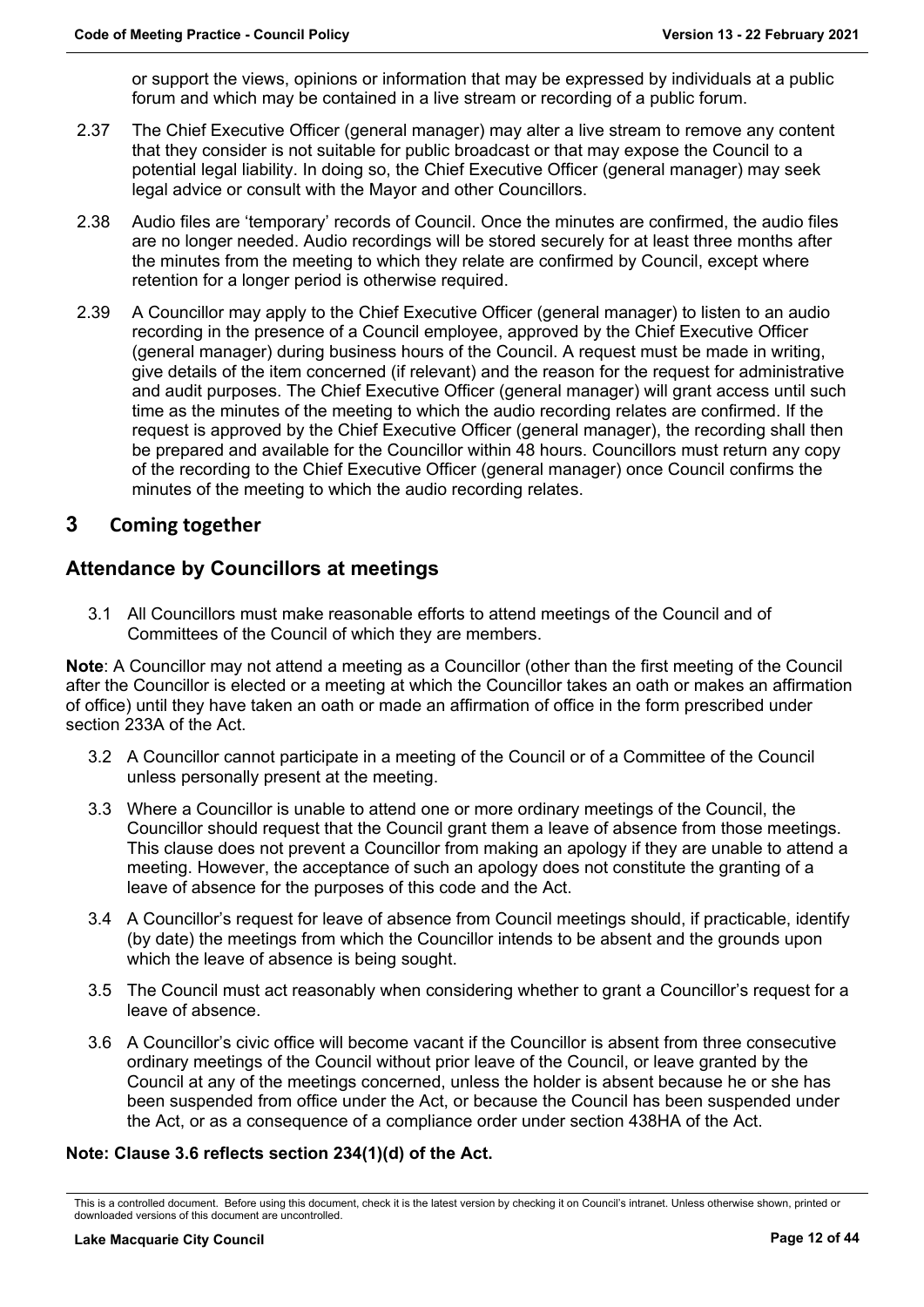3.7 A Councillor who intends to attend a meeting of the Council despite having been granted leave of absence should, if practicable, give the Chief Executive Officer (general manager) at least two days' notice of their intention to attend.

## <span id="page-12-0"></span>**The quorum for a meeting**

3.8 The quorum for a meeting of the Council is a majority of the Councillors of the Council who hold office at that time and are not suspended from office.

#### **Note: Clause 3.8 reflects section 368(1) of the Act.**

3.9 Clause 3.8 does not apply if the quorum is required to be determined in accordance with directions of the Minister in a performance improvement order issued in respect of the Council.

#### **Note: Clause 3.9 reflects section 368(2) of the Act.**

- 3.10 A meeting of the Council must be adjourned if a quorum is not present:
	- (a) at the commencement of the meeting where the number of apologies received for the meeting indicates that there will not be a quorum for the meeting, or
	- (b) within half an hour after the time designated for the holding of the meeting, or
	- (c) at any time during the meeting.
- 3.11 In either case, the meeting must be adjourned to a time, date and place fixed:
	- (a) by the chairperson, or
	- (b) in his or her absence, by the majority of the Councillors present, or
	- (c) failing that, by the Chief Executive Officer (general manager).
- 3.12 The Chief Executive Officer (general manager) must record in the Council's minutes the circumstances relating to the absence of a quorum (including the reasons for the absence of a quorum) at or arising during a meeting of the Council, together with the names of the Councillors present.

#### <span id="page-12-1"></span>**Entitlement of the public to attend Council meetings**

3.13 Everyone is entitled to attend a meeting of the Council and Committees of the Council. The Council must ensure that all meetings of the Council and Committees of the Council are open to the public.

#### **Note: Clause 3.13 reflects section 10(1) of the Act.**

- 3.14 Clause 3.13 does not apply to parts of meetings that have been closed to the public under section 10A of the Act.
- 3.15 A person (whether a Councillor or another person) is not entitled to be present at a meeting of the Council or a Committee of the Council if expelled from the meeting:
	- (a) by a resolution of the meeting, or
	- (b) by the person presiding at the meeting if the Council has, by resolution, authorised the person presiding to exercise the power of expulsion.

#### **Note: Clause 3.15 reflects section 10(2) of the Act.**

#### <span id="page-12-2"></span>**Webcasting of meetings**

3.16 All meetings of the Council or a Committee of the Council that are conducted in accordance with this policy are to be webcast on the Council's website.

This is a controlled document. Before using this document, check it is the latest version by checking it on Council's intranet. Unless otherwise shown, printed or downloaded versions of this document are uncontrolled.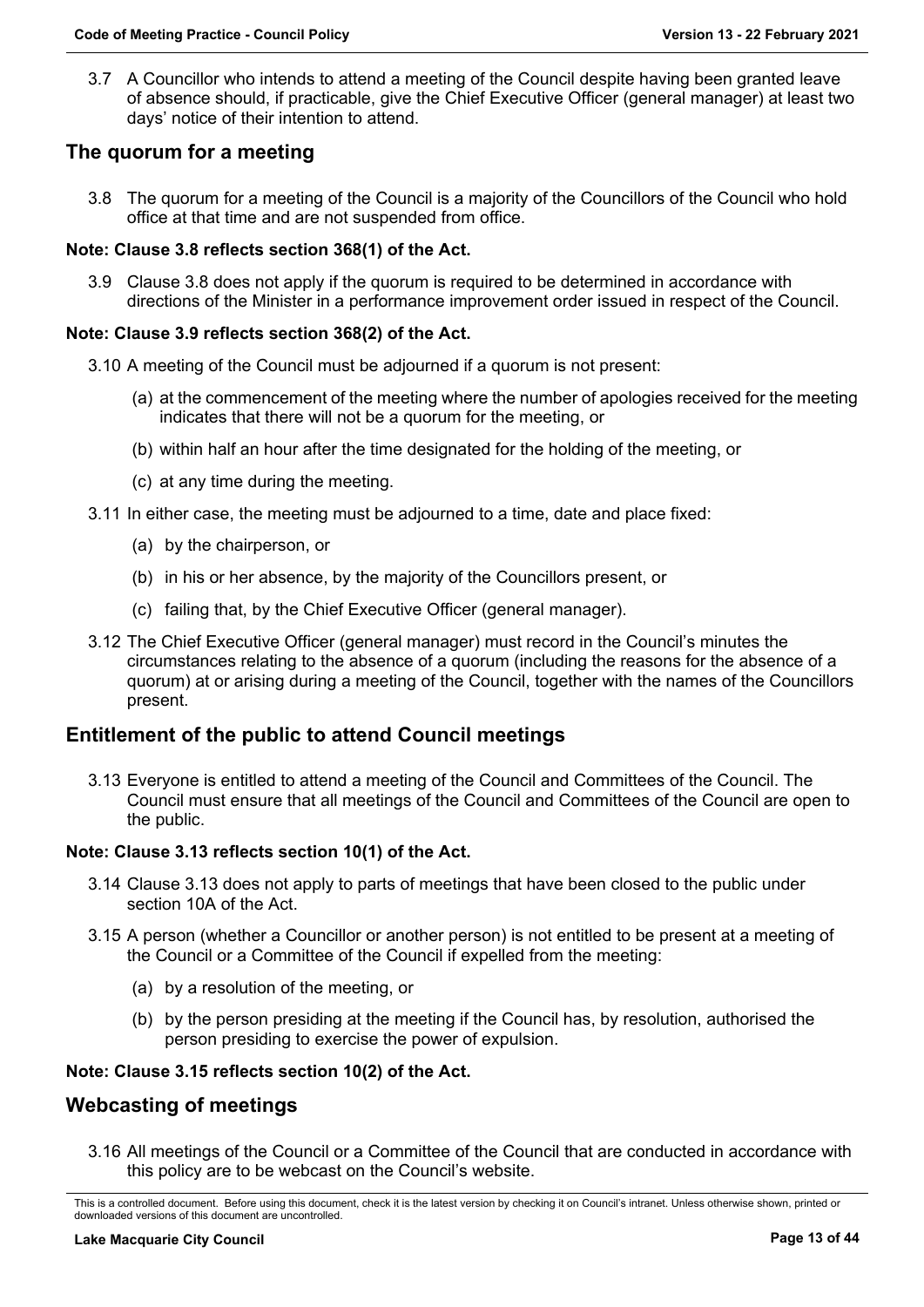- 3.17 Webcasting under clause 3.16 will include livestreaming audio-visual content of meetings, and making available audio-visual recordings for subsequent viewing, wherever possible in accordance with reasonable efforts.
- 3.18 While Council will take all reasonable efforts to ensure webcasting is available for meetings, there may be situations where, due to technical difficulties beyond Council's control, live stream or recordings of a meeting may not be available. Council takes no responsibility for and accepts no liability in the event that webcasting or Council's website is unavailable. Technical issues may include but are not limited to, the availability of the internet, network or device failure or malfunction or power outages. The quality of the webcast will depend on the individual user settings, computer memory capacity and internet connection bandwidth. The user of the service, not Council, is responsible for any charges that a service provider may impose for data usage when viewing webcasts of meetings.
- 3.19 Clause 3.16 does not apply to parts of a meeting that have been closed to the public under section 10A of the Act.
- 3.20 At the start of each meeting the chairperson is to make a statement informing those in attendance that the meeting is being webcast and that those in attendance should refrain from making any defamatory statements.
- 3.21 A recording of each meeting of the Council and Committee of the Council is to be retained on the Council's website for a period of at least four years. Recordings of meetings may be disposed of in accordance with the *State Records Act 1998*.
- 3.22 The public gallery is included in the recording and webcast. Members of the public attending the meeting may have their image and voice captured, webcast and archived for at least four years. Appropriate signs will also be displayed in the Council Chamber alerting attendees to the fact that the proceedings are being webcast and recorded. By attending a Council or Standing Committee meeting, attendees will be taken as having consented to their image, speech or personal information being webcast and recorded.
- 3.23 The Chief Executive Officer (general manager) may alter a webcast after it is recorded (including livestream webcasts) to remove any content that is not suitable for public broadcast or that may expose the council to a potential legal liability. In doing so, the CEO may seek legal advice or consult with the Mayor and other Councillors.
- 3.24 Access to webcasts of Council and Committee meetings are available to view on Council's website for personal and non-commercial use. All webcasts of Council or Committee meetings are subject to copyright under the *Copyright Act 1968* and cannot be re-used or reproduced in any way without the permission of Council.
- 3.25 Statements, presentations and actions by individuals during meetings are not protected by privilege and may be subject to legal proceedings and potential liability. Council does not accept liability for any statements, presentations or actions by individuals during meetings that may be contrary to law or are defamatory or inappropriate.
- 3.26 Opinions expressed and statements made during a Council meeting are those of the individuals making them, and not those of Council. Unless set out in a resolution, Council does not endorse or support the views, opinions or information that may be expressed by individuals at Council or Committee meetings and which may be contained in a webcast or recording of a Council or Committee meeting.

## **Audio recording of meetings**

- 3.27 Audio recordings are to be made of all meetings of the Council and Committees of the Council for the dominant purpose of assisting with the preparation of the minutes for meetings.
- 3.28 The recording shall begin at the commencement of the chairperson's attendance at the meeting or public forum and conclude when the chairperson declares the meeting closed. Council staff are responsible for making the audio recording under clause 3.27.

This is a controlled document. Before using this document, check it is the latest version by checking it on Council's intranet. Unless otherwise shown, printed or downloaded versions of this document are uncontrolled.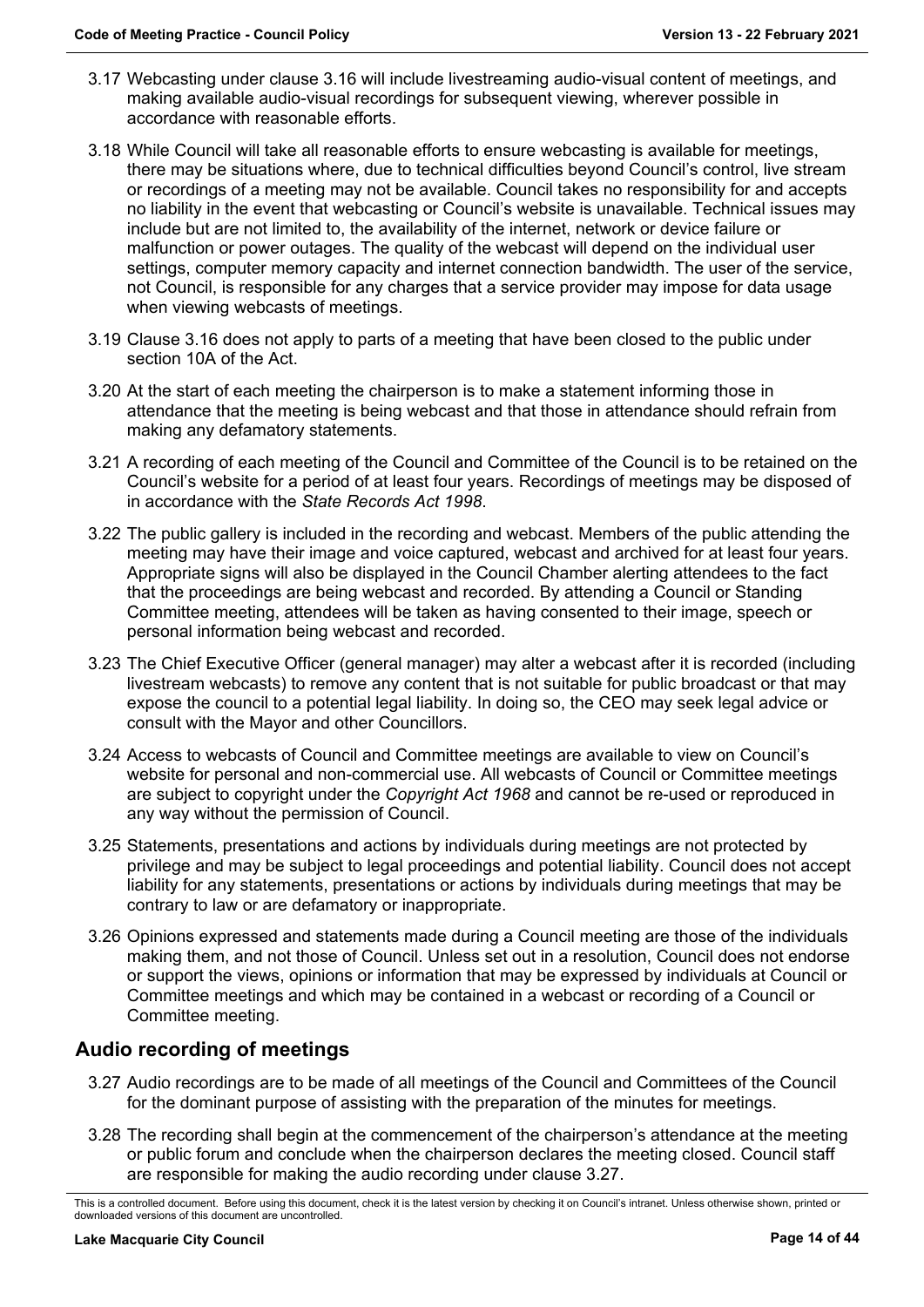- 3.29 The public gallery may be included in the recording. Advice will be provided to the members of the public attending meetings that the meeting will be recorded. The advice will be displayed on the notice of agenda for Council and Committee meetings.
- 3.30 Due to the nature of technical equipment, Council does not guarantee audio recordings will be continuous or fault-free.
- 3.31 Council may use audio recordings of a meeting to assist in complying with requirements for webcasting of meetings under this code.
- 3.32 An audio recording cannot be re-used or reproduced in any other way without the permission of Council.
- 3.33 Audio files are 'temporary' records of Council. Once the minutes are confirmed, the audio files are no longer needed. Audio recordings will be stored securely for at least three months after the minutes from the meeting to which they relate are confirmed by Council, except where retention for a longer period is otherwise required.
- 3.34 Recordings of closed meetings (or parts of meetings) will not be accessible to members of the public.
- 3.35 A Councillor may apply to the Chief Executive Officer (general manager) to listen to an audio recording in the presence of a Council employee, approved by the Chief Executive Officer (general manager) during business hours of the Council. A request must be made in writing, give details of the item concerned (if relevant) and the reason for the request for administrative and audit purposes. The Chief Executive Officer (general manager) will grant access until such time as the minutes of the meeting to which the audio recording relates are confirmed. If the request is approved by the Chief Executive Officer (general manager), the recording shall then be prepared and available for the Councillor within 48 hours. Councillors must return any copy of the recording to the Chief Executive Officer (general manager) once Council confirms the minutes of the meeting to which the audio recording relates.

## <span id="page-14-0"></span>**Attendance of the Chief Executive Officer (general manager) and other staff at meetings**

3.36The Chief Executive Officer (general manager) is entitled to attend, but not to vote at, a meeting of the Council or a meeting of a Committee of the Council of which all of the members are Councillors.

#### **Note: Clause 3.36 reflects section 376(1) of the Act.**

3.37 The Chief Executive Officer (general manager) is entitled to attend a meeting of any other Committee of the Council and may, if a member of the Committee, exercise a vote.

#### **Note: Clause 3.37 reflects section 376(2) of the Act.**

3.38 The Chief Executive Officer (general manager) may be excluded from a meeting of the Council or a Committee while the Council or Committee deals with a matter relating to the standard of performance of the Chief Executive Officer (general manager) or the terms of employment of the Chief Executive Officer (general manager).

#### **Note: Clause 3.38 reflects section 376(3) of the Act.**

3.39 The attendance of other Council staff at a Council or standing Committee meeting, (other than as members of public) shall be with the approval of the Chief Executive Officer (general manager).

This is a controlled document. Before using this document, check it is the latest version by checking it on Council's intranet. Unless otherwise shown, printed or downloaded versions of this document are uncontrolled.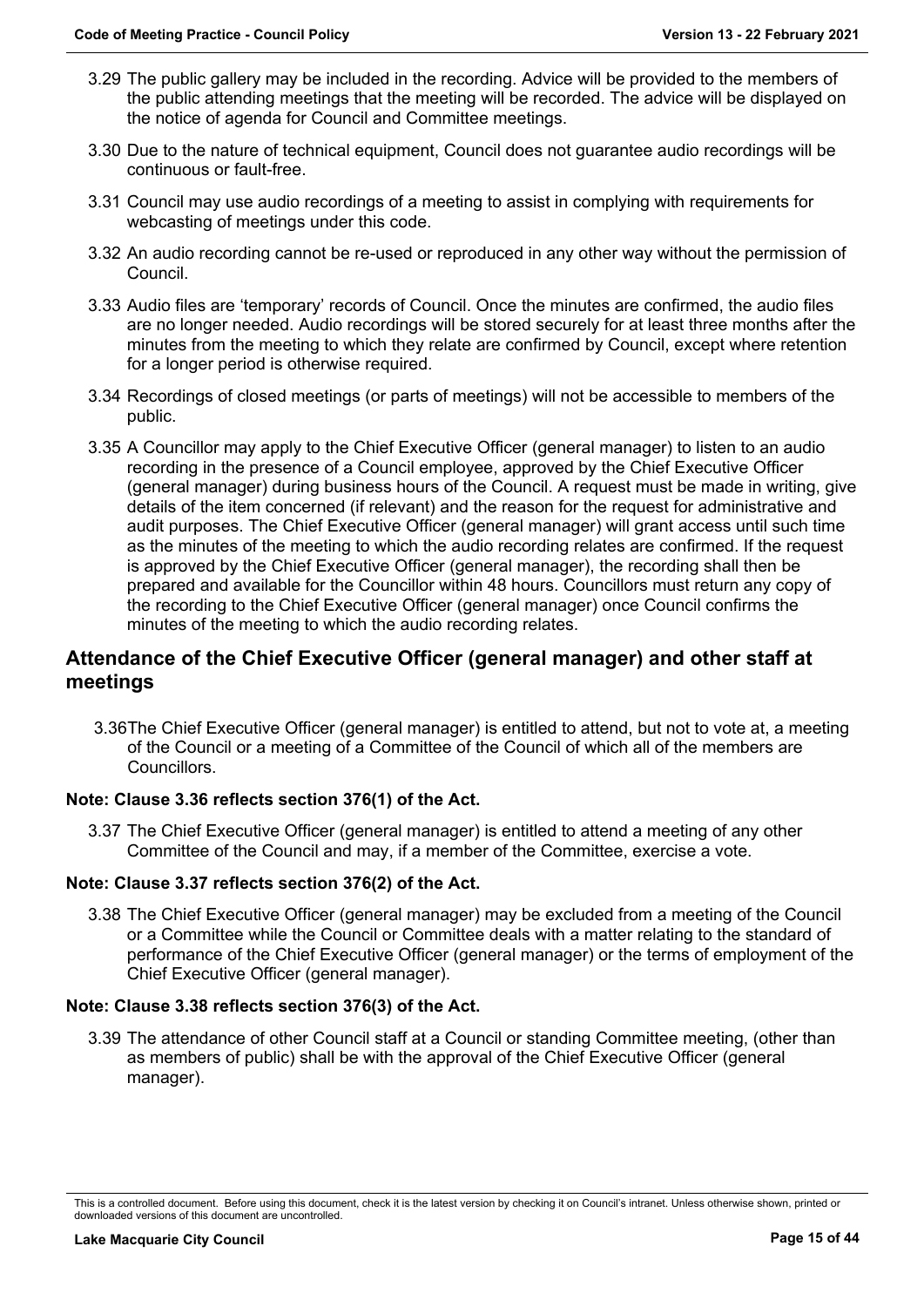## <span id="page-15-0"></span>**4 The Chairperson**

## <span id="page-15-1"></span>**The chairperson at meetings**

4.1 The Mayor, or at the request of or in the absence of the Mayor, the deputy Mayor (if any) presides at meetings of the Council.

#### **Note: Clause 4.1 reflects section 369(1) of the Act.**

4.2 If the Mayor and the deputy Mayor (if any) are absent, a Councillor elected to chair the meeting by the Councillors present presides at a meeting of the Council.

#### **Note: Clause 4.2 reflects section 369(2) of the Act.**

## **Election of the chairperson in the absence of the Mayor and deputy Mayor**

- 4.3 If no chairperson is present at a meeting of the Council at the time designated for the holding of the meeting, the first business of the meeting must be the election of a chairperson to preside at the meeting.
- 4.4 The election of chairperson must be conducted:
	- (a) by the Chief Executive Officer (general manager) or, in their absence, an employee of the Council designated by the Chief Executive Officer (general manager) to conduct the election, or
	- (b) by the person who called the meeting or a person acting on their behalf if neither the Chief Executive Officer (general manager) nor a designated employee is present at the meeting, or if there is no Chief Executive Officer (general manager) or designated employee.
- 4.5 If, at an election of a chairperson, two or more candidates receive the same number of votes and no other candidate receives a greater number of votes, the chairperson is to be the candidate whose name is chosen by lot.
- 4.6 For the purposes of clause 4.5, the person conducting the election must:
	- (a) arrange for the names of the candidates who have equal numbers of votes to be written on similar slips, and
	- (b) then fold the slips so as to prevent the names from being seen, mix the slips and draw one of the slips at random.
- 4.7 The candidate whose name is on the drawn slip is the candidate who is to be the chairperson.
- 4.8 Any election conducted under clause 4.3, and the outcome of the vote, are to be recorded in the minutes of the meeting.

#### **Chairperson to have precedence**

- 4.9 When the chairperson rises or speaks during a meeting of the Council:
	- (a) any Councillor then speaking or seeking to speak must cease speaking and, if standing, immediately resume their seat, and
	- (b) every Councillor present must be silent to enable the chairperson to be heard without interruption.

## <span id="page-15-2"></span>**5 Consideration of business at Council Meetings**

## <span id="page-15-3"></span>**Business that can be dealt with at Council meeting**

5.1 The Council must not consider business at a meeting of the Council:

This is a controlled document. Before using this document, check it is the latest version by checking it on Council's intranet. Unless otherwise shown, printed or downloaded versions of this document are uncontrolled.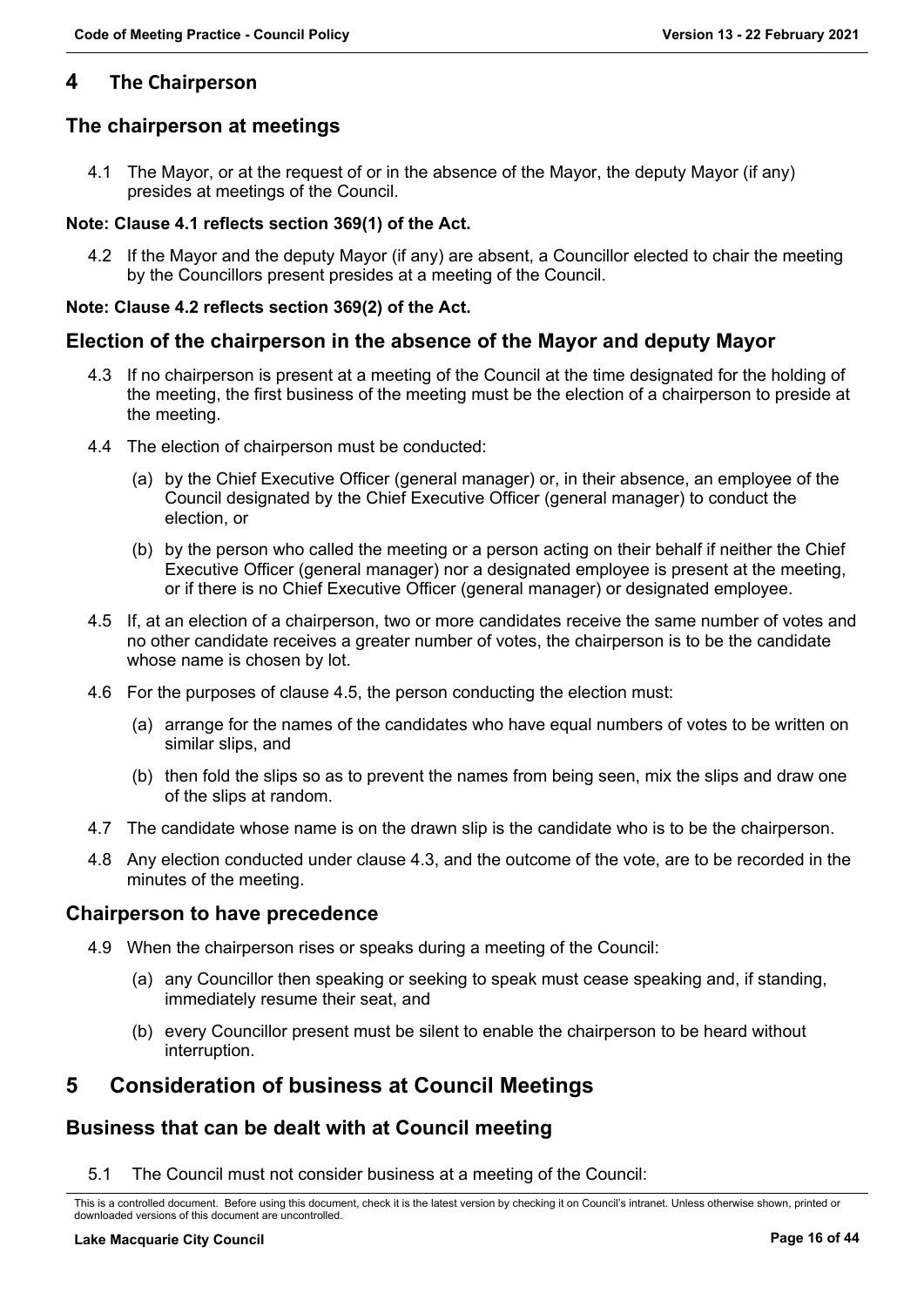- (a) unless a Councillor has given notice of the business, as required by clause 1.9, and
- (b) unless notice of the business has been sent to the Councillors in accordance with clause 1.9 in the case of an ordinary meeting and clause 1.8 in the case of an extraordinary meeting.
- 5.2 Clause 5.1 does not apply to the consideration of business at a meeting, if the business:
	- (a) is already before, or directly relates to, a matter that is already before the Council, or
	- (b) is the election of a chairperson to preside at the meeting, or
	- (c) subject to clause 5.9, is a matter or topic put to the meeting by way of a Mayoral minute, or
	- (d) is a motion for the adoption of recommendations of a Committee, including, but not limited to, a Committee of the Council.
- 5.3 Despite clause 5.1, business may be considered at a meeting of the Council even though due notice of the business has not been given to the Councillors if:
	- (a) a motion is passed to have the business considered at the meeting, and
	- (b) the business to be considered is ruled by the chairperson to be of great urgency on the grounds that it requires a decision by the Council before the next scheduled ordinary meeting of the Council.
- 5.4 A motion moved under clause 5.3(a) can be moved without notice. Despite clauses 6.19 6.27, only the mover of a motion referred to in clause 5.3(a) can speak to the motion before it is put.
- 5.5 A motion of dissent cannot be moved against a ruling by the chairperson under clause 5.3(b).

#### <span id="page-16-0"></span>**Business without notice**

- 5.6 An intention to move Business Without Notice shall be completed on the appropriate form and lodged with the Council Business Support team half an hour before the commencement of the ordinary Council meeting.
- 5.7 Business without notice in Council shall only be permitted where the matter cannot:
	- wait until the following meeting to be raised
	- be dealt with by way of a Councillor request, or
	- be dealt with by informal discussion with the Chief Executive Officer (general manager) or a **Director**

#### <span id="page-16-1"></span>**Mayoral minutes**

- 5.8 Subject to clause 5.11 if the Mayor is the chairperson at a meeting of the Council, the Mayor may, by minute signed by the Mayor, put to the meeting without notice any matter or topic that is within the jurisdiction of Council, or of which the Council has official knowledge.
- 5.9 A Mayoral minute, when put to a meeting, takes precedence over all business on the Council's agenda for the meeting. The chairperson (but only if the chairperson is the Mayor) may move the adoption of a Mayoral minute without the motion being seconded.
- 5.10 A recommendation made in a Mayoral minute put by the Mayor is, insofar as it is adopted by the Council, a resolution of the Council.
- 5.11 A Mayoral minute must not be used to put without notice matters that are routine and not urgent, or matters for which proper notice should be given because of their complexity. For the purpose of this clause, a matter will be urgent where it requires a decision by the Council before the next scheduled ordinary meeting of Council.

This is a controlled document. Before using this document, check it is the latest version by checking it on Council's intranet. Unless otherwise shown, printed or downloaded versions of this document are uncontrolled.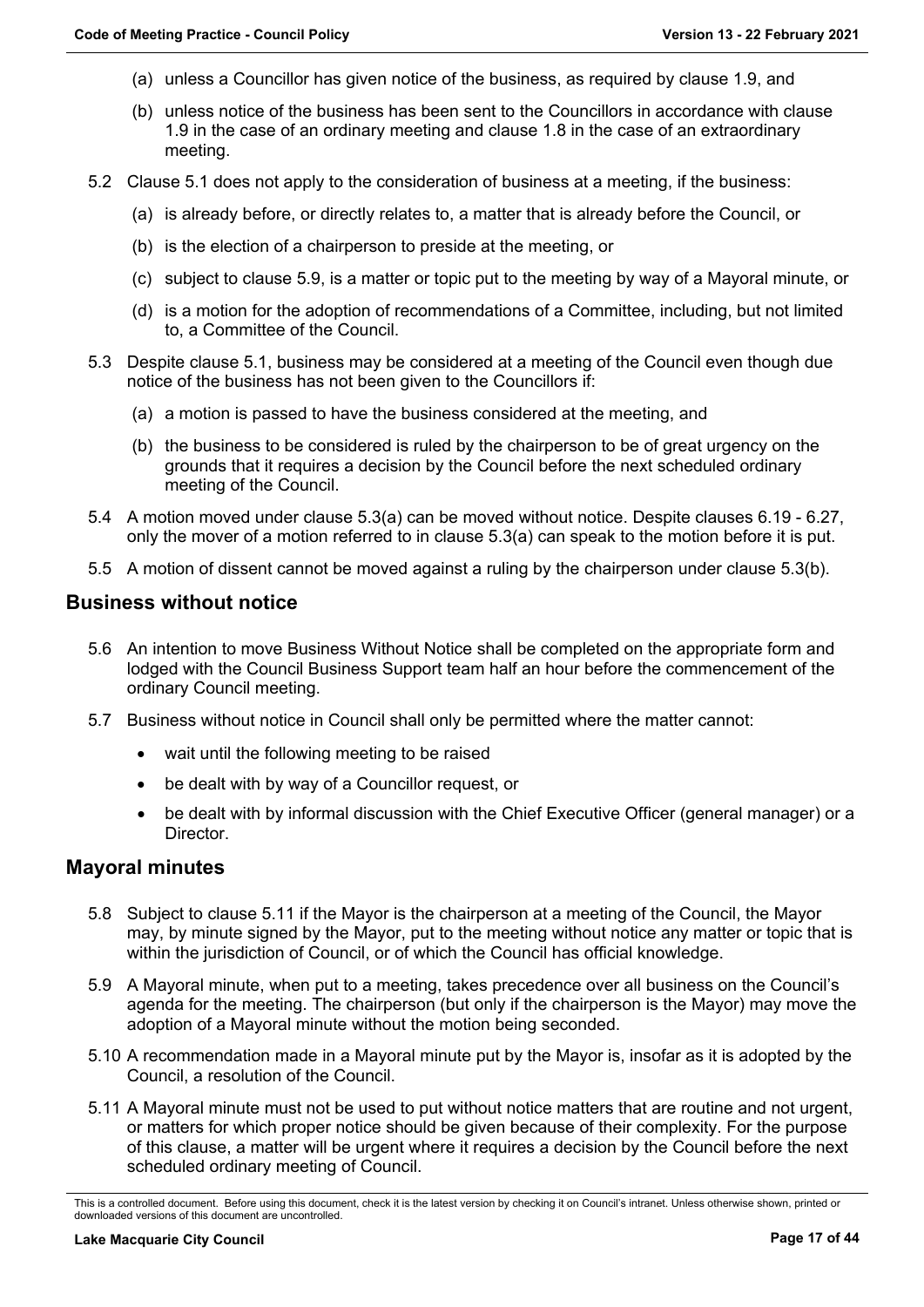**Note:** Notice should be given by 12.00pm on the Monday prior to the ordinary meeting unless considered urgent in nature.

## <span id="page-17-0"></span>**Staff reports**

5.12 A recommendation made in a staff report is, insofar as it is adopted by the Council, a resolution of the Council.

## <span id="page-17-1"></span>**Reports of Committees of Council**

- 5.13 The recommendations of a Committee of the Council are, insofar as they are adopted by the Council, resolutions of the Council.
- 5.14 The Development and Planning Standing Committee has delegated authority to determine matters referred to the Committee.
- 5.15 If in a report of a Committee of the Council distinct recommendations are made, the Council may make separate decisions on each recommendation.

## <span id="page-17-2"></span>**Questions**

- 5.16 A question must not be asked at a meeting of the Council unless it concerns a matter on the agenda of the meeting or notice has been given of the question in accordance with clauses 1.9 and 1.11.
- 5.17 A Councillor may, through the chairperson, put a question to another Councillor about a matter on the agenda.
- 5.18 A Councillor may, through the Chief Executive Officer (general manager), put a question to a Council employee about a matter on the agenda. Council employees are only obliged to answer a question put to them through the Chief Executive Officer (general manager) at the direction of the Chief Executive Officer (general manager).
- 5.19 A Councillor or Council employee to whom a question is put is entitled to be given reasonable notice of the question and, in particular, sufficient notice to enable reference to be made to other persons or to documents. Where a Councillor or Council employee to whom a question is put is unable to respond to the question at the meeting at which it is put, they may take it on notice and report the response to the next meeting of the Council.
- 5.20 The Councillor must put every such question directly, succinctly and without argument.
- 5.21 The chairperson must not permit discussion on any reply to, or refusal to reply to, a question put to a Councillor or Council employee.

## <span id="page-17-3"></span>**6 Rules of debate**

#### **Motions to be seconded**

6.1 Unless otherwise specified in this code, a motion or an amendment cannot be debated unless or until it has been seconded.

## <span id="page-17-4"></span>**Notices of motion**

- 6.2 A Councillor who has submitted a notice of motion under clause 1.9 is to move the motion the subject of the notice of motion at the meeting at which it is to be considered.
- 6.3 If a Councillor who has submitted a notice of motion under clause 1.9 wishes to withdraw it after the agenda and business paper for the meeting at which it is to be considered have been sent to Councillors, the Councillor may request the withdrawal of the motion when it is before the Council.

This is a controlled document. Before using this document, check it is the latest version by checking it on Council's intranet. Unless otherwise shown, printed or downloaded versions of this document are uncontrolled.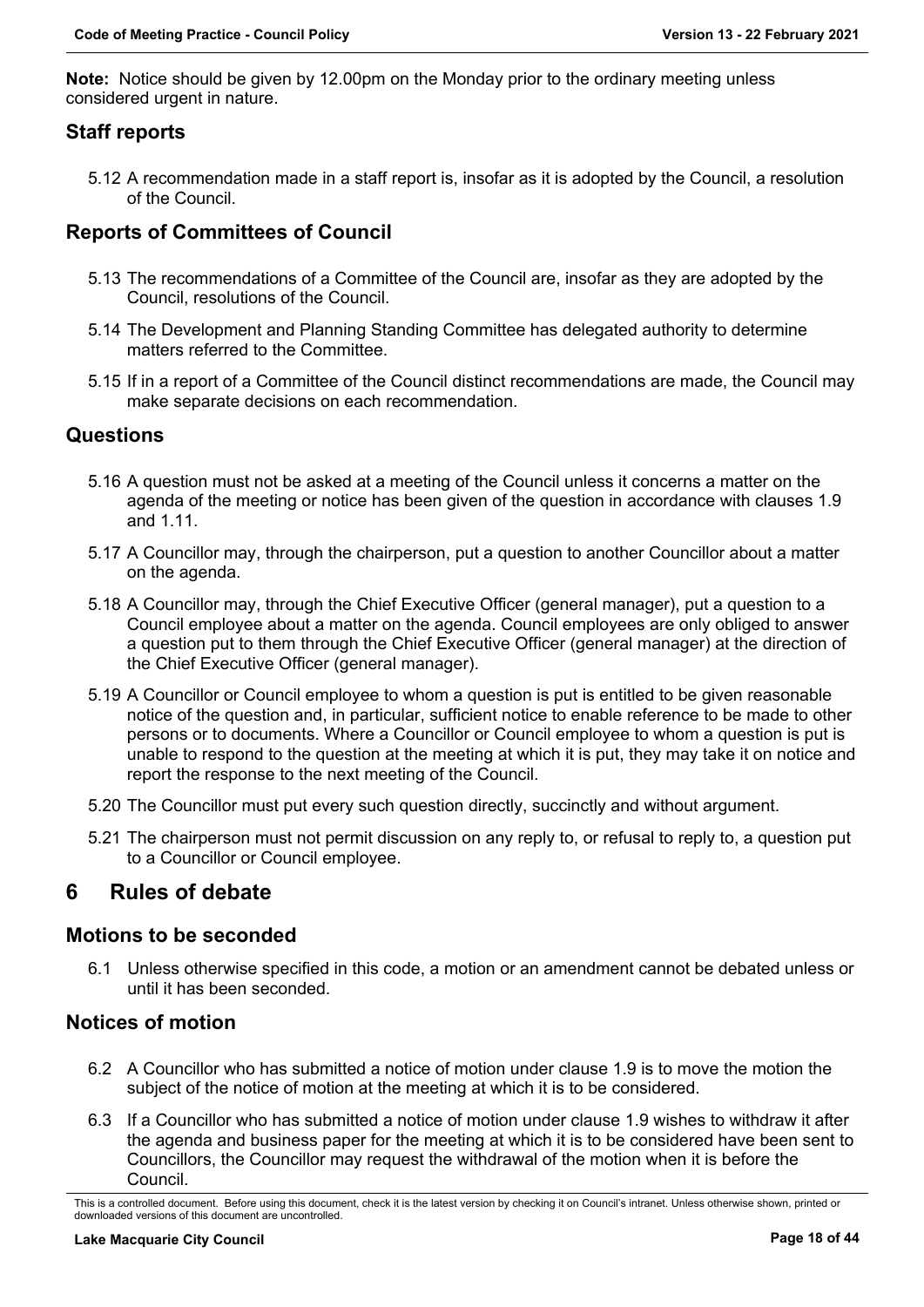- 6.4 In the absence of a Councillor who has placed a notice of motion on the agenda for a meeting of the Council:
	- (a) any other Councillor may move the motion at the meeting, or
	- (b) the chairperson may defer the motion until the next meeting of the Council at which the motion can be considered.

#### <span id="page-18-0"></span>**Chairperson's duties with respect to motions**

- 6.5 It is the duty of the chairperson at a meeting of the Council to receive and put to the meeting any lawful motion that is brought before the meeting.
- 6.6 The chairperson must rule out of order any motion or amendment to a motion that is unlawful or the implementation of which would be unlawful.
- 6.7 Before ruling out of order a motion or an amendment to a motion under clause 6.6, the chairperson is to give the mover an opportunity to clarify or amend the motion or amendment.
- 6.8 Any motion, amendment or other matter that the chairperson has ruled out of order is taken to have been lost.

#### <span id="page-18-1"></span>**Amendments to motions**

- 6.9 An amendment to a motion must be moved and seconded before it can be debated.
- 6.10 An amendment to a motion must relate to the matter being dealt with in the original motion before the Council and must not be a direct negative of the original motion. An amendment to a motion which does not relate to the matter being dealt with in the original motion, or which is a direct negative of the original motion, must be ruled out of order by the chairperson.
- 6.11 The mover of an amendment is to be given the opportunity to explain any uncertainties in the proposed amendment before a seconder is called for.
- 6.12 If an amendment has been lost, a further amendment can be moved to the motion to which the lost amendment was moved, and so on, but no more than one motion and one proposed amendment can be before Council at any one time.
- 6.13 While an amendment is being considered, debate must only occur in relation to the amendment and not the original motion. Debate on the original motion is to be suspended while the amendment to the original motion is being debated.
- 6.14 If the amendment is carried, it becomes the motion and is to be debated. If the amendment is lost, debate is to resume on the original motion.
- 6.15 An amendment may become the motion without debate or a vote where it is accepted by the Councillor who moved the original motion.

#### <span id="page-18-2"></span>**Foreshadowed motions**

- 6.16 A Councillor may propose a foreshadowed motion in relation to the matter the subject of the original motion before the Council without a seconder during debate on the original motion. The foreshadowed motion is only to be considered if the original motion is lost or withdrawn and the foreshadowed motion is then moved and seconded. If the original motion is carried, the foreshadowed motion lapses.
- 6.17 Where an amendment has been moved and seconded, a Councillor may, without a seconder, foreshadow a further amendment that they propose to move after the first amendment has been dealt with. There is no limit to the number of foreshadowed amendments that may be put before the Council at any time. However, no discussion can take place on foreshadowed amendments

This is a controlled document. Before using this document, check it is the latest version by checking it on Council's intranet. Unless otherwise shown, printed or downloaded versions of this document are uncontrolled.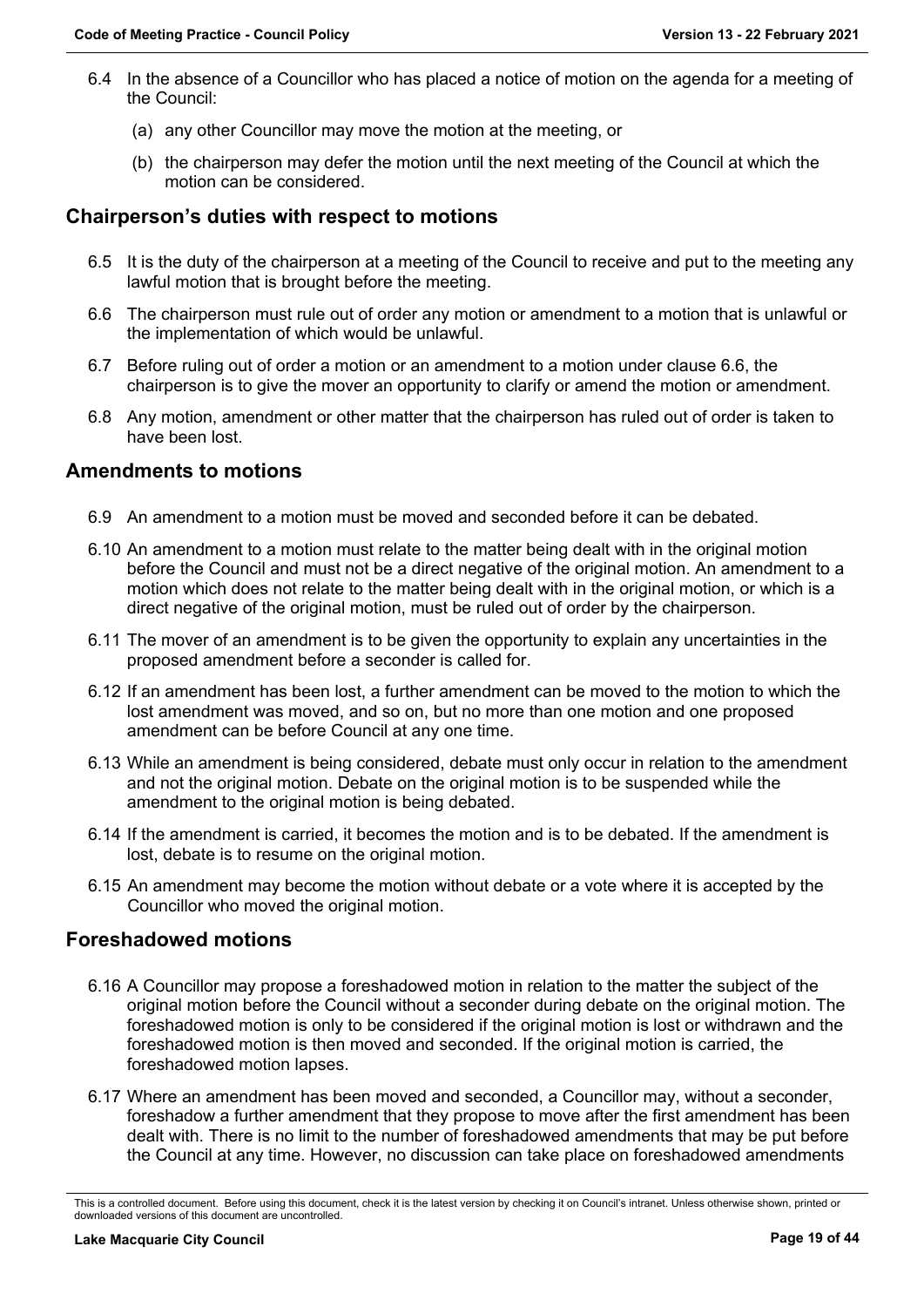until the previous amendment has been dealt with and the foreshadowed amendment has been moved and seconded.

6.18 Foreshadowed motions and foreshadowed amendments are to be considered in the order in which they are proposed. However, foreshadowed motions cannot be considered until all foreshadowed amendments have been dealt with.

## <span id="page-19-0"></span>**Limitations on the number and duration of speeches**

- 6.19 A Councillor who, during a debate at a meeting of the Council, moves an original motion, has the right to speak on each amendment to the motion and a right of general reply to all observations that are made during the debate in relation to the motion, and to any amendment to it at the conclusion of the debate before the motion (whether amended or not) is finally put.
- 6.20 A Councillor, other than the mover of an original motion, has the right to speak once on the motion and once on each amendment to it.
- 6.21 A Councillor must not, without the consent of the Council, speak more than once on a motion or an amendment, or for longer than five minutes at any one time.
- 6.22 Despite clause 6.21, the chairperson may permit a Councillor who claims to have been misrepresented or misunderstood to speak more than once on a motion or an amendment, and for longer than five minutes on that motion or amendment to enable the Councillor to make a statement limited to explaining the misrepresentation or misunderstanding. A timer that is clearly visible to all Councillors and the Mayor will be activated when a Councillor begins speaking in the Chamber to assist with the observance of time limits.
- 6.23 Despite clause 6.21, the Council may resolve to shorten the duration of speeches to expedite the consideration of the business at a meeting.
- 6.24 Despite clauses 6.19 and 6.20, a Councillor may move that a motion or an amendment be now put:
	- (a) if the mover of the motion or amendment has spoken in favour of it and no Councillor expresses an intention to speak against it, or
	- (b) if at least two Councillors have spoken in favour of the motion or amendment and at least two Councillors have spoken against it.
- 6.25 The chairperson must immediately put to the vote, without debate, a motion moved under clause 6.24. A seconder is not required for such a motion.
- 6.26 If a motion that the original motion or an amendment be now put is passed, the chairperson must, without further debate, put the original motion or amendment to the vote immediately after the mover of the original motion has exercised their right of reply under clause 6.19.
- 6.27 If a motion that the original motion or an amendment be now put is lost, the chairperson must allow the debate on the original motion or the amendment to be resumed.
- 6.28 All Councillors must be heard without interruption and all other Councillors must, unless otherwise permitted under this code, remain silent while another Councillor is speaking.
- 6.29 Once the debate on a matter is closed and a matter has been dealt with, the chairperson must not allow further debate on the matter.

## <span id="page-19-1"></span>**7 Voting**

#### <span id="page-19-2"></span>**Voting entitlements of Councillors**

7.1 Each Councillor is entitled to one vote.

#### **Note: Clause 7.1 reflects section 370(1) of the Act.**

This is a controlled document. Before using this document, check it is the latest version by checking it on Council's intranet. Unless otherwise shown, printed or downloaded versions of this document are uncontrolled.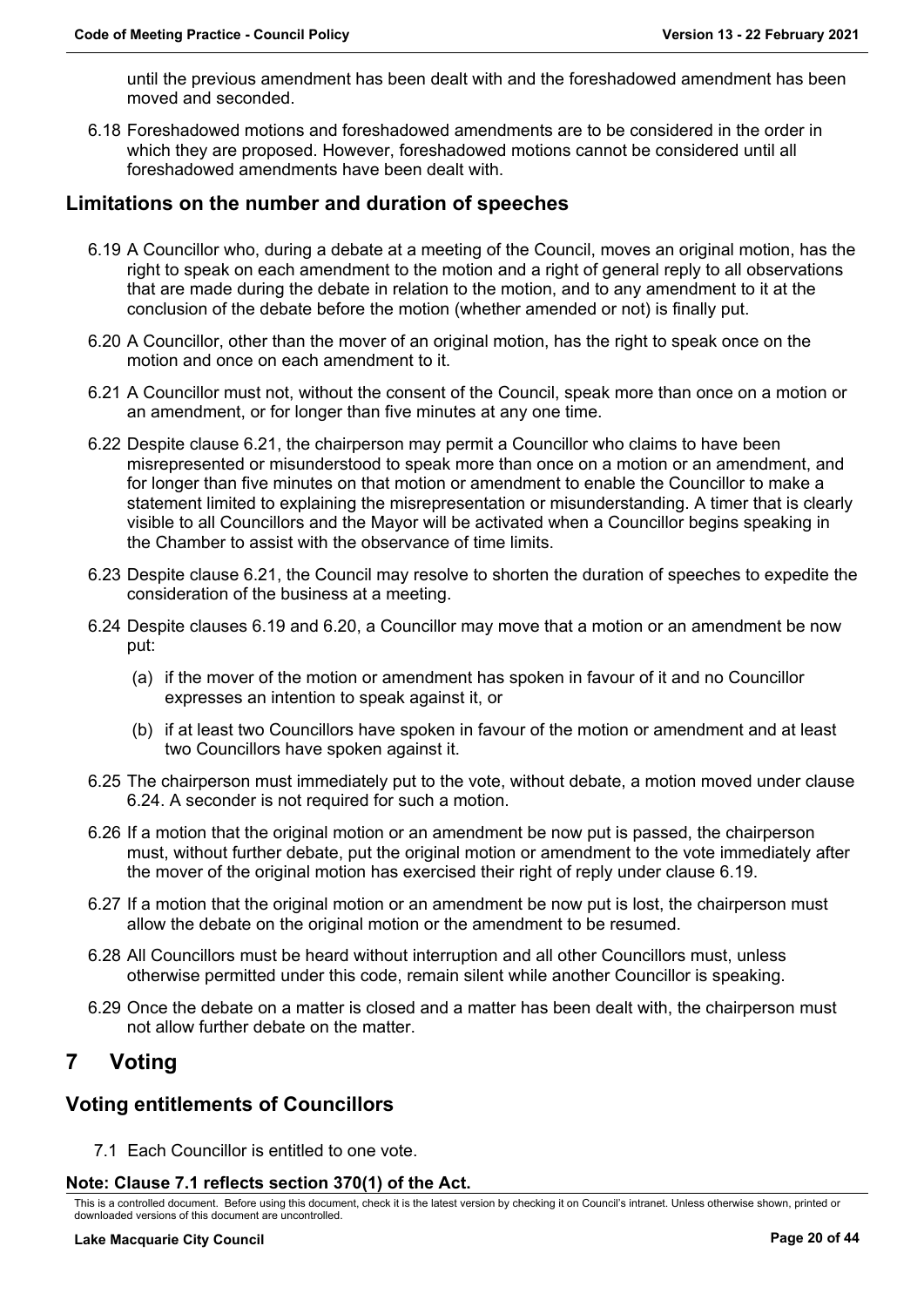7.2 The person presiding at a meeting of the Council has, in the event of an equality of votes, a second or casting vote.

#### **Note: Clause 7.2 reflects section 370(2) of the Act.**

7.3 Where the chairperson declines to exercise, or fails to exercise, their second or casting vote, in the event of an equality of votes, the motion being voted upon is lost.

## <span id="page-20-0"></span>**Voting at Council meetings**

- 7.4 A Councillor who is present at a meeting of the Council but who fails to vote on a motion put to the meeting is taken to have voted against the motion.
- 7.5 The decision of the chairperson as to the result of a vote is final, unless the decision is immediately challenged and not fewer than two Councillors rise and call for a division.
- 7.6 When a division on a motion is called, the chairperson must ensure that the division takes place immediately.
- 7.7 When a division on a motion is called, any Councillor who fails to vote will be recorded as having voted against the motion in accordance with clause 7.4 of this code.
- 7.8 Voting at a meeting, including voting in an election at a meeting, is to be by open means (such as on the voices, by show of hands or by a visible electronic voting system). However, the Council may resolve that the voting in any election by Councillors for Mayor or deputy Mayor is to be by secret ballot.
- 7.9 All voting at Council meetings, (including meetings that are closed to the public), must be recorded in the minutes of meetings with the names of Councillors who voted for and against each motion or amendment, (including the use of the casting vote), being recorded.

## <span id="page-20-1"></span>**Voting on planning decisions**

- 7.10 The Chief Executive Officer (general manager) must keep a register containing, for each planning decision made at a meeting of the Council or a Council Committee (including, but not limited to a Committee of the Council), the names of the Councillors who supported the decision and the names of any Councillors who opposed (or are taken to have opposed) the decision.
- 7.11 For the purpose of maintaining the register, a division is taken to have been called whenever a motion for a planning decision is put at a meeting of the Council or a Council Committee.
- 7.12 Each decision recorded in the register is to be described in the register or identified in a manner that enables the description to be obtained from another publicly available document.
- 7.13 Clauses 7.8-7.11 apply also to meetings that are closed to the public.

#### **Note: Clauses 7.8-7.11 reflect section 375A of the Act.**

## <span id="page-20-2"></span>**8 Committee of the whole**

8.1 The Council may resolve itself into a Committee to consider any matter before the Council.

#### **Note: Clause 8.1 reflects section 373 of the Act.**

8.2 All the provisions of this code relating to meetings of the Council, insofar as they are applicable, extend to and govern the proceedings of the Council when in Committee of the whole, except the provisions limiting the number and duration of speeches.

#### **Note: Clauses 6.19-6.27 limit the number and duration of speeches.**

8.3 The Chief Executive Officer (general manager) or, in the absence of the Chief Executive Officer (general manager), an employee of the Council designated by the Chief Executive Officer

This is a controlled document. Before using this document, check it is the latest version by checking it on Council's intranet. Unless otherwise shown, printed or downloaded versions of this document are uncontrolled.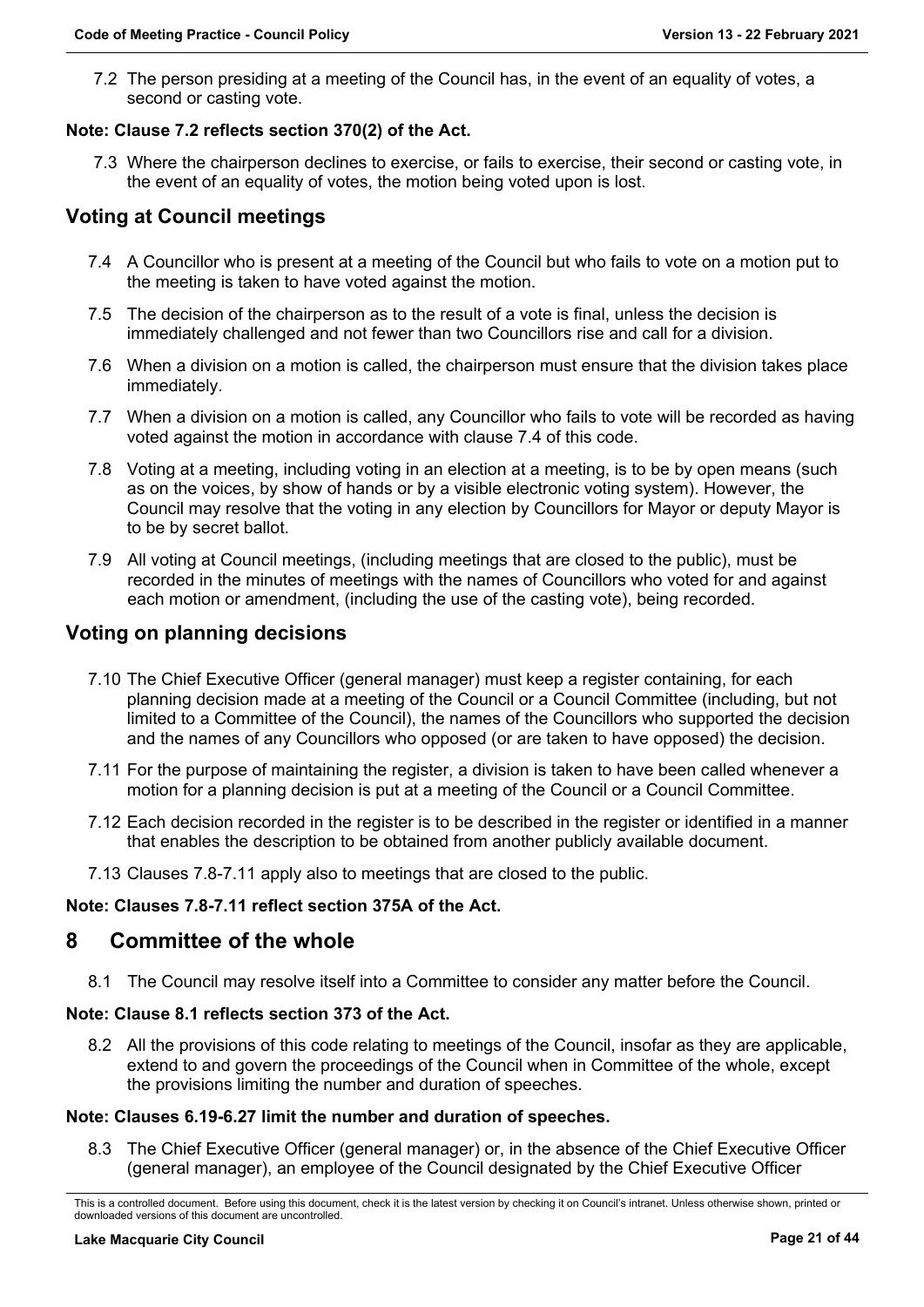(general manager), is responsible for reporting to the Council the proceedings of the Committee of the whole. It is not necessary to report the proceedings in full but any recommendations of the Committee must be reported.

8.4 The Council must ensure that a report of the proceedings (including any recommendations of the Committee) is recorded in the Council's minutes. However, the Council is not taken to have adopted the report until a motion for adoption has been made and passed.

## <span id="page-21-0"></span>**9 Dealing with items by exception**

- 9.1 The Council or a Committee of Council may, at any time, resolve to adopt multiple items of business on the agenda together by way of a single resolution.
- 9.2 Before the Council or Committee resolves to adopt multiple items of business on the agenda together under clause 9.1, the chairperson is to list the items of business to be adopted and ask Councillors to identify any of the individual items of business listed by the chairperson that they wish to speak on.
- 9.3 The Council or Committee must not resolve to adopt any item of business under clause 9.1 that a Councillor has identified as being one they wish to speak on.
- 9.4 Where the consideration of multiple items of business together under clause 9.1 involves a variation to the order of business for the meeting, the Council or Committee must resolve to alter the order of business in accordance with clause 16.2.
- 9.5 A motion to adopt multiple items of business together under clause 9.1 must identify each of the items of business to be adopted and state that they are to be adopted as recommended in the business paper.
- 9.6 Items of business adopted under clause 9.1 are to be taken as having been unanimously adopted.
- 9.7 Councillors must ensure that they disclose and manage any conflicts of interest they may have in relation to items of business considered together under clause 9.1 in accordance with the requirements of the Council's code of conduct.

## <span id="page-21-1"></span>**10 Closure of Council meetings to the public**

## <span id="page-21-2"></span>**Grounds on which meetings can be closed to the public**

- 10.1 The Council or a Committee of the Council may close to the public so much of its meeting as comprises the discussion or the receipt of any of the following types of matters:
	- (a) personnel matters concerning particular individuals (other than Councillors)
	- (b) the personal hardship of any resident or ratepayer
	- (c) information that would, if disclosed, confer a commercial advantage on a person with whom the Council is conducting (or proposes to conduct) business
	- (d) commercial information of a confidential nature that would, if disclosed:
		- (i) prejudice the commercial position of the person who supplied it, or
		- (ii) confer a commercial advantage on a competitor of the Council, or
		- (iii) reveal a trade secret
	- (e) information that would, if disclosed, prejudice the maintenance of law
	- (f) matters affecting the security of the Council, Councillors, Council staff or Council property

This is a controlled document. Before using this document, check it is the latest version by checking it on Council's intranet. Unless otherwise shown, printed or downloaded versions of this document are uncontrolled.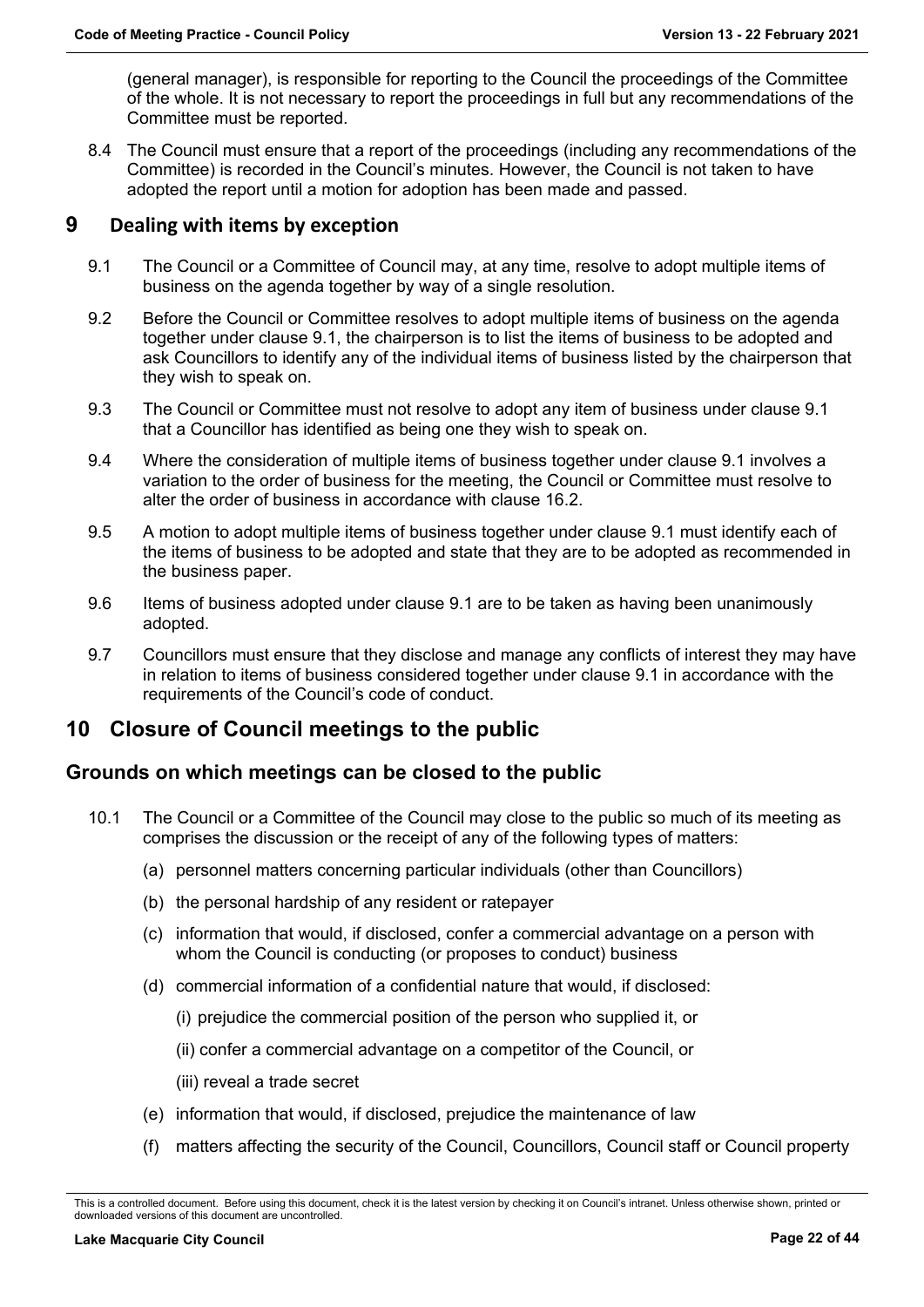- (g) advice concerning litigation, or advice that would otherwise be privileged from production in legal proceedings on the ground of legal professional privilege
- (h) information concerning the nature and location of a place or an item of Aboriginal significance on community land
- (i) alleged contraventions of the Council's code of conduct.

#### **Note: Clause 10.1 reflects section 10A(1) and (2) of the Act.**

10.2 The Council or a Committee of the Council may also close to the public so much of its meeting as comprises a motion to close another part of the meeting to the public.

#### **Note: Clause 10.2 reflects section 10A(3) of the Act.**

#### <span id="page-22-0"></span>**Matters to be considered when closing meetings to the public**

- 10.3 A meeting is not to remain closed during the discussion of anything referred to in clause 10.1:
	- (a) except for so much of the discussion as is necessary to preserve the relevant confidentiality, privilege or security, and
	- (b) if the matter concerned is a matter other than a personnel matter concerning particular individuals, the personal hardship of a resident or ratepayer or a trade secret – unless the Council or Committee concerned is satisfied that discussion of the matter in an open meeting would, on balance, be contrary to the public interest.

#### **Note: Clause 10.3 reflects section 10B(1) of the Act.**

- 10.4 A meeting is not to be closed during the receipt and consideration of information or advice referred to in clause 10.1(g) unless the advice concerns legal matters that:
	- (a) are substantial issues relating to a matter in which the Council or Committee is involved, and
	- (b) are clearly identified in the advice, and
	- (c) are fully discussed in that advice.

#### **Note: Clause 10.4 reflects section 10B(2) of the Act.**

10.5 If a meeting is closed during the discussion of a motion to close another part of the meeting to the public (as referred to in clause 10.2), the consideration of the motion must not include any consideration of the matter or information to be discussed in that other part of the meeting other than consideration of whether the matter concerned is a matter referred to in clause 10.1.

#### **Note: Clause 10.5 reflects section 10B(3) of the Act.**

- 10.6 For the purpose of determining whether the discussion of a matter in an open meeting would be contrary to the public interest, it is irrelevant that:
	- (a) a person may misinterpret or misunderstand the discussion, or
	- (b) the discussion of the matter may:

(i) cause embarrassment to the Council or Committee concerned, or to Councillors or to employees of the Council, or

(ii) cause a loss of confidence in the Council or Committee.

#### **Note: Clause 10.6 reflects section 10B(4) of the Act.**

This is a controlled document. Before using this document, check it is the latest version by checking it on Council's intranet. Unless otherwise shown, printed or downloaded versions of this document are uncontrolled.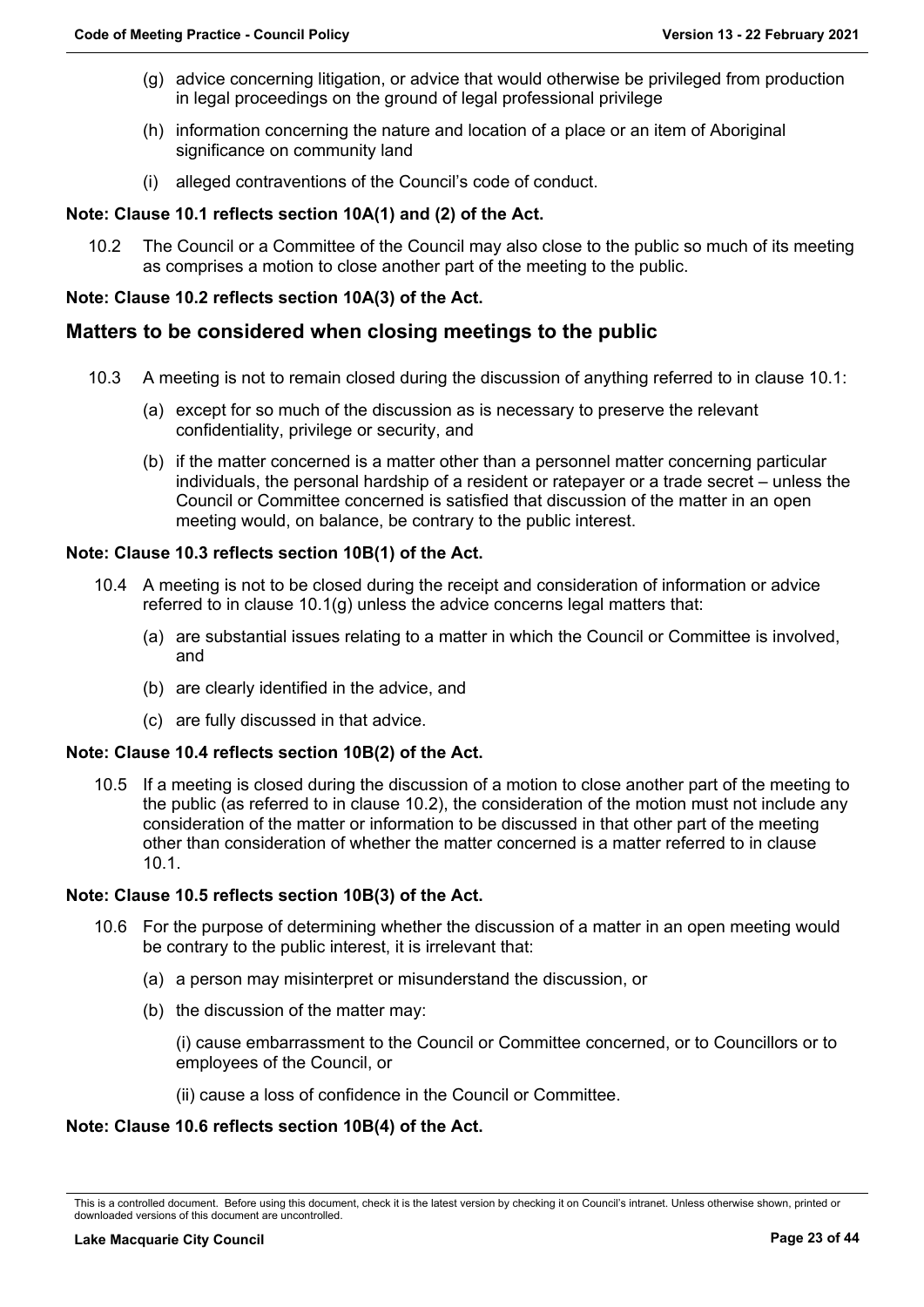10.7 In deciding whether part of a meeting is to be closed to the public, the Council or Committee concerned must consider any relevant guidelines issued by the Chief Executive of the Office of Local Government.

#### **Note: Clause 10.7 reflects section 10B(5) of the Act.**

## <span id="page-23-0"></span>**Notice of likelihood of closure not required in urgent cases**

- 10.8 Part of a meeting of the Council, or of a Committee of the Council, may be closed to the public while the Council or Committee considers a matter that has not been identified in the agenda for the meeting under clause 1.18 as a matter that is likely to be considered when the meeting is closed, but only if:
	- (a) it becomes apparent during the discussion of a particular matter that the matter is a matter referred to in clause 10.1, and
	- (b) the Council or Committee, after considering any representations made under section 10.9, resolves that further discussion of the matter:
		- (i) should not be deferred (because of the urgency of the matter), and
		- (ii) should take place in a part of the meeting that is closed to the public.

#### **Note: Clause 10.8 reflects section 10C of the Act.**

#### <span id="page-23-1"></span>**Representation by members of the public**

10.9 The Council, or a Committee of the Council, may allow members of the public to make representations to or at a meeting, before any part of the meeting is closed to the public, as to whether that part of the meeting should be closed.

#### **Note: Clause 10.9 reflects section 10A(4) of the Act.**

- 10.10 A representation under clause 10.9 is to be made after the motion to close the part of the meeting is moved and seconded.
- 10.11 Where the matter has been identified in the agenda of the meeting under clause 1.18 as a matter that is likely to be considered when the meeting is closed to the public, in order to make representations under clause 10.9, members of the public must first make an application to the Council in the approved form. Applications must be received by 12.00pm on the day of the meeting at which the matter is to be considered.
- 10.12 The Chief Executive Officer (general manager) (or their delegate) may refuse an application made under clause 10.11. The Chief Executive Officer (general manager) or their delegate must give reasons in writing for a decision to refuse an application.
- 10.13 No more than two speakers are to be permitted to make representations under clause 10.9.
- 10.14 If more than the permitted number of speakers applies to make representations under clause 10.9, the Chief Executive Officer (general manager) or their delegate may request the speakers to nominate from among themselves the persons who are to make representations to the Council. If the speakers are not able to agree on whom to nominate to make representations under clause 10.9, the Chief Executive Officer (general manager) or their delegate is to determine who will make representations to the Council.
- 10.15 The Chief Executive Officer (general manager) (or their delegate) is to determine the order of speakers.
- 10.16 Where the Council or a Committee of the Council proposes to close a meeting or part of a meeting to the public in circumstances where the matter has not been identified in the agenda for the meeting under clause 1.18 as a matter that is likely to be considered when the meeting is closed to the public, the chairperson is to invite representations from the public under clause

This is a controlled document. Before using this document, check it is the latest version by checking it on Council's intranet. Unless otherwise shown, printed or downloaded versions of this document are uncontrolled.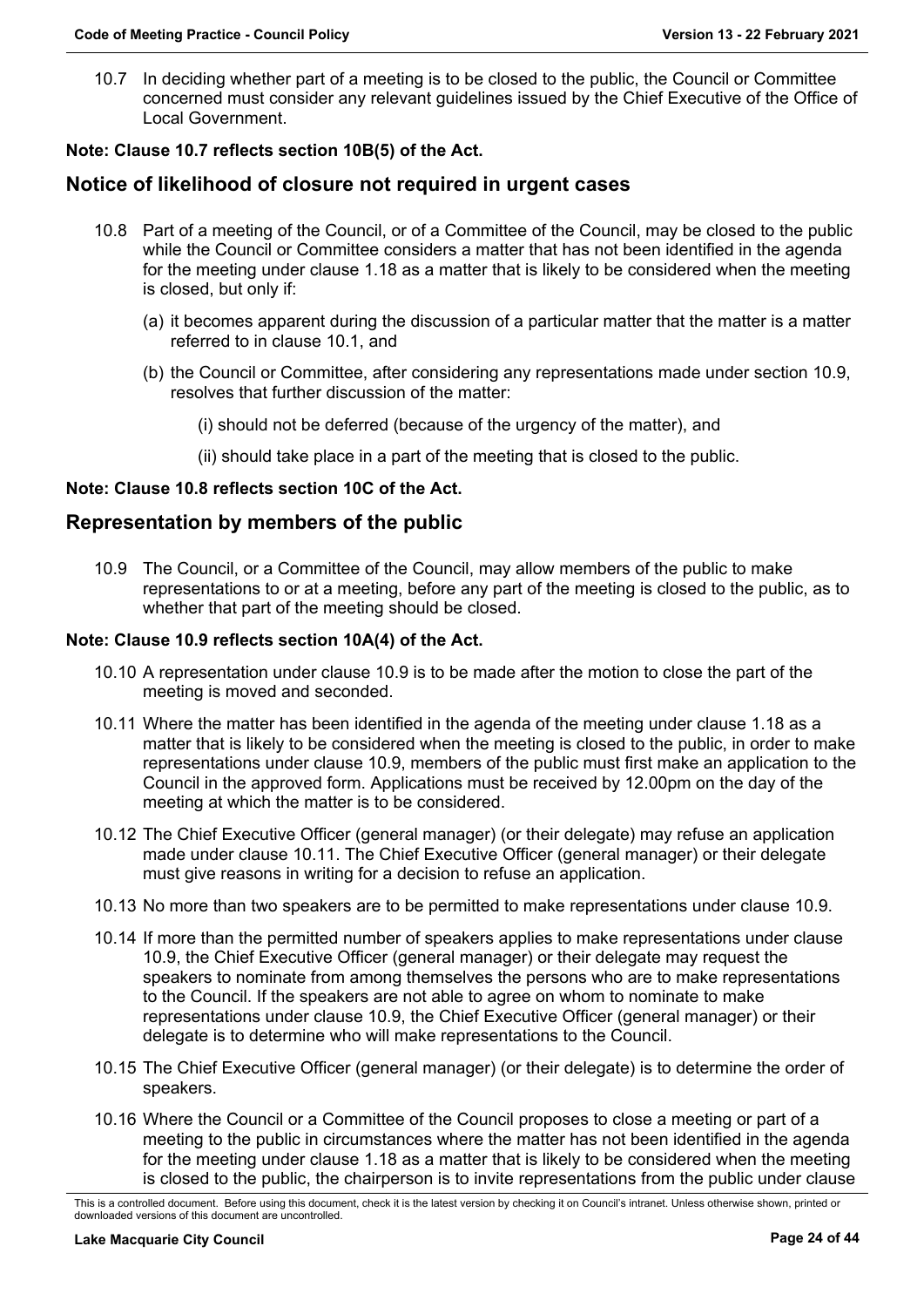10.9 after the motion to close the part of the meeting is moved and seconded. The chairperson is to permit no more than two speakers to make representations in such order as determined by the chairperson.

10.17 Each speaker will be allowed four minutes to make representations, and this time limit is to be strictly enforced by the chairperson. Speakers are to confine their representations to whether the meeting should be closed to the public. If a speaker digresses to irrelevant matters, the chairperson is to direct the speaker not to so digress. If a speaker fails to observe a direction from the chairperson, the speaker will not be further heard.

## <span id="page-24-0"></span>**Expulsion of non-Councillors from meetings closed to the public**

- 10.18 If a meeting or part of a meeting of the Council or a Committee of the Council is closed to the public in accordance with section 10A of the Act and this code, any person who is not a Councillor and who fails to leave the meeting when requested, may be expelled from the meeting as provided by section 10(2)(a) or (b) of the Act.
- 10.19 If any such person, after being notified of a resolution or direction expelling them from the meeting, fails to leave the place where the meeting is being held, a police officer, or any person authorised for the purpose by the Council or person presiding, may, by using only such force as is necessary, remove the person from that place and, if necessary restrain that person from re-entering that place for the remainder of the meeting.

#### <span id="page-24-1"></span>**Information to be disclosed in resolutions closing meetings to the public**

- 10.20 The grounds on which part of a meeting is closed must be stated in the decision to close that part of the meeting and must be recorded in the minutes of the meeting. The grounds must specify the following:
	- (a) the relevant provision of section 10A(2) of the Act
	- (b) the matter that is to be discussed during the closed part of the meeting
	- (c) the reasons why the part of the meeting is being closed, including (if the matter concerned is a matter other than a personnel matter concerning particular individuals, the personal hardship of a resident or ratepayer or a trade secret) an explanation of the way in which discussion of the matter in an open meeting would be, on balance, contrary to the public interest.

#### **Note: Clause 10.20 reflects section 10D of the Act.**

#### <span id="page-24-2"></span>**Resolutions passed at closed meetings to be made public**

- 10.21 If the Council passes a resolution during a meeting, or a part of a meeting, that is closed to the public, the chairperson must make the resolution public as soon as practicable after the meeting, or the relevant part of the meeting, has ended, and the resolution must be recorded in the publicly available minutes of the meeting.
- 10.22 Resolutions passed during a meeting, or a part of a meeting that is closed to the public must be made public by the chairperson under clause 10.21 during a part of the meeting that is webcast.

## <span id="page-24-3"></span>**11 Keeping order at meetings**

#### <span id="page-24-4"></span>**Points of order**

11.1 A Councillor may draw the attention of the chairperson to an alleged breach of this code by raising a point of order. A point of order does not require a seconder.

This is a controlled document. Before using this document, check it is the latest version by checking it on Council's intranet. Unless otherwise shown, printed or downloaded versions of this document are uncontrolled.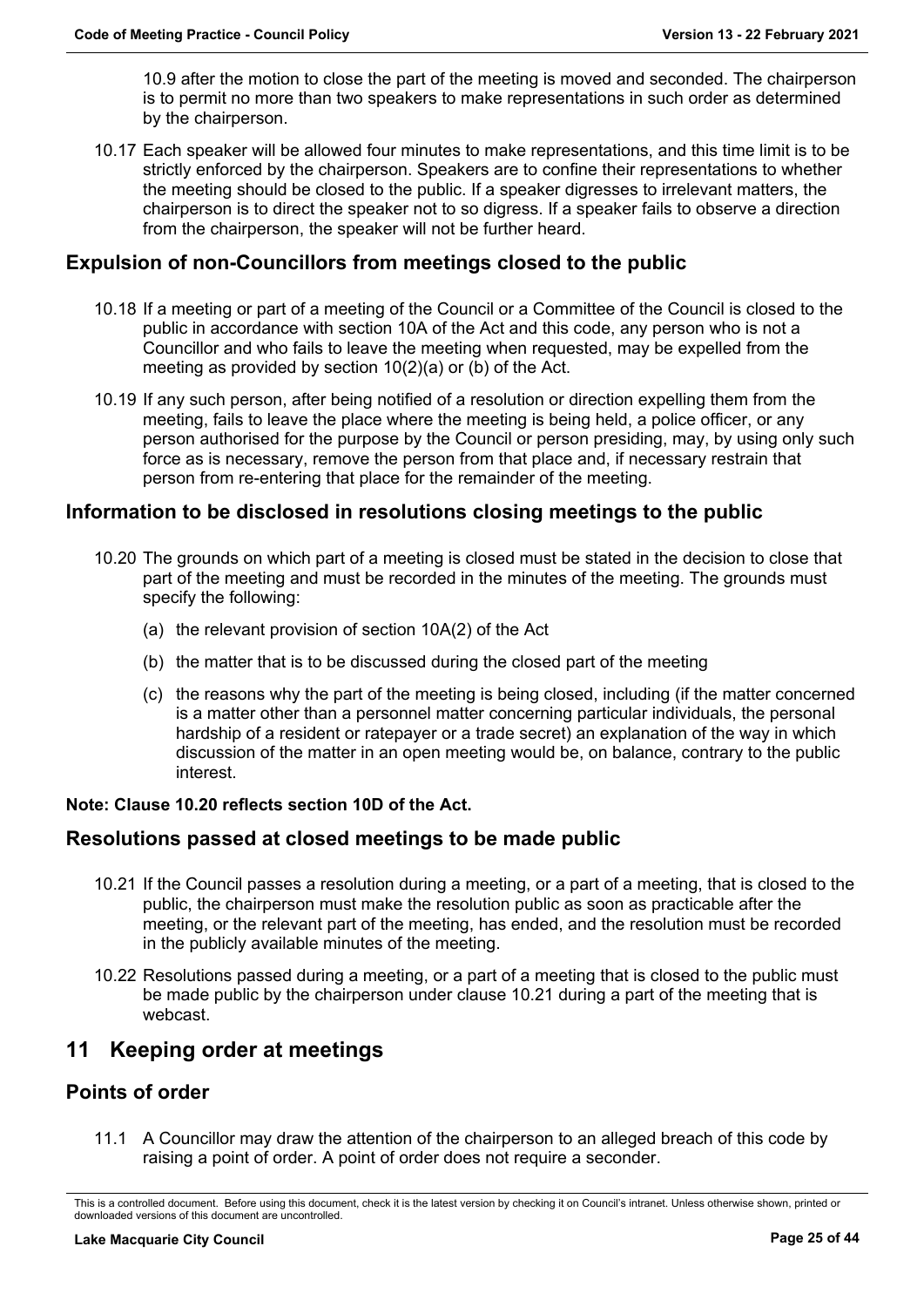- 11.2 A point of order cannot be made with respect to adherence to the Meeting Principles contained in this policy.
- 11.3 A point of order must be taken immediately it is raised. The chairperson must suspend business before the meeting and permit the Councillor raising the point of order to state the provision of this code they believe has been breached. The chairperson must then rule on the point of order – either by upholding it or by overruling it.

## <span id="page-25-0"></span>**Questions of order**

- 11.4 The chairperson, without the intervention of any other Councillor, may call any Councillor to order whenever, in the opinion of the chairperson, it is necessary to do so.
- 11.5 A Councillor who claims that another Councillor has committed an act of disorder, or is out of order, may call the attention of the chairperson to the matter.
- 11.6 The chairperson must rule on a question of order immediately after it is raised but, before doing so, may invite the opinion of the Council.
- 11.7 The chairperson's ruling must be obeyed unless a motion dissenting from the ruling is passed.

## <span id="page-25-1"></span>**Motions of dissent**

- 11.8 A Councillor can, without notice, move to dissent from a ruling of the chairperson on a point of order or a question of order. If that happens, the chairperson must suspend the business before the meeting until a decision is made on the motion of dissent.
- 11.9 If a motion of dissent is passed, the chairperson must proceed with the suspended business as though the ruling dissented from had not been given. If, as a result of the ruling, any motion or business has been rejected as out of order, the chairperson must restore the motion or business to the agenda and proceed with it in due course.
- 11.10 Despite any other provision of this code, only the mover of a motion of dissent and the chairperson can speak to the motion before it is put. The mover of the motion does not have a right of general reply.

## <span id="page-25-2"></span>**Acts of disorder**

- 11.11 A Councillor commits an act of disorder if the Councillor, at a meeting of the Council or a Committee of the Council:
	- (a) contravenes the Act or any regulation in force under the Act or this code, or
	- (b) assaults or threatens to assault another Councillor or person present at the meeting, or
	- (c) moves or attempts to move a motion or an amendment that has an unlawful purpose or that deals with a matter that is outside the jurisdiction of the Council or the Committee, or addresses or attempts to address the Council or the Committee on such a motion, amendment or matter, or
	- (d) insults or makes personal reflections on or imputes improper motives to any other Council official, or alleges a breach of the Council's code of conduct, or
	- (e) says or does anything that is inconsistent with maintaining order at the meeting or is likely to bring the Council or the Committee into disrepute.
- 11.12 The chairperson may require a Councillor:
	- (a) to apologise without reservation for an act of disorder referred to in clauses 11.11(a) or (b), or

This is a controlled document. Before using this document, check it is the latest version by checking it on Council's intranet. Unless otherwise shown, printed or downloaded versions of this document are uncontrolled.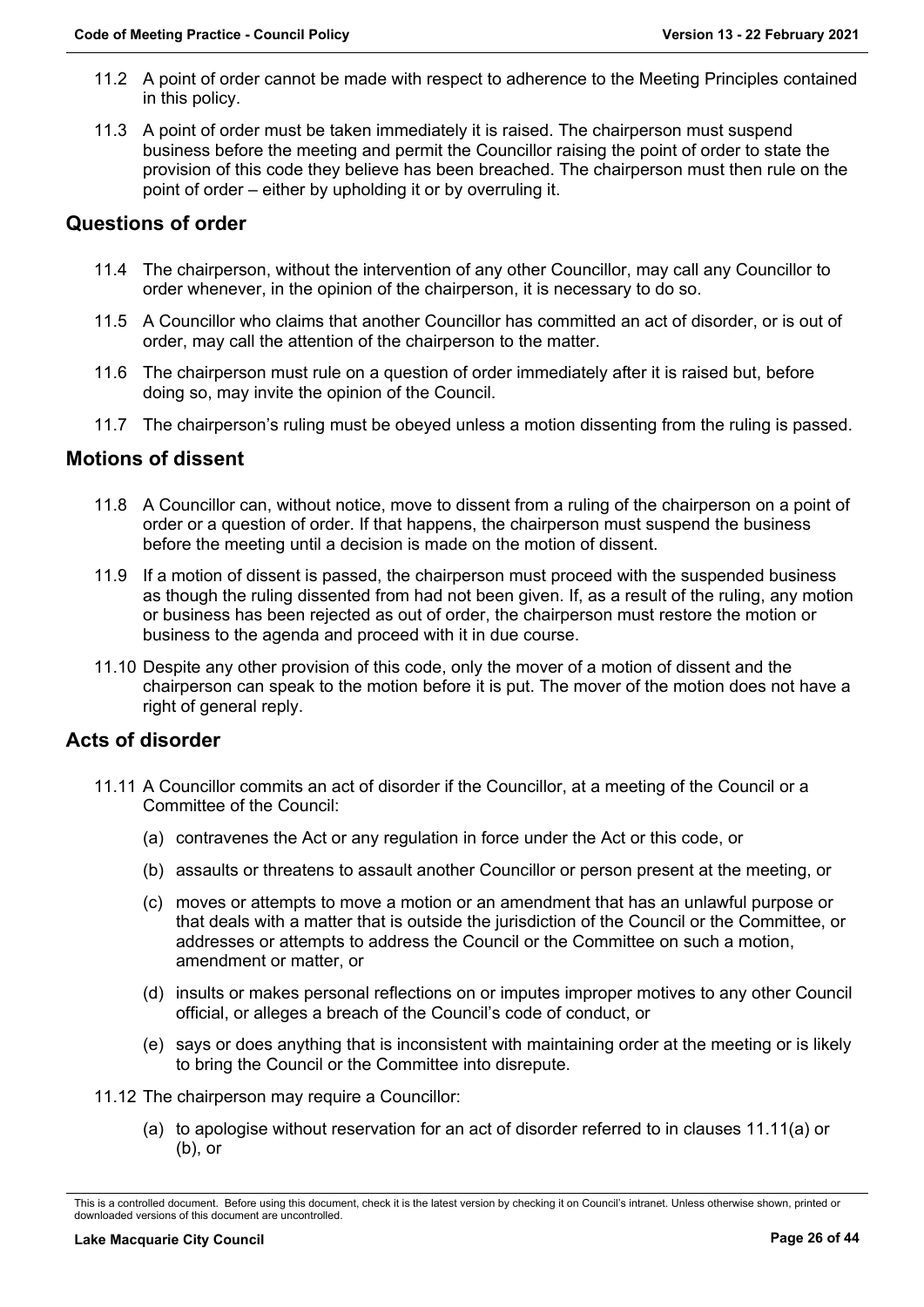- (b) to withdraw a motion or an amendment referred to in clause  $11.11(c)$  and, where appropriate, to apologise without reservation, or
- (c) to retract and apologise without reservation for an act of disorder referred to in clauses 11.11(d) and (e).

## <span id="page-26-0"></span>**How disorder at a meeting may be dealt with**

11.13 If disorder occurs at a meeting of the Council, the chairperson may adjourn the meeting for a period of not more than 15 minutes and leave the chair. The Council, on reassembling, must, on a question put from the chairperson, decide without debate whether the business is to be proceeded with or not. This clause applies to disorder arising from the conduct of members of the public as well as disorder arising from the conduct of Councillors.

## <span id="page-26-1"></span>**Expulsion from meetings**

- 11.14 All chairpersons of meetings of the Council and Committees of the Council are authorised under this code to expel any person other than a Councillor, from a Council or Committee meeting, for the purposes of section 10(2)(b) of the Act. Councillors may only be expelled by resolution of the Council or the Committee of the Council.
- 11.15 Clause 11.14 does not limit the ability of the Council or a Committee of the Council to resolve to expel a person, including a Councillor, from a Council or Committee meeting, under section 10(2)(a) of the Act.
- 11.16 A Councillor may, as provided by section 10(2)(a) or (b) of the Act, be expelled from a meeting of the Council for having failed to comply with a requirement under clause 11.12. The expulsion of a Councillor from the meeting for that reason does not prevent any other action from being taken against the Councillor for the act of disorder concerned.
- 11.17 A member of the public may, as provided by section 10(2)(a) or (b) of the Act, be expelled from a meeting of the Council for engaging in or having engaged in disorderly conduct at the meeting.
- 11.18 Where a Councillor or a member of the public is expelled from a meeting, the expulsion and the name of the person expelled, if known, are to be recorded in the minutes of the meeting.
- 11.19 If a Councillor or a member of the public fails to leave the place where a meeting of the Council is being held immediately after they have been expelled, a police officer, or any person authorised for the purpose by the Council or person presiding, may, by using only such force as is necessary, remove the Councillor or member of the public from that place and, if necessary, restrain the Councillor or member of the public from re-entering that place for the remainder of the meeting.

#### <span id="page-26-2"></span>**Use of mobile phones and the unauthorised recording of meetings**

- 11.20 Councillors, Council staff and members of the public must ensure that mobile phones are turned to silent during meetings of the Council and Committees of the Council.
- 11.21 A person must not live stream or use an audio recorder, video camera, mobile phone or any other device to make a recording of the proceedings of a meeting of the Council or a Committee of the Council without the prior authorisation of the Council or the Committee.
- 11.22 Any person who contravenes or attempts to contravene clause 11.21, may be expelled from the meeting as provided for under section 10(2) of the Act.
- 11.23 If any such person, after being notified of a resolution or direction expelling them from the meeting, fails to leave the place where the meeting is being held, a police officer, or any person authorised for the purpose by the Council or person presiding, may, by using only such

This is a controlled document. Before using this document, check it is the latest version by checking it on Council's intranet. Unless otherwise shown, printed or downloaded versions of this document are uncontrolled.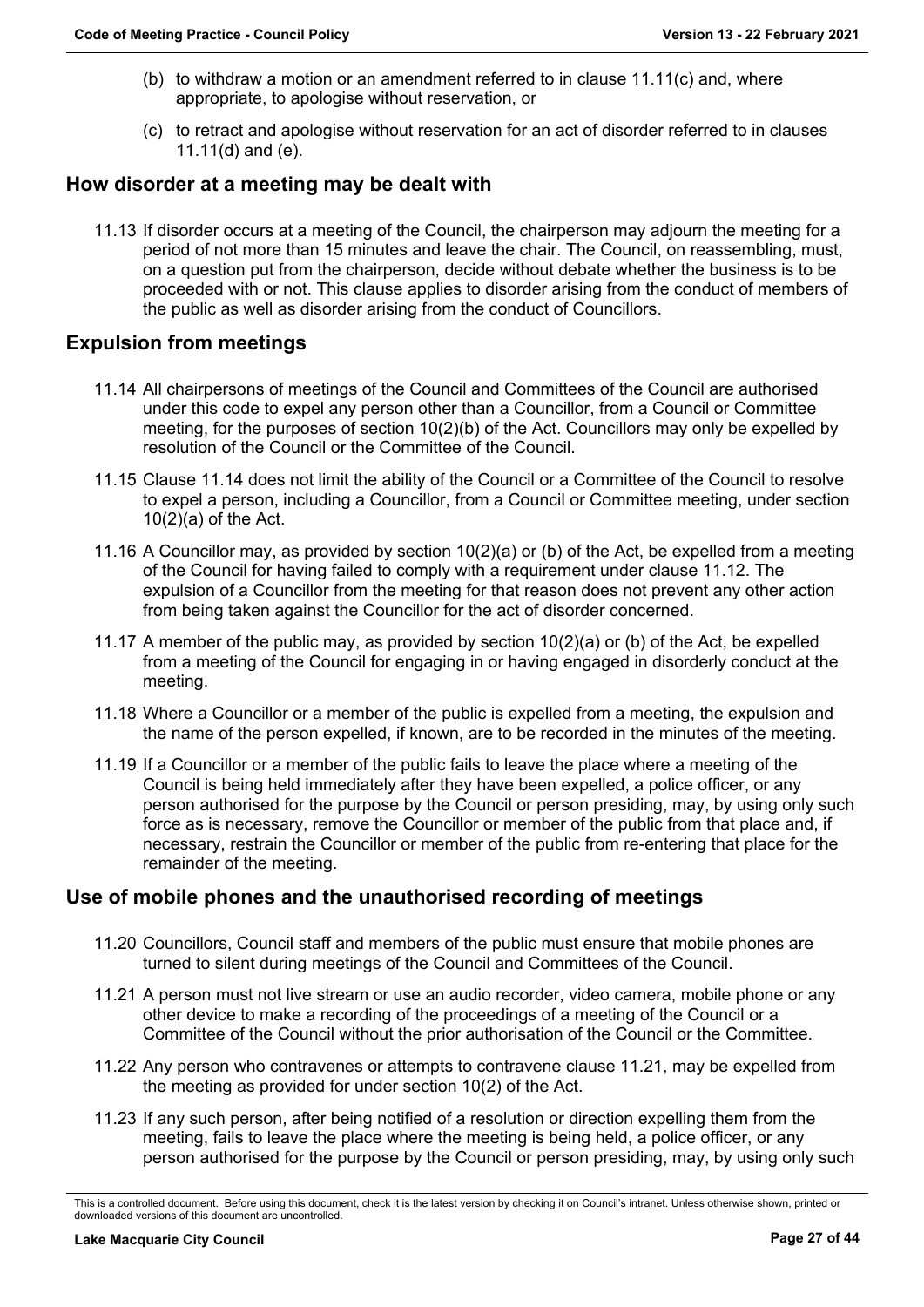force as is necessary, remove the first mentioned person from that place and, if necessary, restrain that person from re-entering that place for the remainder of the meeting

## <span id="page-27-0"></span>**12 Conflict of interests**

12.1 All Councillors and, where applicable, all other persons, must disclose and manage any conflict of interests they may have in matters being considered at meetings of the Council and Committees of the Council in accordance with the Council's code of conduct. All declarations of conflicts of interest and how the conflict of interest was managed by the person who made the declaration must be recorded in the minutes of the meeting at which the declaration was made.

## <span id="page-27-1"></span>**13 Decisions of Council**

#### <span id="page-27-2"></span>**Council decisions**

13.1 A decision supported by a majority of the votes at a meeting of the Council at which a quorum is present is a decision of the Council.

#### **Note: Clause 13.1 reflects section 371 of the Act.**

13.2 Decisions made by the Council must be accurately recorded in the minutes of the meeting at which the decision is made.

## <span id="page-27-3"></span>**Rescinding or altering Council resolutions**

13.3 A resolution passed by the Council may not be altered or rescinded except by a motion to that effect of which notice has been given under clause 1.9.

#### **Note: Clause 13.3 reflects section 372(1) of the Act.**

13.4 If a notice of motion to rescind a resolution is given at the meeting at which the resolution is carried, the resolution must not be carried into effect until the motion of rescission has been dealt with.

#### **Note: Clause 13.4 reflects section 372(2) of the Act.**

13.5 If a motion has been lost, a motion having the same effect must not be considered unless notice of it has been duly given in accordance with clause 1.9.

#### **Note: Clause 13.5 reflects section 372(3) of the Act.**

13.6 A notice of motion to alter or rescind a resolution, and a notice of motion which has the same effect as a motion which has been lost, must be signed by three Councillors if less than three months has elapsed since the resolution was passed, or the motion was lost.

#### **Note: Clause 13.6 reflects section 372(4) of the Act.**

13.7 If a motion to alter or rescind a resolution has been lost, or if a motion which has the same effect as a previously lost motion is lost, no similar motion may be brought forward within three months of the meeting at which it was lost. This clause may not be evaded by substituting a motion differently worded, but in principle the same.

#### **Note: Clause 13.7 reflects section 372(5) of the Act.**

13.8 The provisions of clauses 13.5–13.7 concerning lost motions do not apply to motions of adjournment.

#### **Note: Clause 13.8 reflects section 372(7) of the Act.**

13.9 A notice of motion submitted in accordance with clause 13.6 may only be withdrawn under clause 1.10 with the consent of all signatories to the notice of motion.

This is a controlled document. Before using this document, check it is the latest version by checking it on Council's intranet. Unless otherwise shown, printed or downloaded versions of this document are uncontrolled.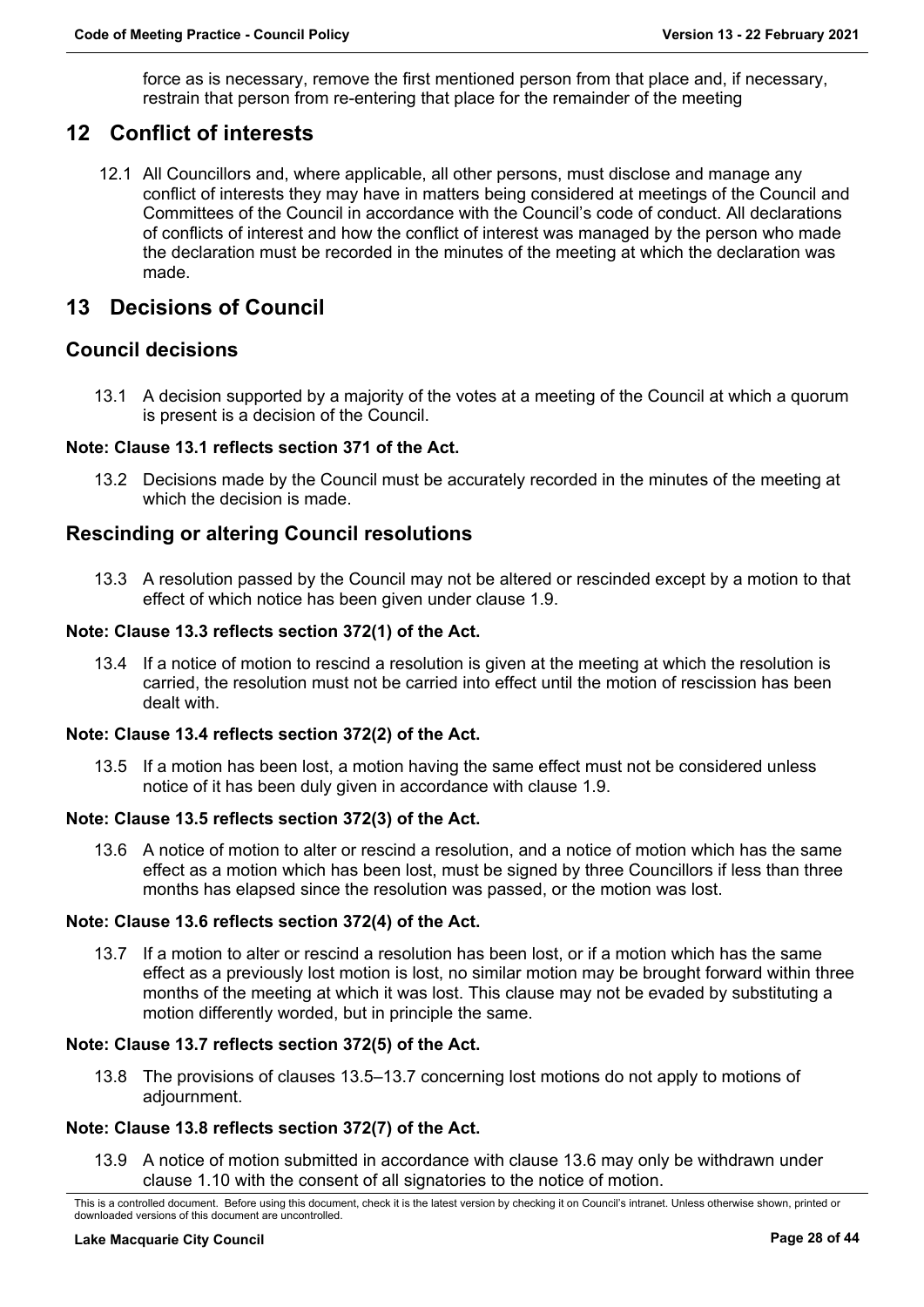- 13.10 A notice of motion to alter or rescind a resolution relating to a development application must be submitted to the Chief Executive Officer (general manager) no later than 5.00pm on the third business day after the meeting at which the resolution was adopted.
- 13.11 A motion to alter or rescind a resolution of the Council may be moved on the report of a Committee of the Council and any such report must be recorded in the minutes of the meeting of the Council.

#### **Note: Clause 13.11 reflects section 372(6) of the Act.**

- 13.12 Subject to clause 13.7, in cases of urgency, a motion to alter or rescind a resolution of the Council may be moved at the same meeting at which the resolution was adopted, where:
	- (a) a notice of motion signed by three Councillors is submitted to the chairperson, and
	- (b) a motion to have the motion considered at the meeting is passed, and
	- (c) the chairperson rules the business that is the subject of the motion is of great urgency on the grounds that it requires a decision by the Council before the next scheduled ordinary meeting of the Council.
- 13.13 A motion moved under clause 13.12(b) can be moved without notice. Despite clauses 6.19– 6.27, only the mover of a motion referred to in clause 13.12(b) can speak to the motion before it is put.
- 13.14 A motion of dissent cannot be moved against a ruling by the chairperson under clause 13.12(c).

#### <span id="page-28-0"></span>**Recommitting resolutions to correct an error**

- 13.15 Despite the provisions of this Part, a Councillor may, with the leave of the chairperson, move to recommit a resolution adopted at the same meeting;
	- (a) to correct any error, ambiguity or imprecision in the Council's resolution, or
	- (b) confirm the voting on the resolution.
- 13.16 In seeking the leave of the chairperson under clause 13.15(a) to move to recommit a resolution adopted at the same meeting, the Councillor is to propose alternative wording for the resolution.
- 13.17 The chairperson must not grant leave to recommit a resolution for the purposes of clause 13.15(a), unless they are satisfied that the proposed alternative wording of the resolution would not alter the substance of the resolution previously adopted at the meeting.
- 13.18 A motion moved under clause 13.15 can be moved without notice. Despite clauses 6.19 6.27, only the mover of a motion referred to in clause 13.15 can speak to the motion before it is put.
- 13.19 A motion of dissent cannot be moved against a ruling by the chairperson under clause 13.15.
- 13.20 A motion moved under clause 13.15 with the leave of the chairperson cannot be voted on unless or until it has been seconded.

#### <span id="page-28-1"></span>**14 Time limits on Council meetings**

- 14.1 Meetings of the Council and Committees of the Council are to conclude no later than 11.00pm.
- 14.2 If the business of the meeting is unfinished at 11.00pm, the Council or the Committee may, by resolution, extend the time of the meeting.
- 14.3 If the business of the meeting is unfinished at 11.00pm and the Council does not resolve to extend the meeting, the chairperson must either:

This is a controlled document. Before using this document, check it is the latest version by checking it on Council's intranet. Unless otherwise shown, printed or downloaded versions of this document are uncontrolled.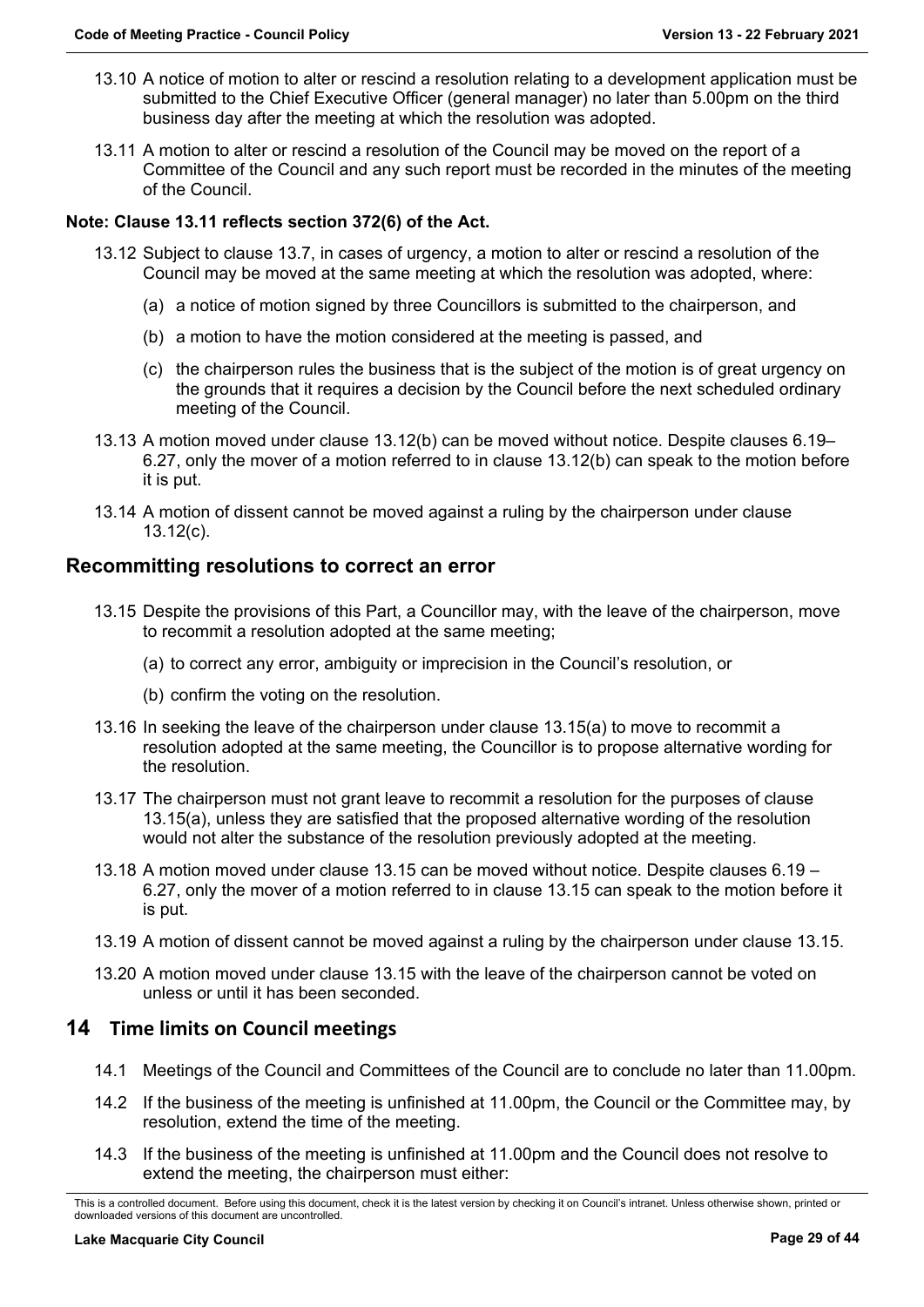- (a) defer consideration of the remaining items of business on the agenda to the next ordinary meeting of the Council, or
- (b) adjourn the meeting to a time, date and place fixed by the chairperson.
- 14.4 Clause 14.3 does not limit the ability of the Council or a Committee of the Council to resolve to adjourn a meeting at any time. The resolution adjourning the meeting must fix the time, date and place that the meeting is to be adjourned to.
- 14.5 Where a meeting is adjourned under clause 14.3 or 14.4, the Chief Executive Officer (general manager) must:
	- (a) individually notify each Councillor of the time, date and place at which the meeting will reconvene, and
	- (b) publish the time, date and place at which the meeting will reconvene on the Council's website and in such other manner that the Chief Executive Officer (general manager) is satisfied is likely to bring notice of the time, date and place of the reconvened meeting to the attention of as many people as possible.

## <span id="page-29-0"></span>**15 After the meeting**

## <span id="page-29-1"></span>**Minutes of meetings**

15.1 The Council is to keep full and accurate minutes of the proceedings of meetings of the Council.

#### **Note: Clause 15.1 reflects section 375(1) of the Act.**

- 15.2 At a minimum, the Chief Executive Officer (general manager) must ensure that the following matters are recorded in the Council's minutes:
	- (a) details of each motion moved at a Council meeting and of any amendments moved to it
	- (b) the names of the mover and seconder of the motion or amendment
	- (c) whether the motion or amendment was passed or lost, and
	- (d) such other matters specifically required under this code.
- 15.3 The minutes of a Council meeting must be confirmed at a subsequent meeting of the Council.

#### **Note: Clause 15.3 reflects section 375(2) of the A**ct.

- 15.4 Any debate on the confirmation of the minutes is to be confined to whether the minutes are a full and accurate record of the meeting they relate to.
- 15.5 When the minutes have been confirmed, they are to be signed by the person presiding at that subsequent meeting.

#### **Note: Clause 15.5 reflects section 375(2) of the Act.**

- 15.6 The confirmed minutes of a meeting may be amended to correct typographical or administrative errors after they have been confirmed. Any amendment made under this clause must not alter the substance of any decision made at the meeting.
- 15.7 The confirmed minutes of a Council meeting must be published on the Council's website. This clause does not prevent the Council from also publishing unconfirmed minutes of its meetings on its website prior to their confirmation.

## <span id="page-29-2"></span>**Access to correspondence and reports laid on the table at, or submitted to, a meeting**

This is a controlled document. Before using this document, check it is the latest version by checking it on Council's intranet. Unless otherwise shown, printed or downloaded versions of this document are uncontrolled.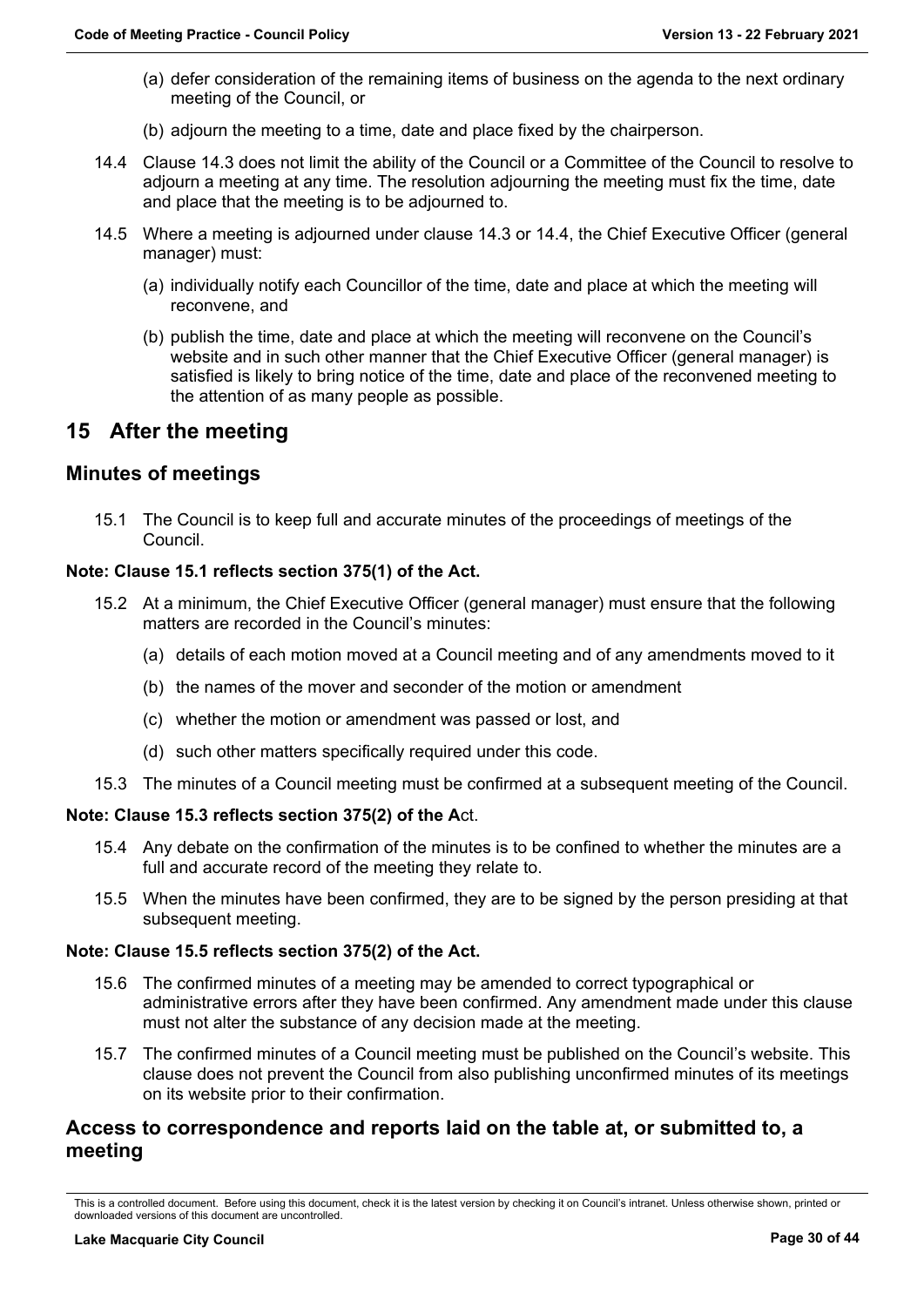15.8 The Council and Committees of the Council must, during or at the close of a meeting, or during the business day following the meeting, give reasonable access to any person to inspect correspondence and reports laid on the table at, or submitted to, the meeting.

#### **Note: Clause 15.8 reflects section 11(1) of the Act.**

15.9 Clause 15.8 does not apply if the correspondence or reports relate to a matter that was received or discussed or laid on the table at, or submitted to, the meeting when the meeting was closed to the public.

#### **Note: Clause 15.9 reflects section 11(2) of the Act.**

15.10 Clause 15.8 does not apply if the Council or the Committee resolves at the meeting, when open to the public, that the correspondence or reports are to be treated as confidential because they relate to a matter specified in section 10A(2) of the Act.

#### **Note: Clause 15.10 reflects section 11(3) of the Act.**

15.11 Correspondence or reports to which clauses 15.9 and 15.10 apply are to be marked with the relevant provision of section 10A(2) of the Act that applies to the correspondence or report.

#### <span id="page-30-0"></span>**Implementation of decisions of the Council**

15.12 The Chief Executive Officer (general manager) is to implement, without undue delay, lawful decisions of the Council.

#### **Note: Clause 15.12 reflects section 335(b) of the Act.**

## <span id="page-30-1"></span>**16 Order of business for ordinary Council meetings**

- 16.1 The general order of business for an ordinary meeting of the Council shall be:
	- 01 Opening meeting
	- 02 Acknowledgement of country
	- 03 Apologies and applications for leave of absence by Councillors
	- 04 Disclosures of interests
	- 05 Confirmation of minutes
	- 06 Presentations
	- 07 Mayoral minute(s)
	- 08 Reports of Committees
	- 09 Business arising from Public Forum
	- 10 Special Reports
	- 11 Inspections
	- 12 Matters Referred
	- 13 Tender Reports
	- 14 Notices of Motion
	- 15 Petitions
	- 16 Business without notice
	- 17 Confidential matters

This is a controlled document. Before using this document, check it is the latest version by checking it on Council's intranet. Unless otherwise shown, printed or downloaded versions of this document are uncontrolled.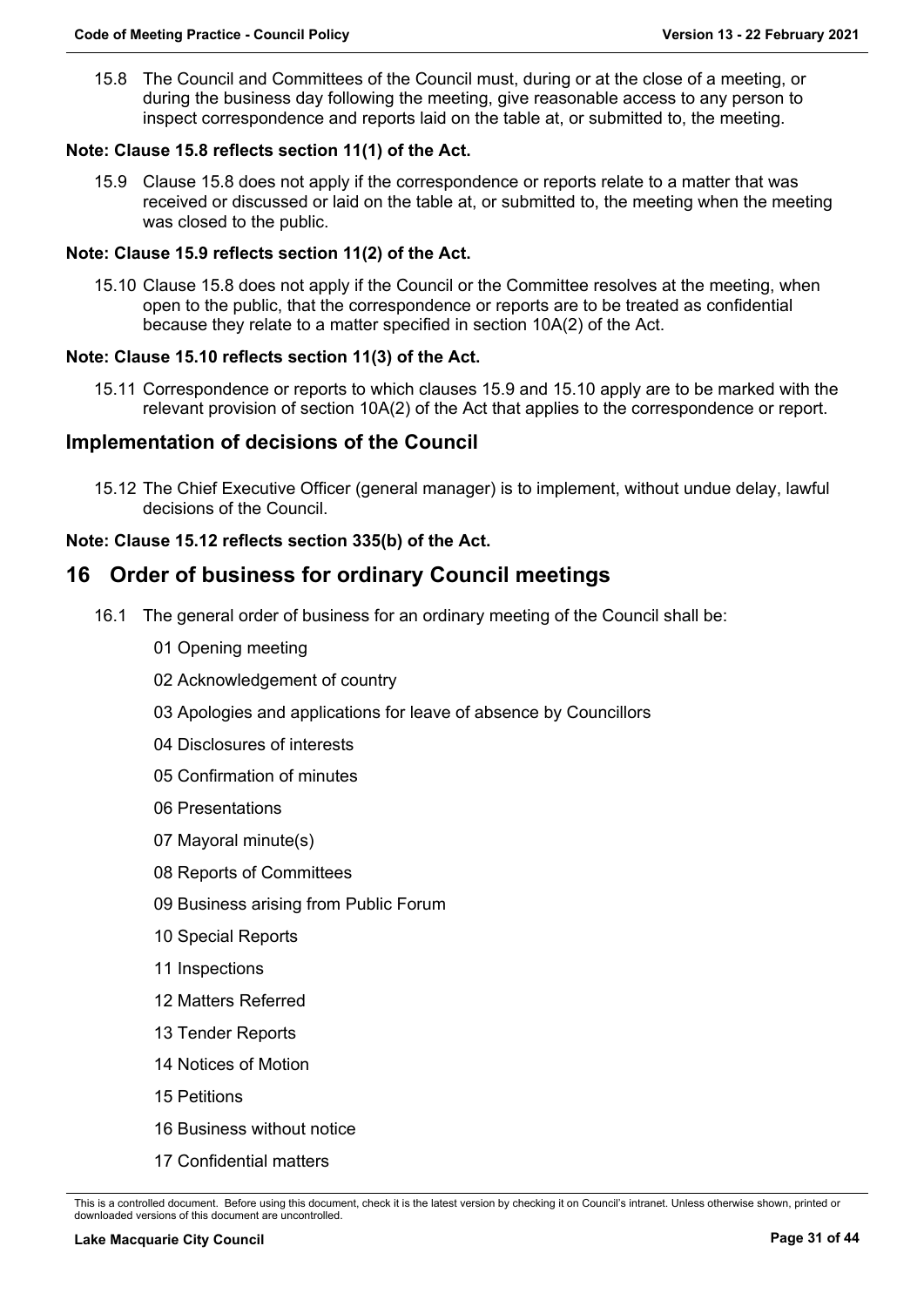18 Conclusion of the meeting

Consideration of supplementary agenda items will be in the above order.

- 16.2 The order of business as fixed under clause 16.1 may be altered for a particular meeting of the Council if a motion to that effect is passed at that meeting. Such a motion can be moved without notice.
- 16.3 Despite clauses 6.19–6.27, only the mover of a motion referred to in clause 16.2 may speak to the motion before it is put.

## <span id="page-31-0"></span>**17 Council Committees**

17.1 This Part only applies to Committees of the Council whose members are all Councillors.

#### <span id="page-31-1"></span>**Council Committees whose members are all Councillors**

- 17.2 The Council may, by resolution, establish such Committees, as it considers necessary.
- 17.3 A Committee of the Council is to consist of the Mayor and such other Councillors as are elected by the Councillors or appointed by the Council.
- 17.4 The quorum for a meeting of a Committee of the Council is to be:
	- (a) such number of members as the Council decides, or
	- (b) if the Council has not decided a number a majority of the members of the Committee.

#### <span id="page-31-2"></span>**Functions of Committees**

17.5 The Council must specify the functions of each of its Committees when the Committee is established, but may from time to time amend those functions.

#### <span id="page-31-3"></span>**Notice of Committee meetings**

- 17.6 The Chief Executive Officer (general manager) must send to each Councillor regardless of whether they are a Committee member, at least three days before each meeting of the Committee, a notice specifying:
	- (a) the time, date and place of the meeting, and
	- (b) the business proposed to be considered at the meeting.
- 17.7 Notice of less than three days may be given of a Committee meeting called in an emergency.

#### <span id="page-31-4"></span>**Attendance at Committee meetings**

- 17.8 A Committee member (other than the Mayor) ceases to be a member of a Committee if the Committee member:
	- (a) has been absent from three consecutive meetings of the Committee without having given reasons acceptable to the Committee for the member's absences, or
	- (b) has been absent from at least half of the meetings of the Committee held during the immediately preceding year without having given to the Committee acceptable reasons for the member's absences.
- 17.9 Clause 17.8 does not apply if all of the members of the Council are members of the Committee.

## <span id="page-31-5"></span>**Non-members entitled to attend Committee meetings**

This is a controlled document. Before using this document, check it is the latest version by checking it on Council's intranet. Unless otherwise shown, printed or downloaded versions of this document are uncontrolled.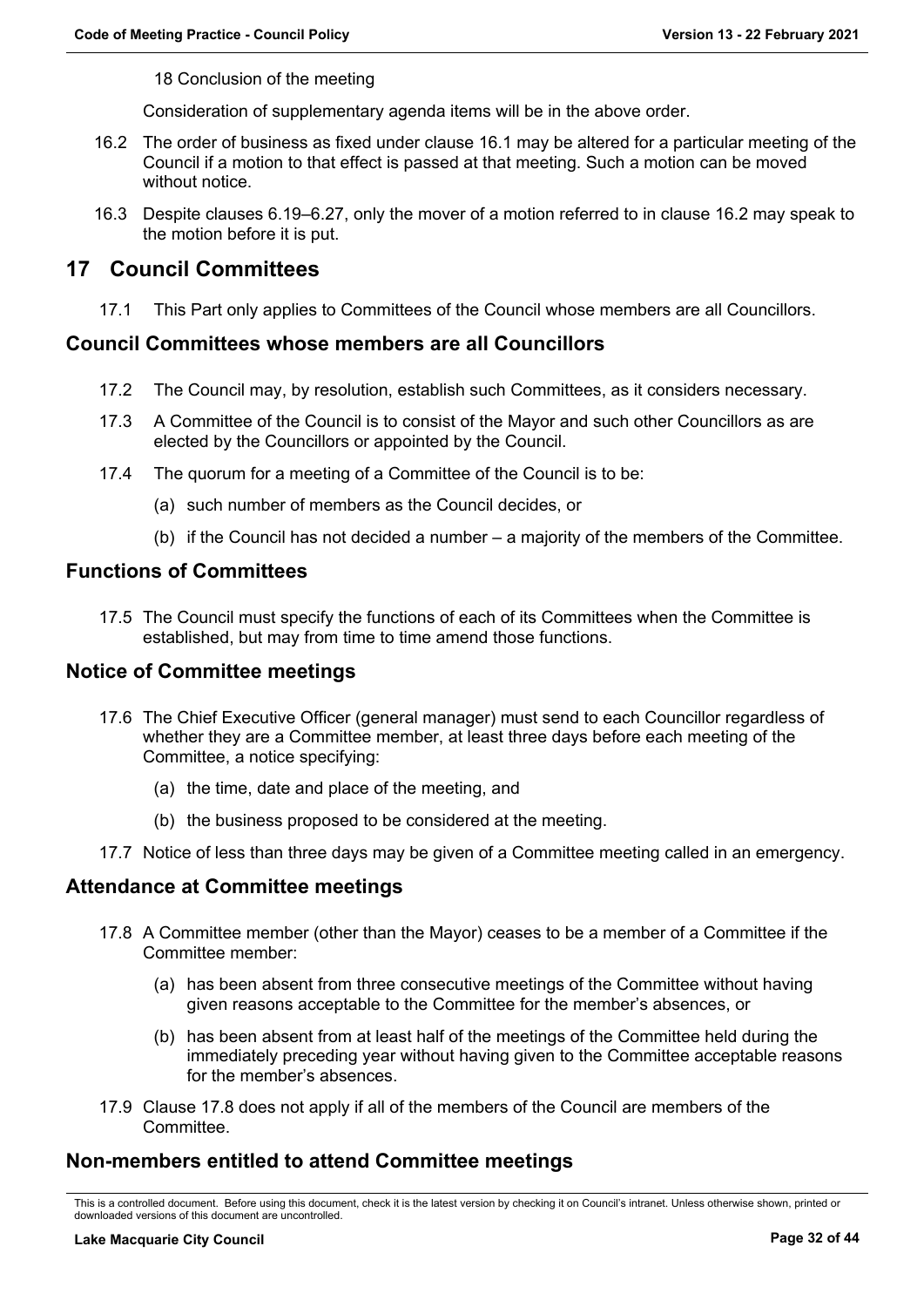- 17.10 A Councillor who is not a member of a Committee of the Council is entitled to attend, and to speak at a meeting of the Committee. However, the Councillor is not entitled:
	- (a) to give notice of business for inclusion in the agenda for the meeting, or
	- (b) to move or second a motion at the meeting, or
	- (c) to vote at the meeting.

## <span id="page-32-0"></span>**Chairperson and deputy chairperson of Council Committees**

- 17.11 The chairperson of each Committee of the Council must be:
	- (a) the Mayor, or
	- (b) if the Mayor does not wish to be the chairperson of a Committee, a member of the Committee elected by the Council, or
	- (c) if the Council does not elect such a member, a member of the Committee elected by the Committee.
- 17.12 The Council may elect a member of a Committee of the Council as deputy chairperson of the Committee. If the Council does not elect a deputy chairperson of such a Committee, the Committee may elect a deputy chairperson.
- 17.13 If neither the chairperson nor the deputy chairperson of a Committee of the Council is able or willing to preside at a meeting of the Committee, the Committee must elect a member of the Committee to be acting chairperson of the Committee.
- 17.14 The chairperson is to preside at a meeting of a Committee of the Council. If the chairperson is unable or unwilling to preside, the deputy chairperson (if any) is to preside at the meeting, but if neither the chairperson nor the deputy chairperson is able or willing to preside, the acting chairperson is to preside at the meeting.

## <span id="page-32-1"></span>**Procedure in Committee meetings**

- 17.15 Subject to any specific requirements of this code, each Committee of the Council may regulate its own procedure. The provisions of this code are to be taken to apply to all Committees of the Council unless the Council or the Committee determines otherwise in accordance with this clause.
- 17.16 Debate on a motion or amendment during Committee meetings should not exceed 20 minutes. This does not limit the ability of a motion to be moved that the time limit be extended.
- 17.17 If a motion that the original motion or an amendment be now put is passed, the chairperson must, without further debate, put the original motion or amendment to the vote immediately.
- 17.18 Whenever the voting on a motion put to a meeting of the Committee is equal, the chairperson of the Committee is to have a casting vote as well as an original vote unless the Council or the Committee determines otherwise in accordance with clause 17.15.
- 17.19 Voting at a Council Committee meeting is to be by open means (such as on the voices, by show of hands or by a visible electronic voting system).

## <span id="page-32-2"></span>**Closure of Committee meetings to the public**

17.20 The provisions of the Act and clause 10.4 of this code apply to the closure of meetings of Committees of the Council to the public in the same way they apply to the closure of meetings of the Council to the public.

This is a controlled document. Before using this document, check it is the latest version by checking it on Council's intranet. Unless otherwise shown, printed or downloaded versions of this document are uncontrolled.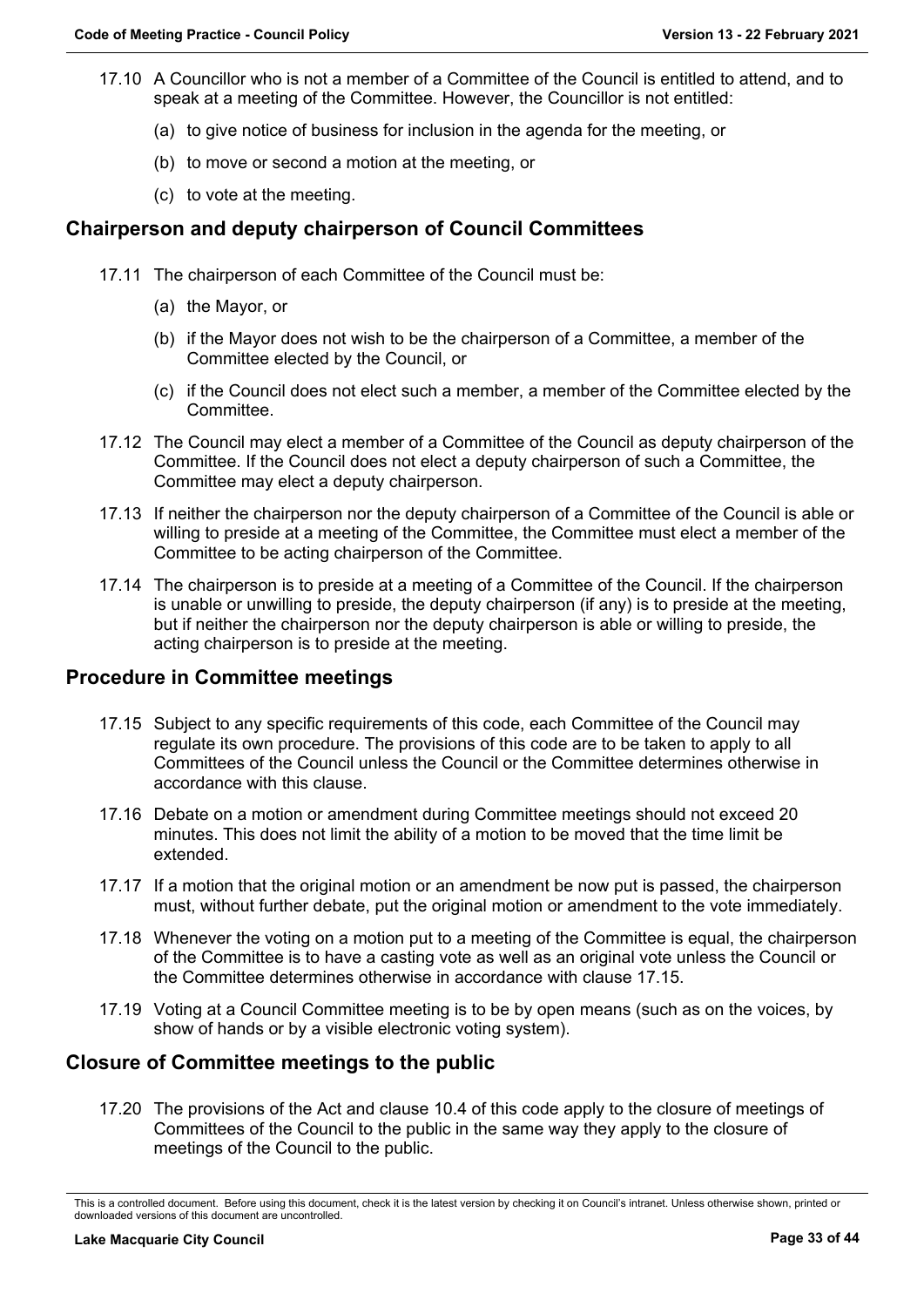- 17.21 If a Committee of the Council passes a resolution, or makes a recommendation, during a meeting, or a part of a meeting that is closed to the public, the chairperson must make the resolution or recommendation public as soon as practicable after the meeting or part of the meeting has ended, and report the resolution or recommendation to the next meeting of the Council. The resolution or recommendation must also be recorded in the publicly available minutes of the meeting.
- 17.22 Resolutions passed during a meeting, or a part of a meeting that is closed to the public must be made public by the chairperson under clause 17.21 during a part of the meeting that is webcast.

## <span id="page-33-0"></span>**Disorder in Committee meetings**

17.23 The provisions of the Act and this code relating to the maintenance of order in Council meetings apply to meetings of Committees of the Council in the same way as they apply to meetings of the Council.

## <span id="page-33-1"></span>**Minutes of Council Committee meetings**

- 17.24 Each Committee of the Council is to keep full and accurate minutes of the proceedings of its meetings. At a minimum, a Committee must ensure that the following matters are recorded in the Committee's minutes:
	- (a) details of each motion moved at a meeting and of any amendments moved to it
	- (b) the names of the mover and seconder of the motion or amendment
	- (c) whether the motion or amendment was passed or lost, and
	- (d) such other matters specifically required under this code.
- 17.25 All voting at meetings of Committees of the Council (including meetings that are closed to the public), must be recorded in the minutes of the meetings with the names of Councillors who voted for or against a motion or amendment, (including the use of the casting vote), being recorded.
- 17.26 The minutes of meetings of each Committee of the Council must be confirmed at a subsequent meeting of the Committee.

**Practice note**: Minutes of meetings of each Committee are confirmed at the next ordinary meeting of Council.

- 17.27 Any debate on the confirmation of the minutes is to be confined to whether the minutes are a full and accurate record of the meeting they relate to.
- 17.28 When the minutes have been confirmed, they are to be signed by the person presiding at that subsequent meeting.
- 17.29 The confirmed minutes of a meeting may be amended to correct typographical or administrative errors after they have been confirmed. Any amendment made under this clause must not alter the substance of any decision made at the meeting.
- 17.30 The confirmed minutes of a meeting of a Committee of the Council must be published on the Council's website. This clause does not prevent the Council from also publishing unconfirmed minutes of meetings of Committees of the Council on its website prior to their confirmation.

## <span id="page-33-2"></span>**General Business Committee**

17.31 Council shall establish a General Business Committee comprising all Councillors and the Chief Executive Officer (general manager).

This is a controlled document. Before using this document, check it is the latest version by checking it on Council's intranet. Unless otherwise shown, printed or downloaded versions of this document are uncontrolled.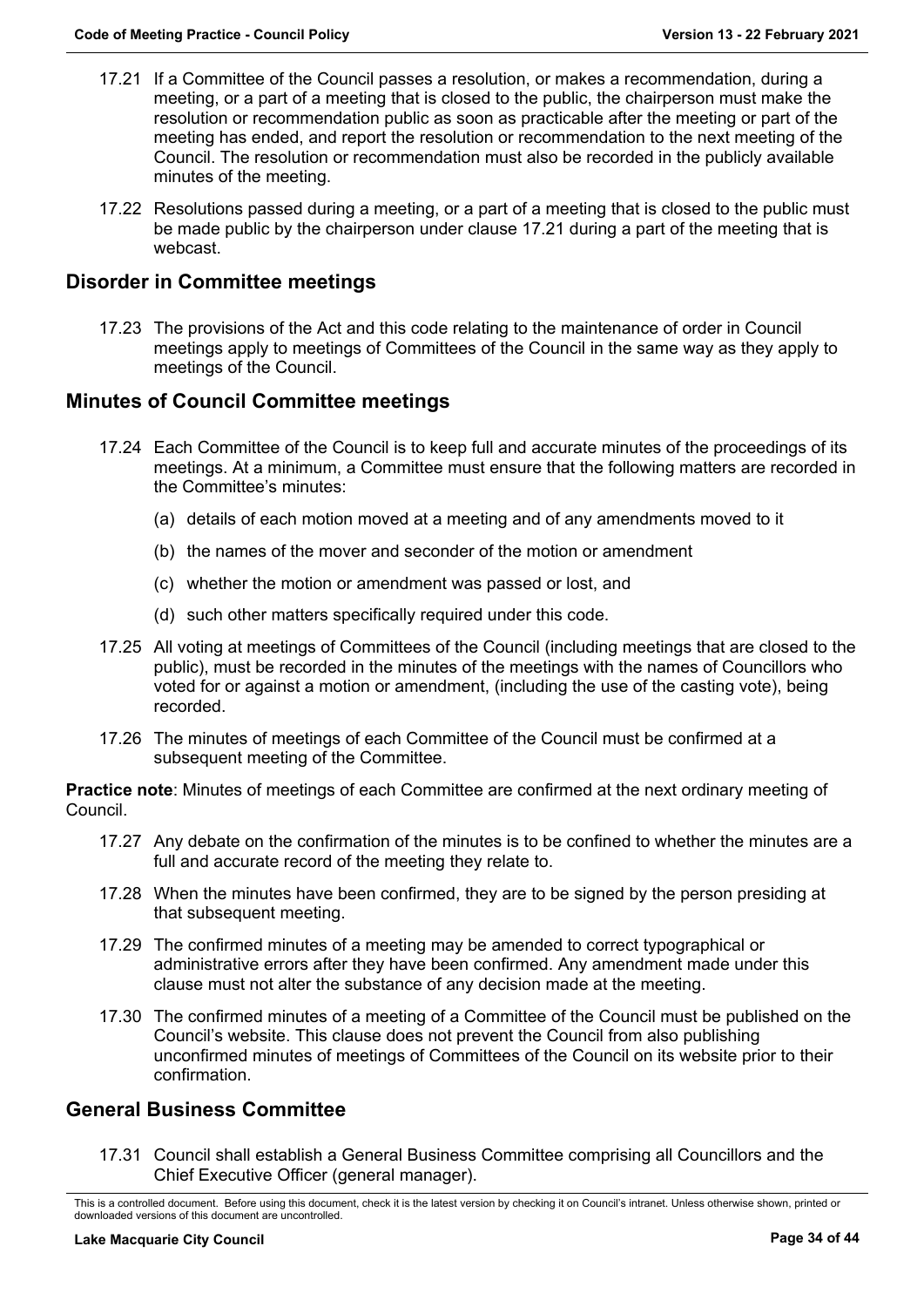- 17.32 The General Business Committee shall meet following other standing Committees.
- 17.33 Recommendations of the General Business Committee will be referred to the subsequent ordinary meeting of Council for consideration as long as that ordinary meeting is not held immediately following the meeting of standing Committees.
- 17.34 A minimum of three working days must separate the holding of the General Business Committee and the ordinary meeting of Council where those recommendations are to be considered.
- 17.35 General Business Committee shall not be used:
	- (a) to raise matters of significance where the use of a notice of motion would be appropriate
	- (b) where the item relates to routine maintenance or construction problems or, enquiries that can be dealt with by a service request
	- (c) for a report of attendance at a meeting or a function. Such a report of attendance is to be given to the Council Liaison Support Officer for distribution as an information report.
	- (d) where items would take an extended period of time to implement.
- 17.36 The chairperson of the General Business Committee will determine the appropriateness of an item being raised in accordance with 17.35.
- 17.37 Examples of General Business Committee items may include requesting a site inspection in accordance with this code.

#### <span id="page-34-0"></span>**Inspection Committees**

- 17.38 Councillors may resolve to hold a site inspection of a particular property, area, or situation, at either a standing Committee or ordinary Council meeting.
- 17.39 Inspection Committees can be either:
	- (a) a Council Inspection Committee, consisting of all Councillors for issues relevant to the city as a whole, or
	- (b) a Ward Inspection Committee, consist of Councillors from a particular ward for issues relevant to a particular ward.
- 17.40 Despite clause 17.38, all Councillors may attend any ward inspection. The quorum for a Council inspection Committee is three Councillors. The quorum for a ward Councillor inspection Committee is two Councillors.
- 17.41 Inspection Committees shall only discuss the issue for which the inspection was called.
- 17.42 Inspection Committees are for information gathering by Councillors. This information may be, but not limited to, from officers, applicants or their representative/s, other affected parties including residents, adjoining or nearby property owners, or objectors to a proposal.
- 17.43 Inspection Committees, at the close of open discussion, will consider a motion being the recommendation to Council from the inspection Committee.
- 17.44 Inspection Committees shall be chaired in accordance with clause 4.9.

## <span id="page-34-1"></span>**18 Irregularities**

- 18.1 Proceedings at a meeting of a Council or a Council Committee are not invalidated because of:
	- (a) a vacancy in a civic office, or
	- (b) a failure to give notice of the meeting to any Councillor or Committee member, or

This is a controlled document. Before using this document, check it is the latest version by checking it on Council's intranet. Unless otherwise shown, printed or downloaded versions of this document are uncontrolled.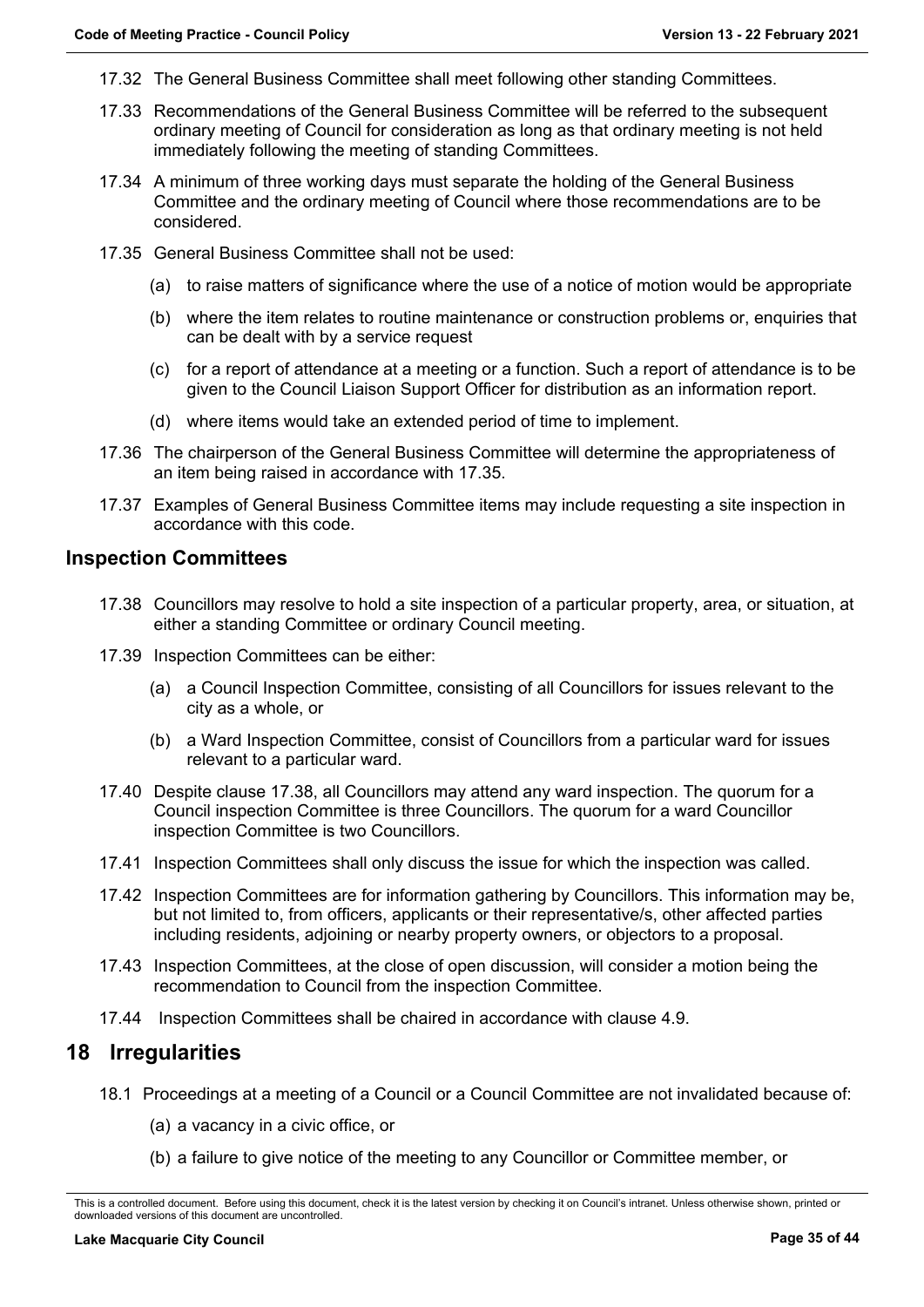- (c) any defect in the election or appointment of a Councillor or Committee member, or
- (d) a failure of a Councillor or a Committee member to declare a conflict of interest, or to refrain from the consideration or discussion of, or vote on, the relevant matter, at a Council or Committee meeting in accordance with the Council's code of conduct, or
- (e) a failure to comply with this code.

**Note: Clause 18.1 reflects section 374 of the Act.**

This is a controlled document. Before using this document, check it is the latest version by checking it on Council's intranet. Unless otherwise shown, printed or downloaded versions of this document are uncontrolled.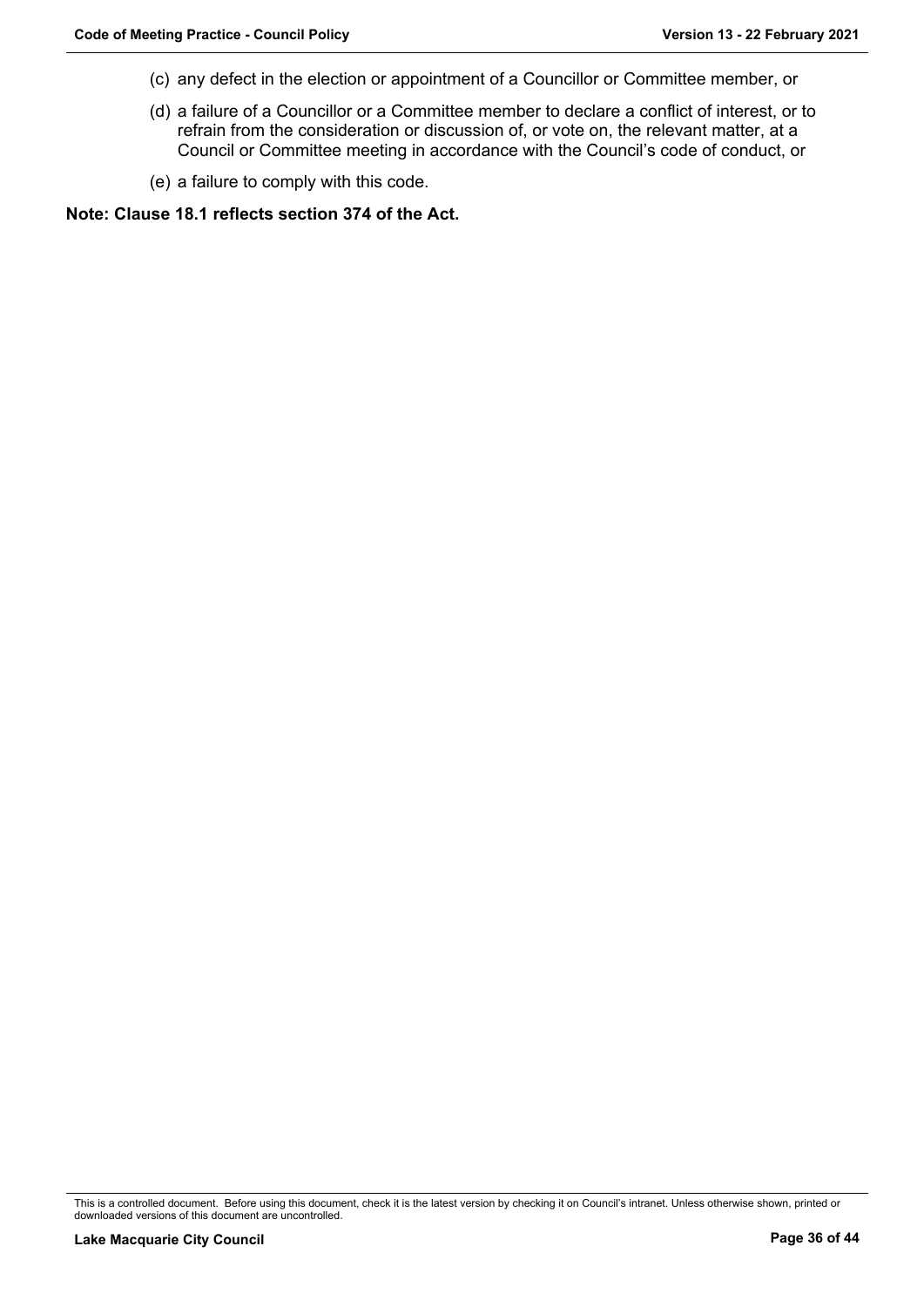<span id="page-36-0"></span>**Definitions**

## the Act means the *Local Government Act 1993* act of disorder means an act of disorder as defined in clause 11.11 of this code amendment in relation to an original motion, means a motion moving an amendment to the motion audio recorder any device capable of recording speech audio recording a recording made by any device capable of recording sound business day means any day except Saturday or Sunday or any other day the whole or part of which is observed as a public holiday throughout NSW chairperson in relation to a meeting of the Council – means the person presiding at the meeting as provided by section 369 of the Act and clauses 4.1 and 4.2 of this code in relation to a meeting of a Committee – means the person presiding at the meeting as provided by section 369 of the Act and clauses 4.1 and 4.2 of this code in relation to a meeting of a Committee – means the person presiding at the meeting as provided by clause 17.11 of this code this code means the Council's adopted code of meeting practice Committee of Council means a Committee established by the Council in accordance with clause 17.1 of this code (being a Committee consisting entirely of Councillors) or the Council when it has resolved itself into a Committee of the whole under clause 8.1 Council official has the same meaning as in the Model Code of Conduct for Local Councils in NSW and includes Councillors, administrators, Council staff, Council Committee members and delegates of the Council day **means** calendar day division means a request by two Councillors under clause 7.5 of this code requiring the recording of the names of the Councillors who voted both for and against a motion foreshadowed amendment means a proposed amendment foreshadowed by a Councillor under clause 6.17 of this code during debate on an original motion foreshadowed motion means a motion foreshadowed by a Councillor under clause 6.16 of this code during debate on an original motion open voting means voting on the voices or by a show of hands or by a visible electronic voting system or similar means planning decision means a decision made in the exercise of a function of a Council under the *Environmental Planning and Assessment Act 1979* including any decision relating to a development application, an environmental planning instrument, a development control plan or a development contribution plan under that Act, but not including the making of an order under Division 9.3 of Part 9 of that Act performance improvement means an order issued under section 438A of the Act order

This is a controlled document. Before using this document, check it is the latest version by checking it on Council's intranet. Unless otherwise shown, printed or downloaded versions of this document are uncontrolled.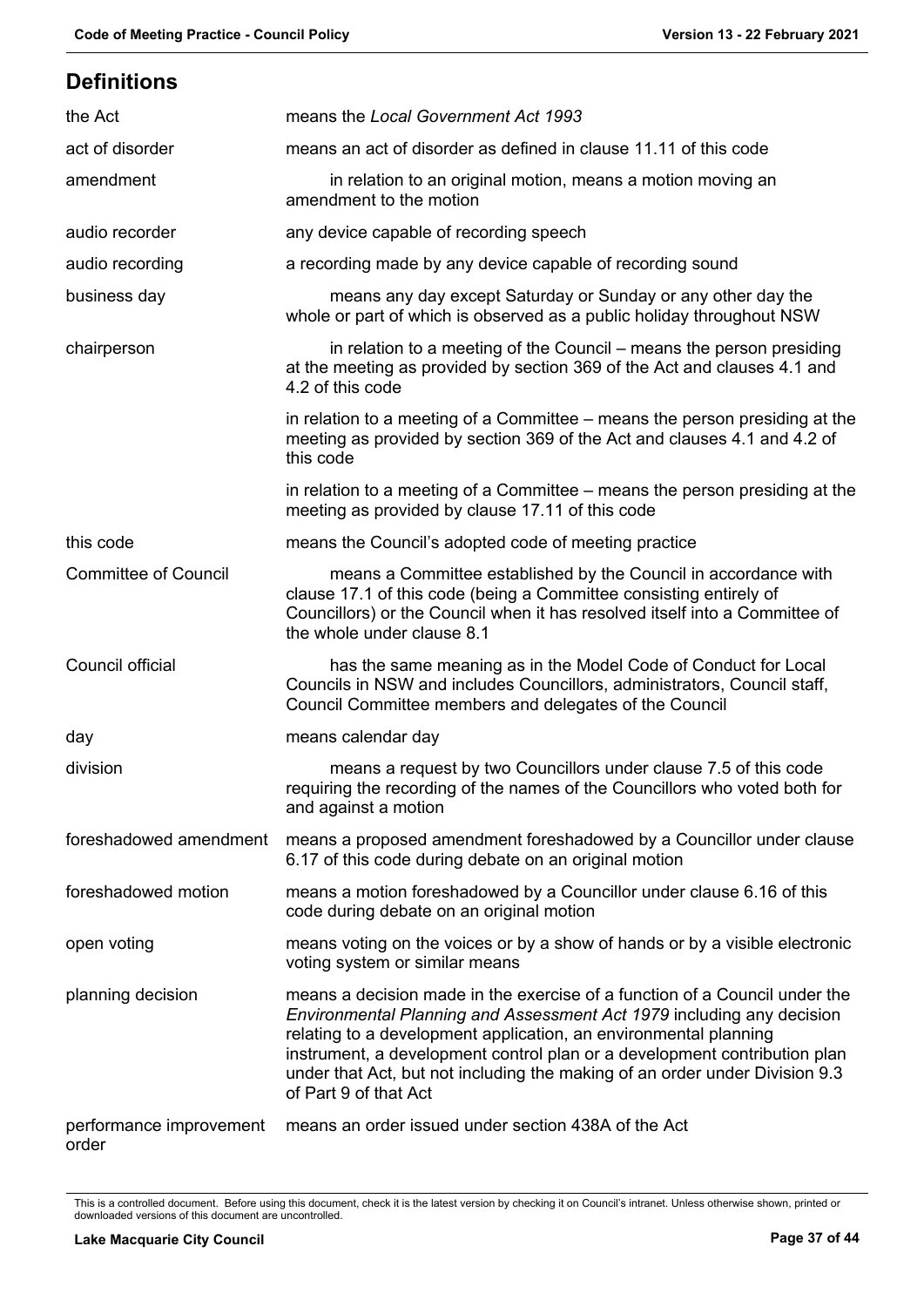| quorum         | means the minimum numbers of Councillors or Committee members<br>necessary to conduct a meeting                                    |
|----------------|------------------------------------------------------------------------------------------------------------------------------------|
| the Regulation | means the Local Government (General) Regulation 2005                                                                               |
| tape recorder  | includes a video camera and any electronic device capable of recording<br>speech, whether a magnetic tape is used to record or not |
| webcast        | a video or audio broadcast of a meeting transmitted across the internet<br>either concurrently with the meeting or at a later time |
| year           | means the period beginning 1 July and ending the following 30 June                                                                 |

This is a controlled document. Before using this document, check it is the latest version by checking it on Council's intranet. Unless otherwise shown, printed or downloaded versions of this document are uncontrolled.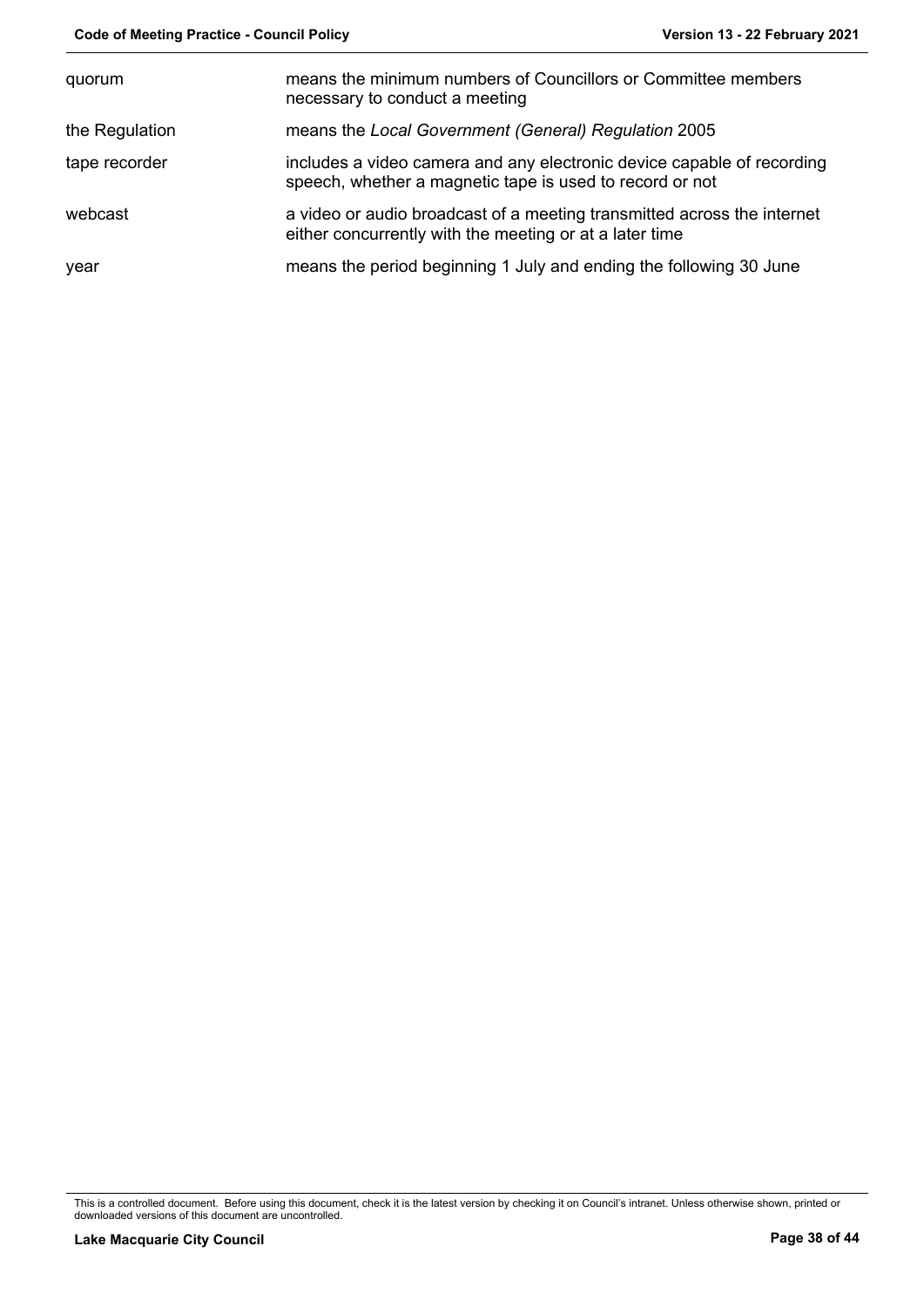## <span id="page-38-0"></span>**Appendix A – Practice for the conduct of on-site inspections**

#### **Aim**

For Councillors to familiarise themselves with the site and area to gain an understanding of the impact of any proposal.

#### **Decisions to have an on-site inspection**

When a decision to hold an inspection is made, it is important that a clear indication be given as to who will be notified of the inspection as part of the Council resolution.

#### **Quorum**

The quorum for a Council Inspection Committee is three Councillors.

The quorum for a ward Councillor Inspection Committee is two Councillors.

#### **Conduct of inspections**

The purpose of the inspection is for the gathering of facts and for Councillors to gain an appreciation and a full understanding of the on-site circumstances of a proposal. Any parties present are expected to contribute to this purpose. A decision on the proposal will not be made at the inspection.

#### **Key points relating to the conduct of inspections include:**

- The Chairperson at the inspection will have absolute authority.
- Applicants and objectors may be asked to contribute by assisting with advice and explanation of their various points of view and to answer questions from Councillors and Council officers.
- Objectors/applicants are not to debate issues with each other, Councillors or Council officers.
- Applicants and objectors will have the right to apply to address Council or Committee meeting when the matter is under consideration if they have not already addressed Council.

Inspections shall not be used for the transaction of Council business or detailed or advanced discussions where agreement is reached and/or a (de-facto) Council decision is made. Any detailed discussion or exchange of views on an issue, and any policy decision from the options, shall be left to the open forum of a formal Council or Committee meeting.

#### **Chairperson of inspection**

The Chairperson of the inspection will be either the Mayor, Deputy Mayor or as determined by the Councillors present at the inspection.

Agenda for conduct of on-site inspections:

- Council Officer introduces Chairperson and Councillors to those present.
- Chairperson explains
	- purpose of inspection
	- procedures and conduct of inspection including rights and obligations of the various parties present
	- Council Officer outlines the proposal including reference to plans
- If appropriate, applicants and objectors will be asked to put their views to the Councillors with the purpose of contributing to the understanding of the Councillors present.

This is a controlled document. Before using this document, check it is the latest version by checking it on Council's intranet. Unless otherwise shown, printed or downloaded versions of this document are uncontrolled.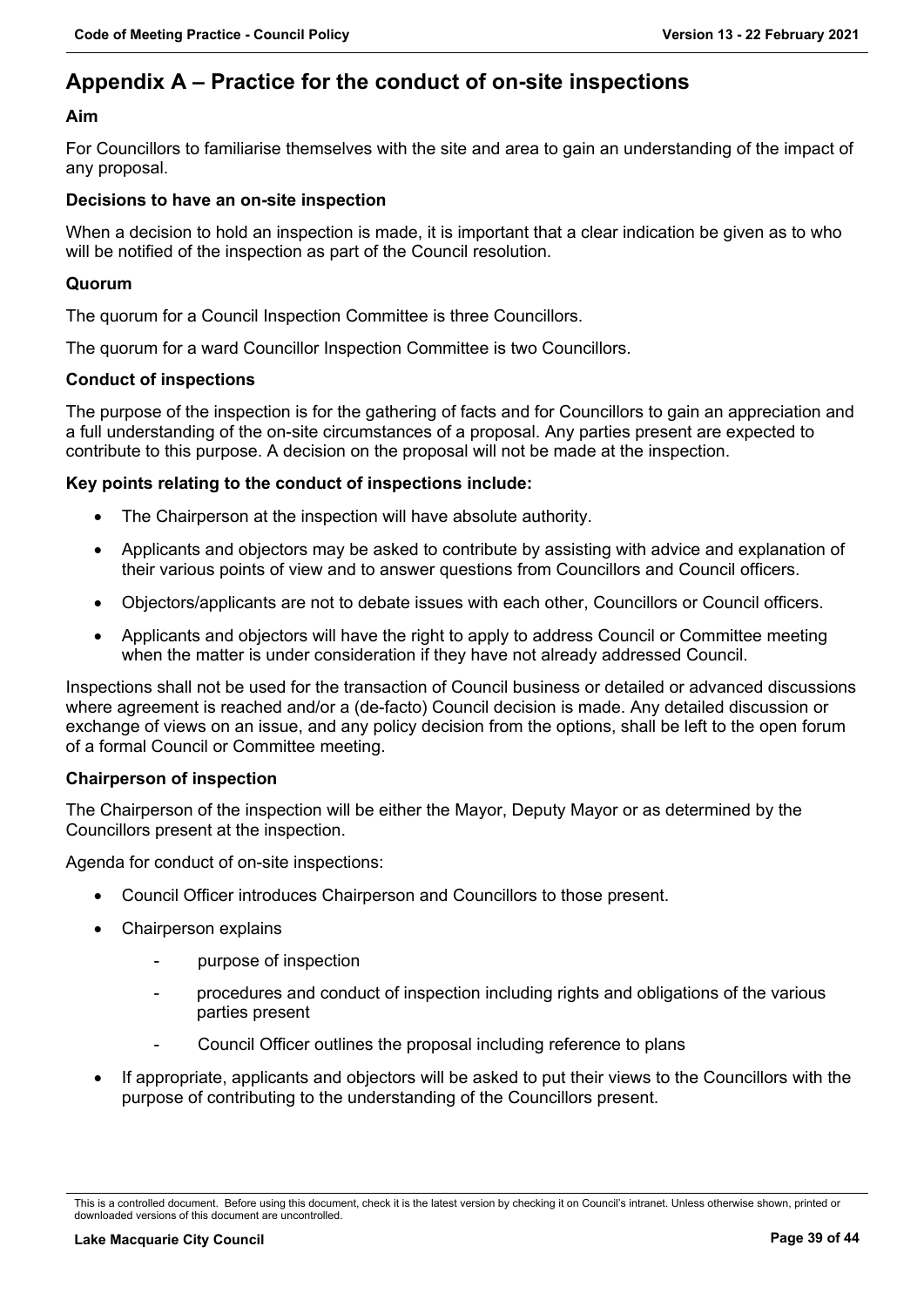## <span id="page-39-0"></span>**Appendix B – Practice for items raised in General Business Committee**

General Business items are to be actioned or completed, where possible, within 28 days of becoming a resolution of Council. That is, not more than 28 days after Council making a resolution regarding the minutes of a prior General Business Committee meeting.

If it is identified that 28 days is not a practical timeframe to action a General Business item, for example, due to external circumstances or a requirement for more detailed investigation, staff will inform Councillors of an estimated date of completion at the earliest reasonable opportunity.

This is a controlled document. Before using this document, check it is the latest version by checking it on Council's intranet. Unless otherwise shown, printed or downloaded versions of this document are uncontrolled.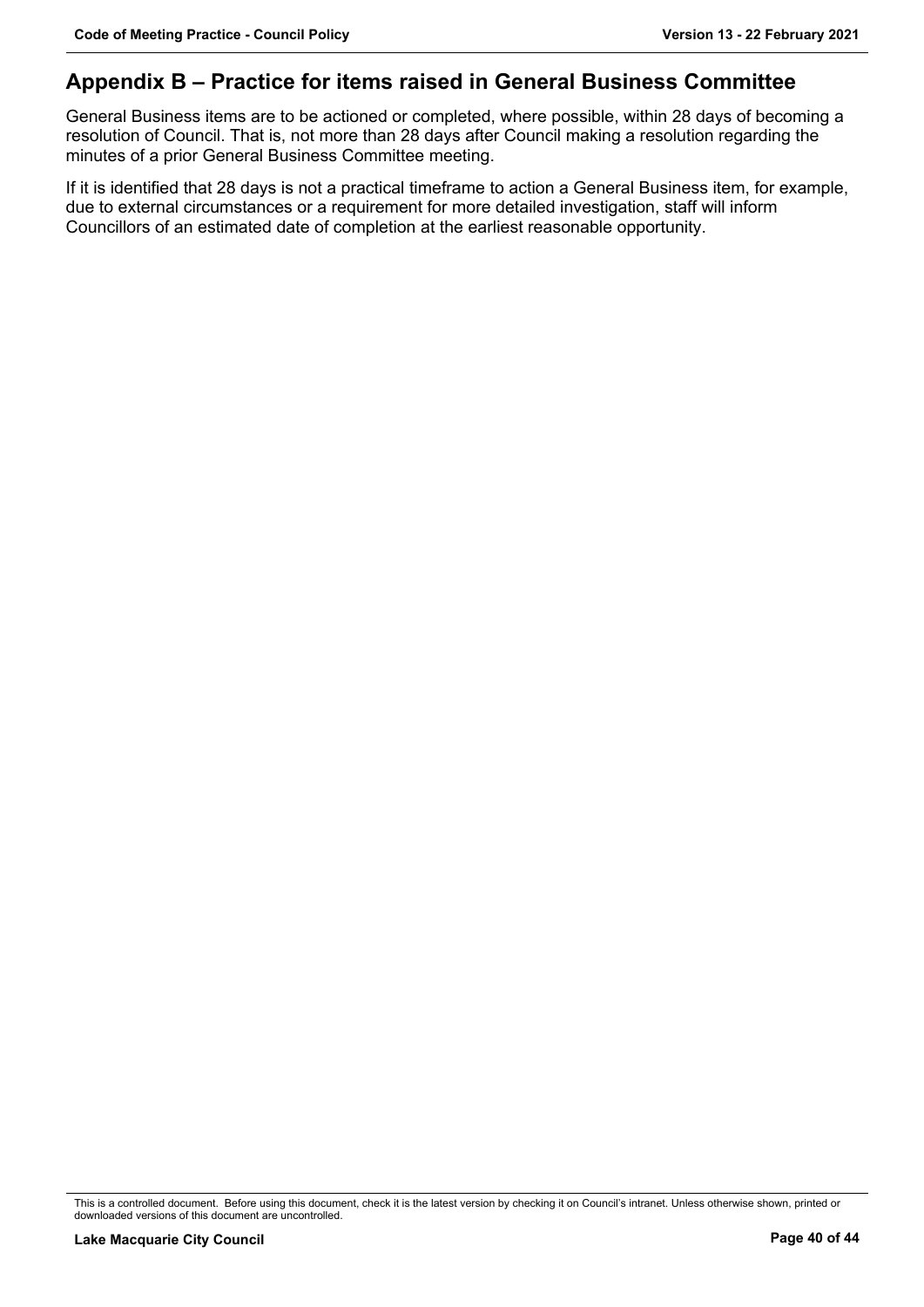<span id="page-40-0"></span>

| <b>Index</b><br><b>Adjourned meeting</b><br>Lack of quorum<br><b>Disorder</b><br><b>Time limits</b>                                                                                   | 13<br>26<br>29                                       | Webcasting<br>Voting<br>Grounds<br>Urgent reasons<br><b>Resolutions</b><br>Committee meetings                                                                      | 14<br>21<br>22<br>24<br>25<br>33    |
|---------------------------------------------------------------------------------------------------------------------------------------------------------------------------------------|------------------------------------------------------|--------------------------------------------------------------------------------------------------------------------------------------------------------------------|-------------------------------------|
| Agenda<br><b>Ordinary Council meeting</b><br><b>Confidential items</b><br>Inspections<br>Website<br><b>Extraordinary meetings</b><br>Matter of urgency<br>Mayoral minute<br>Questions | $\overline{7}$<br>8<br>8<br>8<br>8<br>17<br>17<br>18 | <b>Code of conduct</b><br><b>Public forums</b><br>Acts of disorder<br>Expulsion<br><b>Conflicts of interest</b><br>Irregularities<br><b>Committee of the whole</b> | 10<br>26<br>27<br>28<br>35          |
| Notice of motion<br>Items by exception<br>Closure of meetings                                                                                                                         | 18<br>22<br>22                                       | Provisions<br>Determination of recommendations                                                                                                                     | 21<br>21                            |
| <b>Amendment</b><br>Seconded<br>Direct negative of motion<br>Foreshadowed                                                                                                             | 19<br>19<br>19                                       | <b>Committees</b><br>Agenda<br><b>Attendance by Councillors</b><br>Attendance by CEO<br>Recommendations                                                            | $\overline{7}$<br>12<br>15<br>18    |
| <b>Apology</b><br><b>Ordinary Council meetings</b>                                                                                                                                    | 12                                                   | Voting planning decisions<br>Dealing with items by exception                                                                                                       | 21<br>22                            |
| <b>Business Papers</b><br><b>Circulation to Councillors</b><br><b>Closed meetings</b><br>Availability<br><b>Extraordinary meetings</b>                                                | 6<br>7<br>8<br>8                                     | Closure to the public<br>Expulsion<br>Acts of disorder<br>Unauthorised recording<br><b>Time limits</b><br>Adjournment                                              | 33<br>27<br>26<br>27<br>33<br>29    |
| <b>Casting vote</b><br>Chairperson<br>Declines to vote<br>Committees                                                                                                                  | 21<br>21<br>33                                       | Correspondence<br><b>Functions</b><br>Notice of Committee meetings<br>Attendance at Committee meetings<br>Non-members                                              | 31<br>32<br>32<br>32<br>32          |
| Chairperson<br>Absence of Mayor and deputy<br>Public forum<br>Webcasting<br>Precedence<br>Mayoral minutes                                                                             | 16<br>9<br>14<br>16<br>17                            | Chairperson and deputy<br>Procedure<br>Closure<br><b>Disorder</b><br><b>Minutes</b>                                                                                | 33<br>33<br>33<br>34<br>34          |
| Question to Councillors or staff<br>Notices of motion<br>Limitations on speeches<br>Voting<br>Points of order<br>Questions of order                                                   | 18<br>18<br>20<br>20<br>25<br>26                     | <b>Confidential</b><br>Grounds to close<br>Matters to be considered<br><b>Minutes</b>                                                                              | 22<br>23<br>25                      |
| Motions of dissent<br><b>Disorder</b><br>Committees<br><b>General Business Committees</b><br>Definition                                                                               | 26<br>26<br>23<br>34<br>37                           | <b>Councillors</b><br>Attendance at meetings<br>Leave of absence<br>Quorum<br>Voting entitlements                                                                  | $12 \overline{ }$<br>12<br>13<br>20 |
| <b>Closed Meeting</b>                                                                                                                                                                 |                                                      | <b>Councillors</b>                                                                                                                                                 |                                     |

| <b>Closed Meeting</b>      | <b>Councillors</b>    |    |
|----------------------------|-----------------------|----|
| Agenda and business papers | Expulsion             |    |
| Public to attend           | Conflicts of interest | 28 |

This is a controlled document. Before using this document, check it is the latest version by checking it on Council's intranet. Unless otherwise shown, printed or downloaded versions of this document are uncontrolled.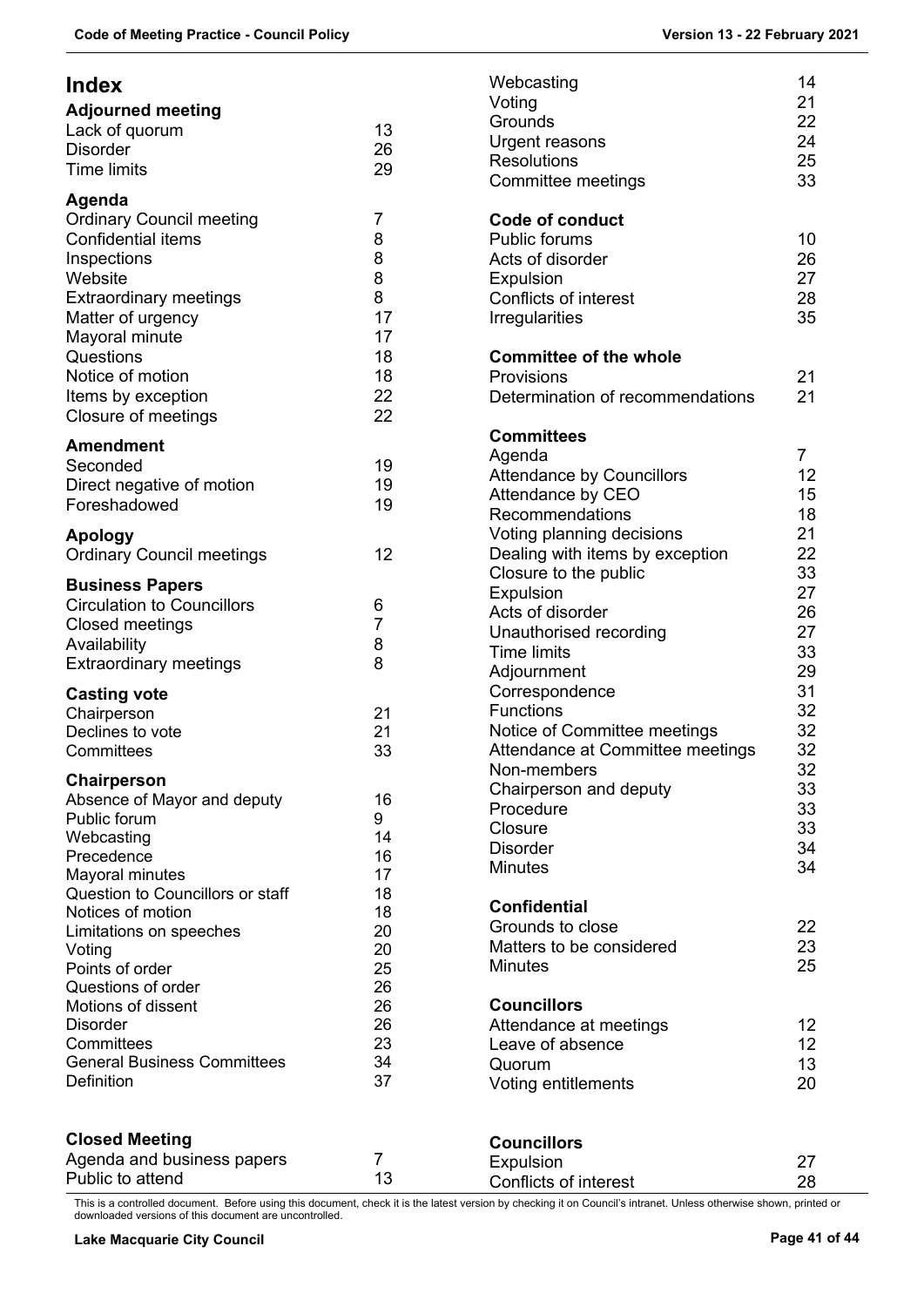| <b>Deadlines</b>                         |                | Timing of submission                                    | 18             |
|------------------------------------------|----------------|---------------------------------------------------------|----------------|
| Notice of motion                         | $\overline{7}$ | <b>Motion</b>                                           |                |
| <b>Business without notice</b>           | 17             | Chairpersons duties                                     | 19             |
| <b>Mayoral Minute</b>                    | 17             | Amendments                                              | 19             |
|                                          |                | Order                                                   | 19             |
| <b>Debate</b>                            |                | Right to speak                                          | 20             |
| Amendments to motions                    | 19             | Lawfulness                                              | 19             |
| Motions to be seconded                   | 18             | <b>Extraordinary Council</b>                            | 8              |
| Foreshadowed motions                     | 19             |                                                         |                |
| Not permitted                            | 18             | <b>Notice of Motion</b>                                 |                |
|                                          |                | Absence of submitter                                    | 19             |
|                                          |                | Withdrawal                                              | 18             |
| <b>Development Consent</b><br>Rescission | 29             | Practice note                                           | $\overline{7}$ |
|                                          |                |                                                         |                |
| <b>Disorder</b>                          |                | <b>Point of Order</b>                                   |                |
| Public forums                            | 10             | Breach of                                               | 25             |
| Questions of order                       | 26             | Considered immediately                                  | 26             |
| Acts of disorder                         | 26             | Requirement for a seconder                              | 25             |
|                                          | 27             |                                                         |                |
| Adjournment                              | 27             | Quorum                                                  |                |
| Members of the public                    |                |                                                         | 13             |
|                                          |                | <b>Meeting of Council</b><br>Directions of the minister | 13             |
| <b>Expulsion</b><br>Non-Councillors      |                |                                                         |                |
|                                          | 27             | Adjournment                                             | 13             |
| Councillors                              | 27             | Grounds                                                 | 13             |
|                                          |                | Recording of circumstances                              | 13             |
| <b>Extension to speak</b>                |                | <b>Decision of Council</b>                              | 28             |
| Debate during Committee                  | 33             | <b>Council Committee</b>                                | 32             |
|                                          |                | Site inspections                                        | 35             |
| <b>Extraordinary Meeting</b>             |                |                                                         |                |
| Calling                                  | 6              | Right of reply                                          | 20             |
| <b>Notice</b>                            | 6              |                                                         |                |
| Agenda                                   | 8              | <b>Unlawful business</b>                                |                |
|                                          |                | Agenda                                                  | $\overline{7}$ |
| <b>Inspections</b>                       |                | <b>Motions</b>                                          | 19             |
| Practice note                            | 39             | Acts of disorder                                        | 26             |
|                                          |                |                                                         |                |
| Leave of absence                         |                | <b>Voting</b>                                           |                |
| Councillor                               | 12             | Casting vote                                            | 21             |
|                                          |                | Open means                                              | 21             |
|                                          |                | Recording                                               | 21             |
| <b>Matter of urgency</b>                 |                | Planning decisions                                      | 21             |
| <b>Extraordinary Council Meeting</b>     | 6              | <b>Closed meetings</b>                                  | 21             |
| Council meeting                          | 17             |                                                         |                |
|                                          |                | Webcasting                                              | 13             |
| <b>Mayoral Minute</b>                    |                |                                                         |                |
| Precedence                               | 17             |                                                         |                |

#### <span id="page-41-0"></span>**Review and Evaluation**

Section 360 of the Act requires Council to adopt a code of meeting practice that incorporates the mandatory provisions of the model code prescribed by the regulations, not later than 12 months after an ordinary election of councillors.

This is a controlled document. Before using this document, check it is the latest version by checking it on Council's intranet. Unless otherwise shown, printed or downloaded versions of this document are uncontrolled.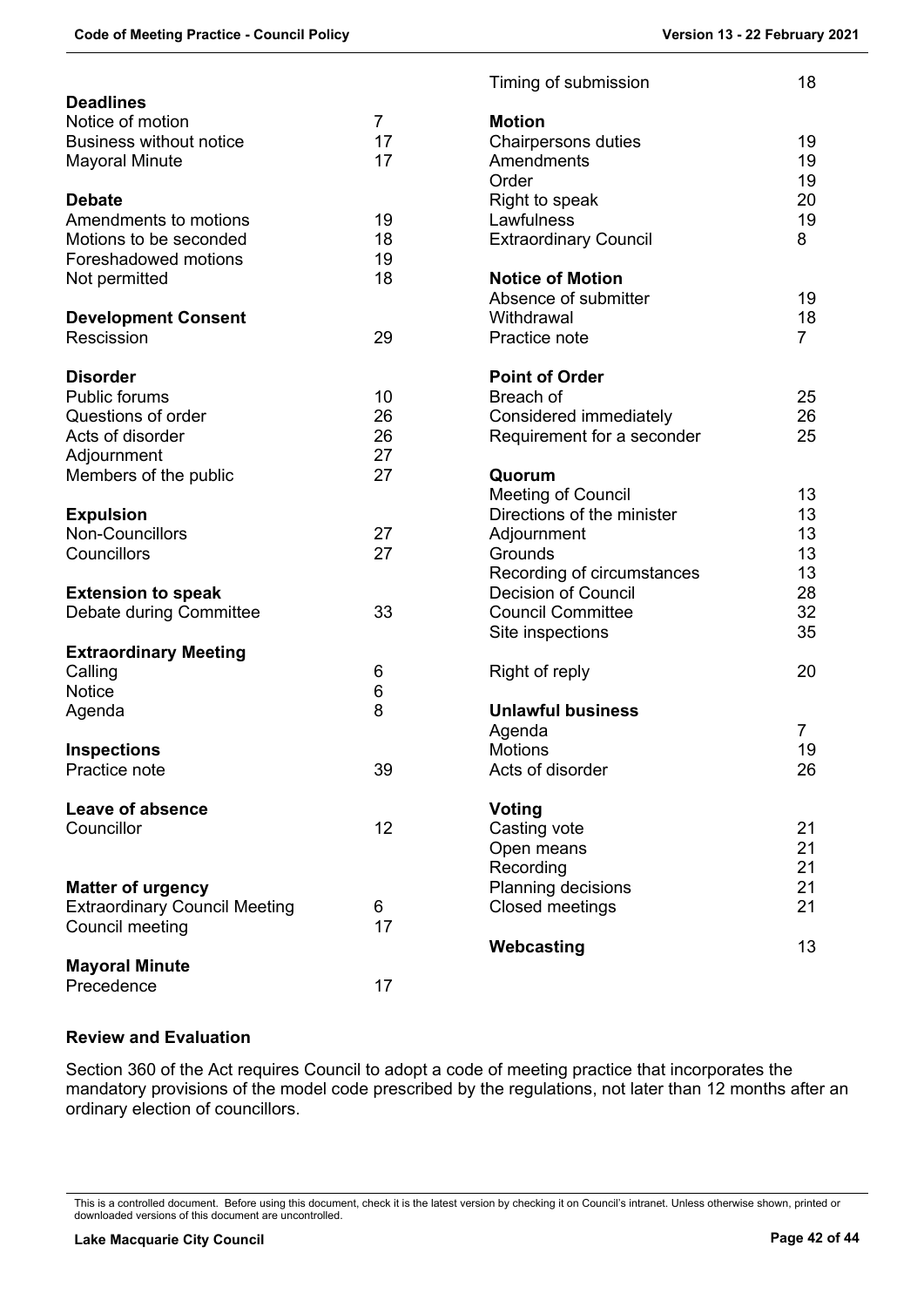# **Controlled Document Information**

#### **Authorisation Details**

| <b>Folder No:</b>                                   | F2005/02446                                                                  | <b>TRIM Record No:</b>                | D09813965                                      |
|-----------------------------------------------------|------------------------------------------------------------------------------|---------------------------------------|------------------------------------------------|
| Audience:                                           | External - All staff and Council Officers for Council and Committee meetings |                                       |                                                |
| Department:                                         | <b>Communications &amp; Corporate</b><br>Strategy                            | Officer:                              | Coordinator Council Liaison - Loren<br>Cousins |
| Shared decision-making<br>Key focus area(s):        |                                                                              |                                       |                                                |
| <b>Review Timeframe:</b><br>$Max < 4$ years         | 12 months (from general<br>election)                                         | <b>Next Scheduled Review</b><br>Date: | 4 September 2022                               |
| Authorisation:                                      | Council                                                                      |                                       |                                                |
| Authorisation -<br><b>Council Adoption</b><br>Date: | 22 February 2021                                                             |                                       |                                                |

#### **Related Document Information, Standards & References**

| <b>Related Legislation:</b>                                                                                                             | Local Government Act 1993<br>Local Government (General)<br>Regulations 2005<br>Model Code of Meeting Practice for<br>Local Councils in NSW | Requirements for adopted Code.                                            |
|-----------------------------------------------------------------------------------------------------------------------------------------|--------------------------------------------------------------------------------------------------------------------------------------------|---------------------------------------------------------------------------|
| <b>Related Policies:</b>                                                                                                                | Code of Conduct for Councillors -<br>Council Policy<br>Code of Conduct for Council Staff -<br><b>Council Policy</b>                        | Requirements and standards applicable to Councillors<br>and Council staff |
| <b>Related Procedures.</b><br>Guidelines, Forms,<br>WHS Modules/PCD's,<br><b>Risk Assessments,</b><br><b>Work Method</b><br>Statements: | (Document Name)                                                                                                                            | (Relationship/Context)                                                    |
| Standards, COP's &<br><b>Other References</b>                                                                                           | (Standard, COP or Other References)                                                                                                        | (Relationship/Context)                                                    |

#### **Definitions**

| Term / Abbreviation | <b>Definition</b>                                                                                                                                         |  |
|---------------------|-----------------------------------------------------------------------------------------------------------------------------------------------------------|--|
| Amendment:          | in relation to an original motion, means a motion moving an amendment to that<br>motion.                                                                  |  |
| Chairperson:        | In relation to a meeting of Council – means the person presiding at the<br>a)<br>meeting as provided by Section 369 of the Local Government Act 1993, and |  |
|                     | b)<br>In relation to a meeting of a Committee of a Council – means the person<br>presiding at the meeting as provided by clause 4.7.                      |  |
| Committee:          | In relation to a Council, means a Committee established under clause 4.2, or the<br>Council when it has resolved itself in to Committee of the Whole.     |  |
| Councillor(s):      | Means Councillor(s) elected to Lake Macquarie City Council.                                                                                               |  |
| The Act:            | Means the Local Government Act 1993.                                                                                                                      |  |

#### **Consultation (update for each version created)**

|           | Key Departments, Teams, Positions,   Councillors, Communications and Corporate Strategy, Business Information and |
|-----------|-------------------------------------------------------------------------------------------------------------------|
| Meetings: | Technology Solutions, Customer Experience, Legal                                                                  |

This is a controlled document. Before using this document, check it is the latest version by checking it on Council's intranet. Unless otherwise shown, printed or downloaded versions of this document are uncontrolled.